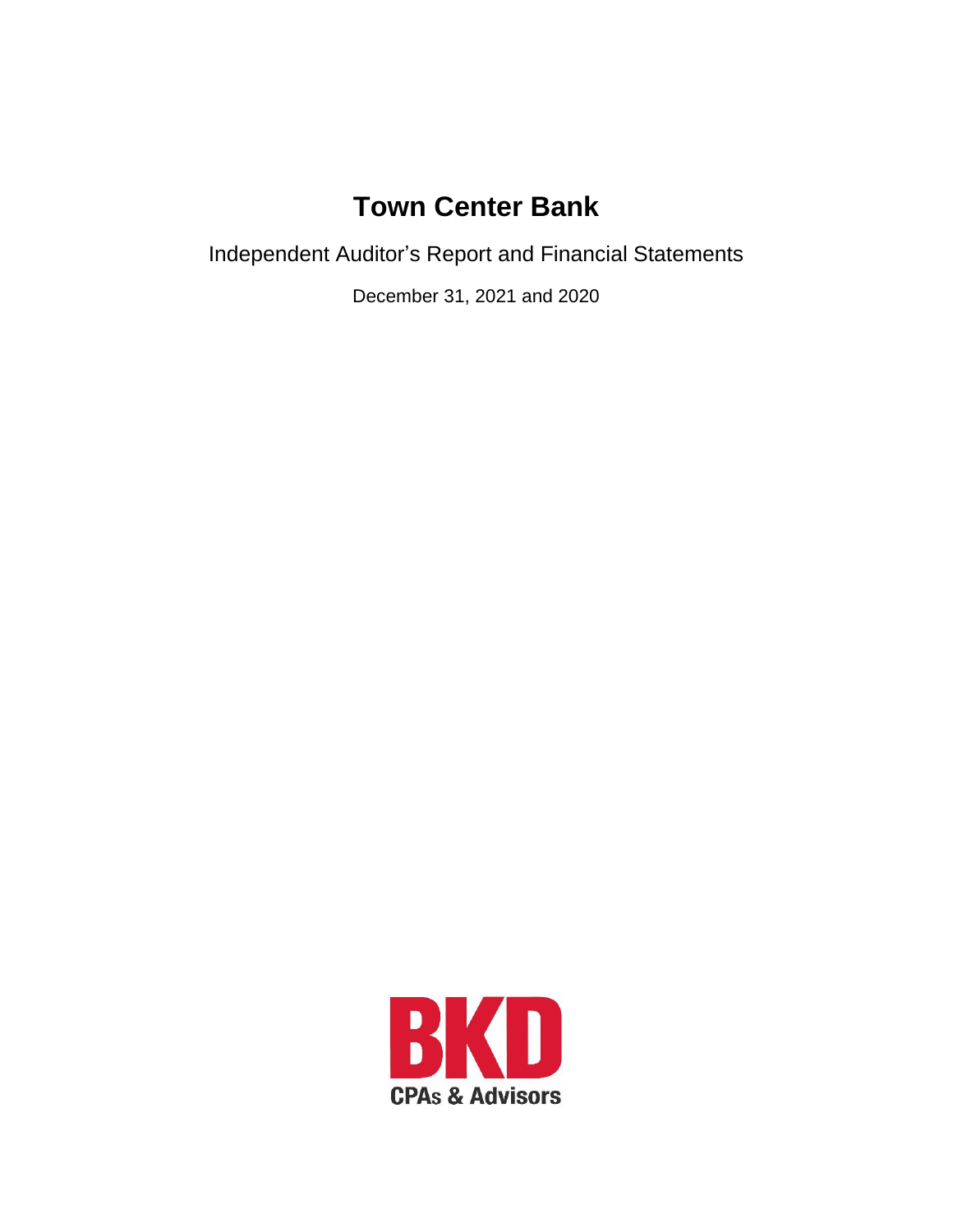# **Town Center Bank** December 31, 2021 and 2020

## **Contents**

| <b>Financial Statements</b> |  |
|-----------------------------|--|
|                             |  |
|                             |  |
|                             |  |
|                             |  |
|                             |  |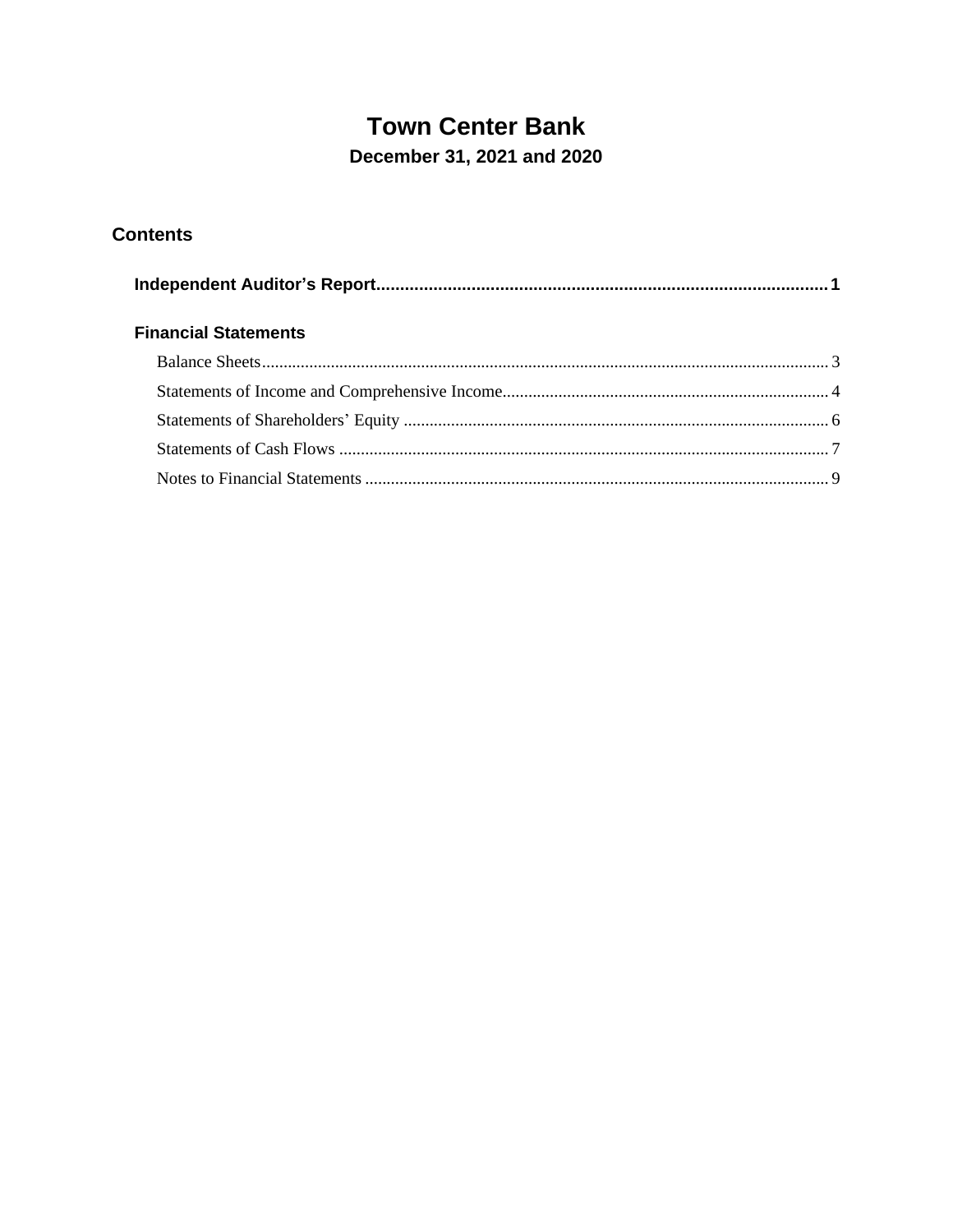

### **Independent Auditor's Report**

Board of Directors Town Center Bank Frankfort, Illinois

### **Opinion**

We have audited the financial statements of Town Center Bank, which comprise the balance sheets as of December 31, 2021 and 2020, and the related statements of income and comprehensive income, shareholders' equity and cash flows for the years then ended, and the related notes to the financial statements.

In our opinion, the accompanying financial statements present fairly, in all material respects, the financial position of Town Center Bank as December 31, 2021 and 2020, and the results of its operations and its cash flows for the years then ended in accordance with accounting principles generally accepted in the United States of America.

### **Basis for Opinion**

We conducted our audits in accordance with auditing standards generally accepted in the United States of America (GAAS). Our responsibilities under those standards are further described in the "Auditor's Responsibilities for the Audit of the Financial Statements" section of our report. We are required to be independent of Town Center Bank and to meet our other ethical responsibilities, in accordance with the relevant ethical requirements relating to our audits. We believe that the audit evidence we have obtained is sufficient and appropriate to provide a basis for our audit opinion.

### **Responsibilities of Management for the Financial Statements**

Management is responsible for the preparation and fair presentation of the financial statements in accordance with accounting principles generally accepted in the United States of America, and for the design, implementation, and maintenance of internal control relevant to the preparation and fair presentation of financial statements that are free from material misstatement, whether due to fraud or error.

In preparing the financial statements, management is required to evaluate whether there are conditions or events, considered in the aggregate, that raise substantial doubt about Town Center Bank's ability to continue as a going concern within one year after the date that these financial statements are available to be issued.

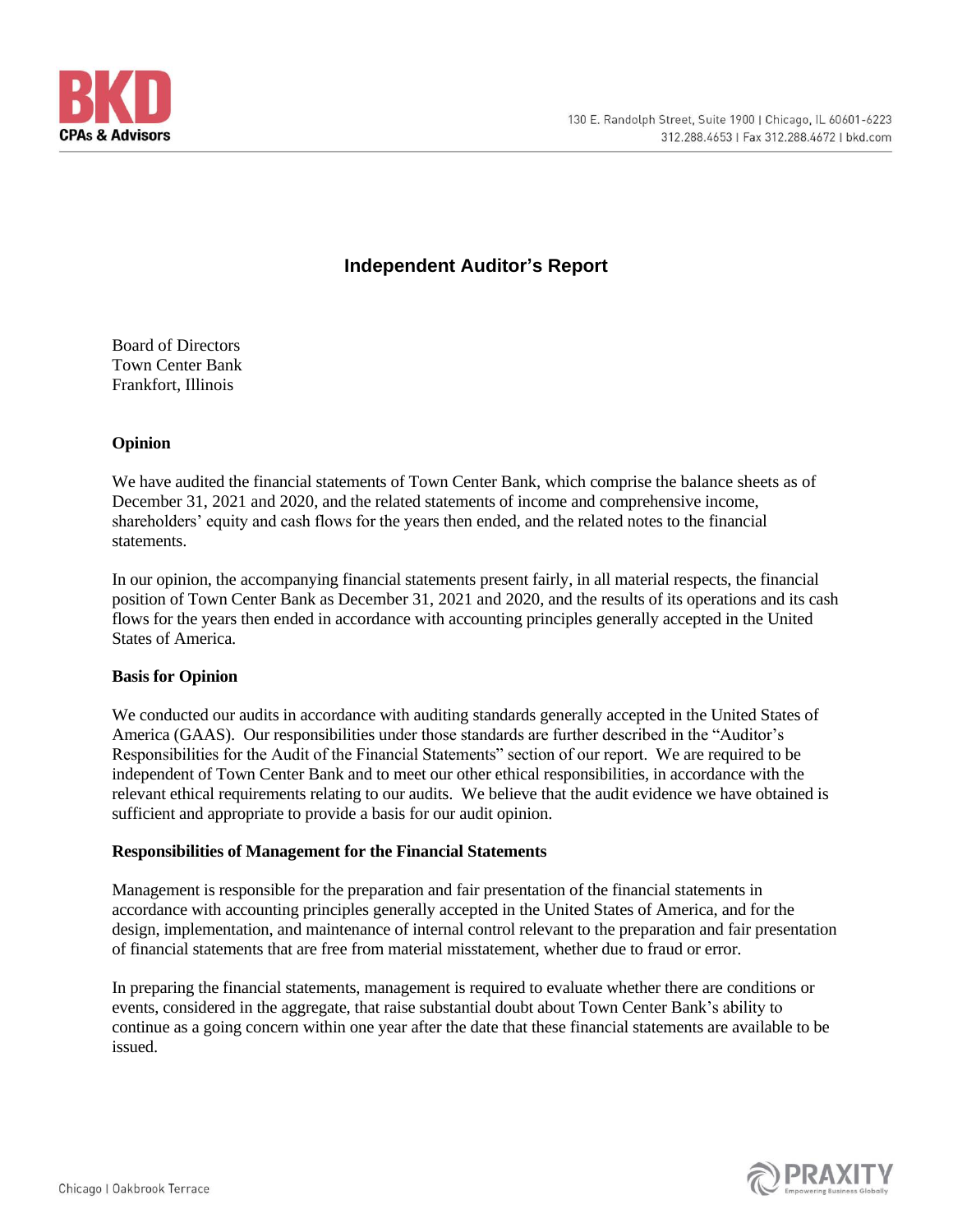Board of Directors Town Center Bank Page 2

#### **Auditor's Responsibilities for the Audit of the Financial Statements**

Our objectives are to obtain reasonable assurance about whether the financial statements as a whole are free from material misstatement, whether due to fraud or error, and to issue an auditor's report that includes our opinion. Reasonable assurance is a high level of assurance but is not absolute assurance and therefore is not a guarantee that an audit conducted in accordance with GAAS will always detect a material misstatement when it exists. The risk of not detecting a material misstatement resulting from fraud is higher than for one resulting from error, as fraud may involve collusion, forgery, intentional omissions, misrepresentations, or the override of internal control. Misstatements are considered material if there is a substantial likelihood that, individually or in the aggregate, they would influence the judgment made by a reasonable user based on the financial statements.

In performing an audit in accordance with GAAS, we:

- Exercise professional judgment and maintain professional skepticism throughout the audit.
- Identify and assess the risks of material misstatement of the financial statements, whether due to fraud or error, and design and perform audit procedures responsive to those risks. Such procedures include examining, on a test basis, evidence regarding the amounts and disclosures in the financial statements.
- Obtain an understanding of internal control relevant to the audit in order to design audit procedures that are appropriate in the circumstances, but not for the purpose of expressing an opinion on the effectiveness of Town Center Bank's internal control. Accordingly, no such opinion is expressed.
- Evaluate the appropriateness of accounting policies used and the reasonableness of significant accounting estimates made by management, as well as evaluate the overall presentation of the financial statements.
- Conclude whether, in our judgment, there are conditions or events, considered in the aggregate, that raise substantial doubt about Town Center Bank's ability to continue as a going concern for a reasonable period of time.

We are required to communicate with those charged with governance regarding, among other matters, the planned scope and timing of the audit, significant audit findings, and certain internal control-related matters that we identified during the audit.

**BKD,LLP** 

Chicago, Illinois March 16, 2022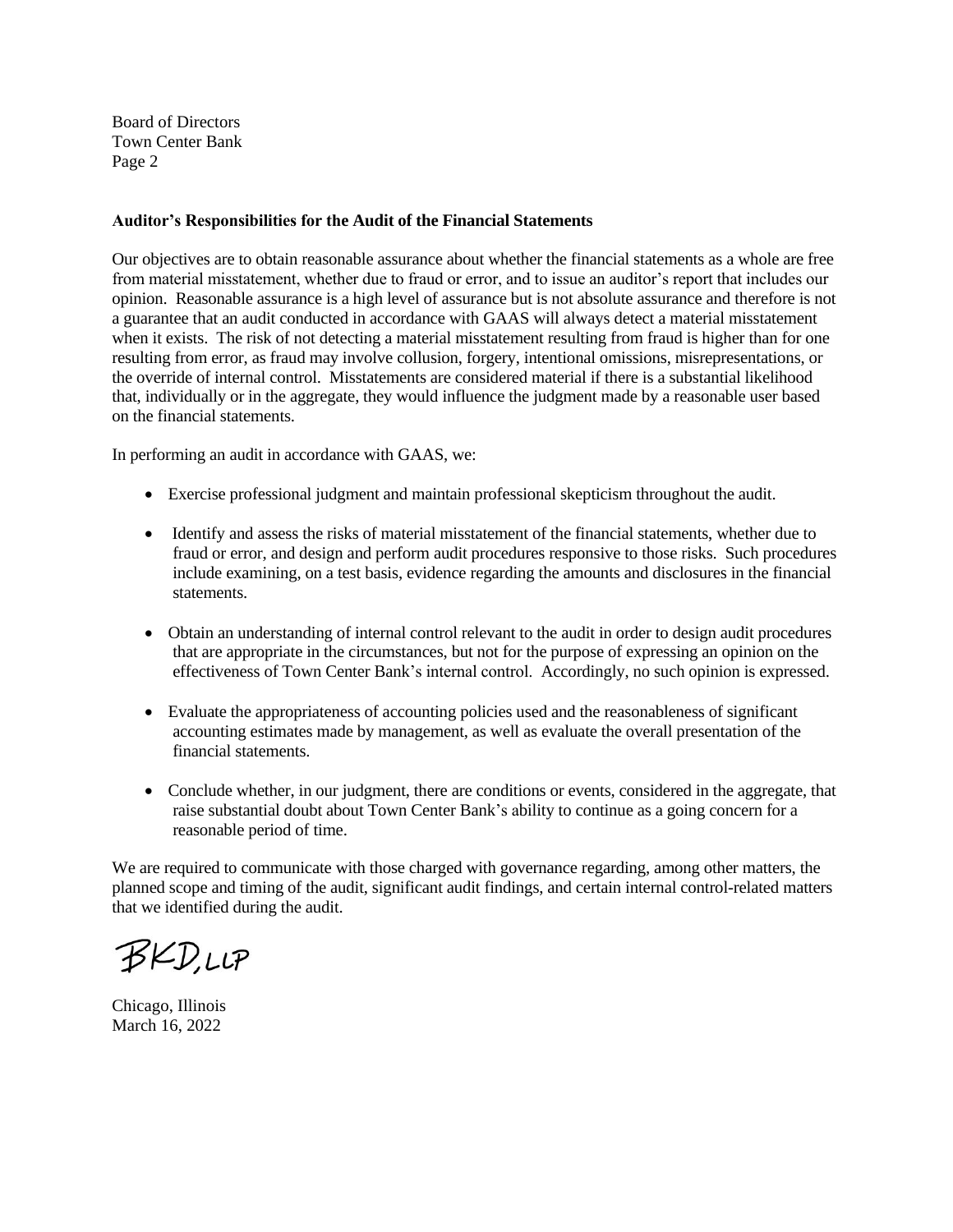### **Balance Sheets (Dollar Amounts in Thousands, Except Share and Per Share Data) December 31, 2021 and 2020**

### **Assets**

|                                                    | 2021          | 2020          |
|----------------------------------------------------|---------------|---------------|
| Cash and due from banks                            | \$<br>497     | \$<br>589     |
| Interest-bearing deposits with banks               | 20,864        | 16,978        |
| Federal funds sold                                 | 5,731         | 10,589        |
|                                                    |               |               |
| Cash and cash equivalents                          | 27,092        | 28,156        |
| Securities available-for-sale                      | 13,053        | 14,193        |
| Loans, net of allowance for loan losses of \$1,143 |               |               |
| in 2021 and \$1,134 in 2020                        | 105,389       | 109,531       |
| Federal Home Loan Bank stock                       | 260           | 260           |
| Premises and equipment, net                        | 152           | 205           |
| Right-of-use asset - operating lease               | 490           | 253           |
| Deferred income taxes                              | 2,381         | 2,747         |
| Accrued interest receivable and other assets       | 530           | 647           |
| Total assets                                       | \$<br>149,347 | 155,992<br>\$ |
| <b>Liabilities and Shareholders' Equity</b>        |               |               |
| <b>Liabilities</b>                                 |               |               |
| Deposits                                           |               |               |
| Noninterest bearing                                | \$<br>43,059  | \$<br>38,451  |
| Interest bearing                                   | 82,533        | 68,147        |
| Total deposits                                     | 125,592       | 106,598       |
| Federal Home Loan Bank advances                    | 6,000         | 7,500         |
| Federal Reserve Bank borrowings                    |               | 25,869        |
| Operating lease liability                          | 490           | 253           |
| Accrued interest payable and other liabilities     | 781           | 552           |
| <b>Total liabilities</b>                           | 132,863       | 140,772       |
| <b>Shareholders' Equity</b>                        |               |               |
| Common stock \$1 par value; 3,234,000 shares       |               |               |
| authorized at December 31, 2021 and 2020;          |               |               |
| 2,333,660 shares issued and outstanding            |               |               |
| at December 31, 2021 and 2020                      | 2,333         | 2,333         |
| Additional paid-in capital                         | 20,785        | 20,785        |
| Accumulated deficit                                | (6,588)       | (8,196)       |
| Accumulated other comprehensive income (loss)      | (46)          | 298           |
| Total shareholders' equity                         | 16,484        | 15,220        |
| Total liabilities and shareholders' equity         | \$<br>149,347 | \$<br>155,992 |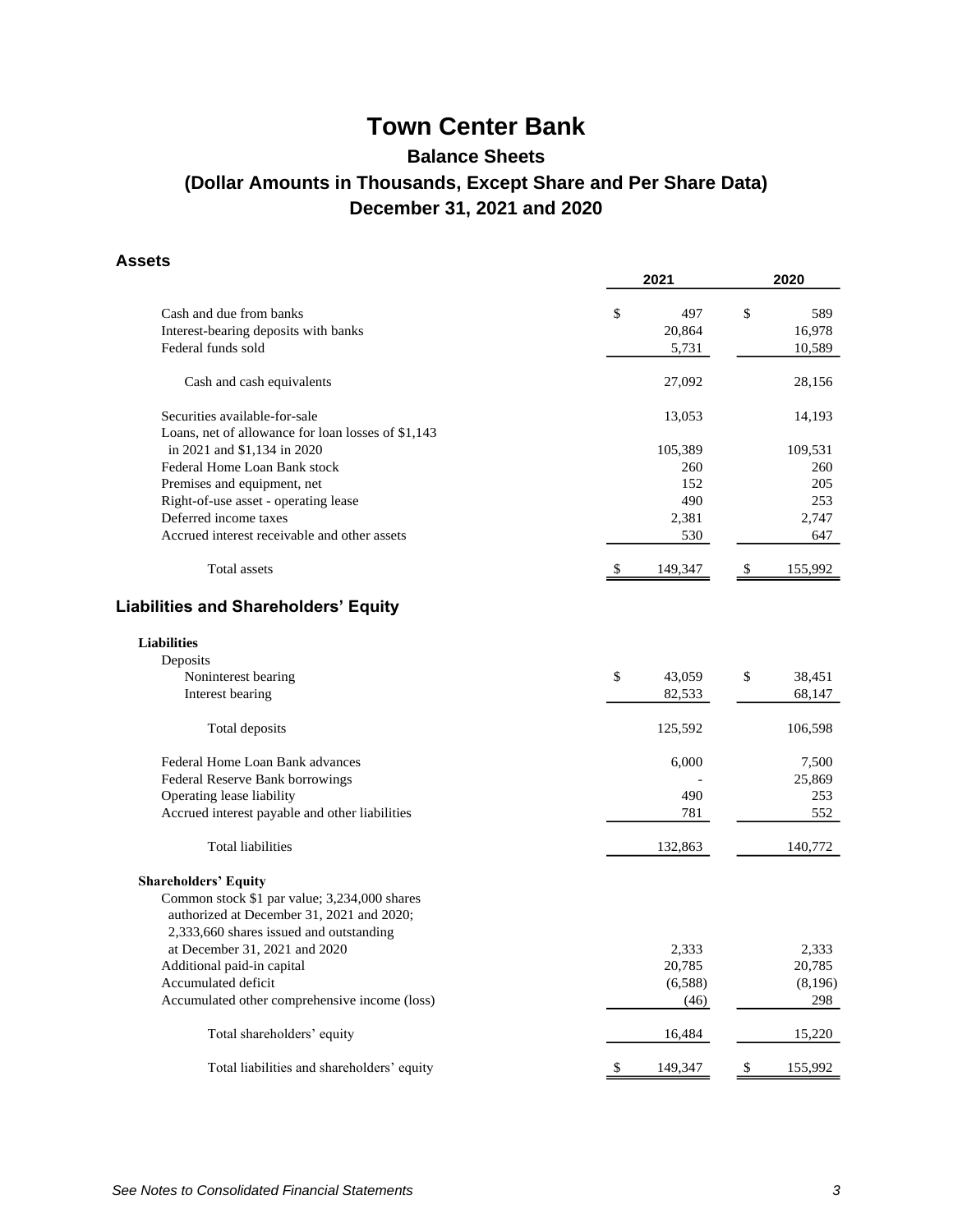### **Statements of Income and Comprehensive Income (Dollar Amounts in Thousands, Except Share and Per Share Data) Years Ended December 31, 2021 and 2020**

|                                               | 2021 | 2020  |    |              |
|-----------------------------------------------|------|-------|----|--------------|
| <b>Interest Income</b>                        |      |       |    |              |
| Loans, including fees                         | \$   | 6,381 | \$ | 5,209        |
| Securities                                    |      | 236   |    | 339          |
| Federal funds sold and other                  |      | 26    |    | 17           |
| Total interest income                         |      | 6,643 |    | 5,565        |
| <b>Interest Expense</b>                       |      |       |    |              |
| Deposits                                      |      | 338   |    | 756          |
| Federal funds purchased                       |      |       |    | $\mathbf{1}$ |
| Federal Home Loan Bank and Federal Reserve    |      |       |    |              |
| <b>Bank</b> advances                          |      | 68    |    | 138          |
| Total interest expense                        |      | 406   |    | 895          |
| <b>Net Interest Income</b>                    |      | 6,237 |    | 4,670        |
| <b>Provision for Loan Losses</b>              |      | 65    |    | 220          |
| <b>Net Interest Income After Provision</b>    |      |       |    |              |
| for Loan Losses                               |      | 6,172 |    | 4,450        |
| <b>Noninterest Income</b>                     |      |       |    |              |
| Service charges on deposits                   |      | 98    |    | 116          |
| Mortgage banking income                       |      | 148   |    | 204          |
| Gain on sale of available-for-sale securities |      |       |    | 20           |
| Gain on sale of other real estate             |      |       |    | 5            |
| Other income                                  |      | 100   |    | 122          |
| Total noninterest income                      |      | 346   |    | 467          |
| <b>Noninterest Expense</b>                    |      |       |    |              |
| Salaries and employee benefits                |      | 1,904 |    | 1,610        |
| Occupancy and equipment                       |      | 405   |    | 399          |
| Data processing                               |      | 787   |    | 735          |
| Professional fees                             |      | 317   |    | 340          |
| FDIC deposit insurance                        |      | 44    |    | 55           |
| Advertising and marketing                     |      | 46    |    | 92           |
| Other real estate expense                     |      |       |    | $\mathbf{1}$ |
| Other                                         |      | 768   |    | 629          |
| Total noninterest expense                     |      | 4,271 |    | 3,861        |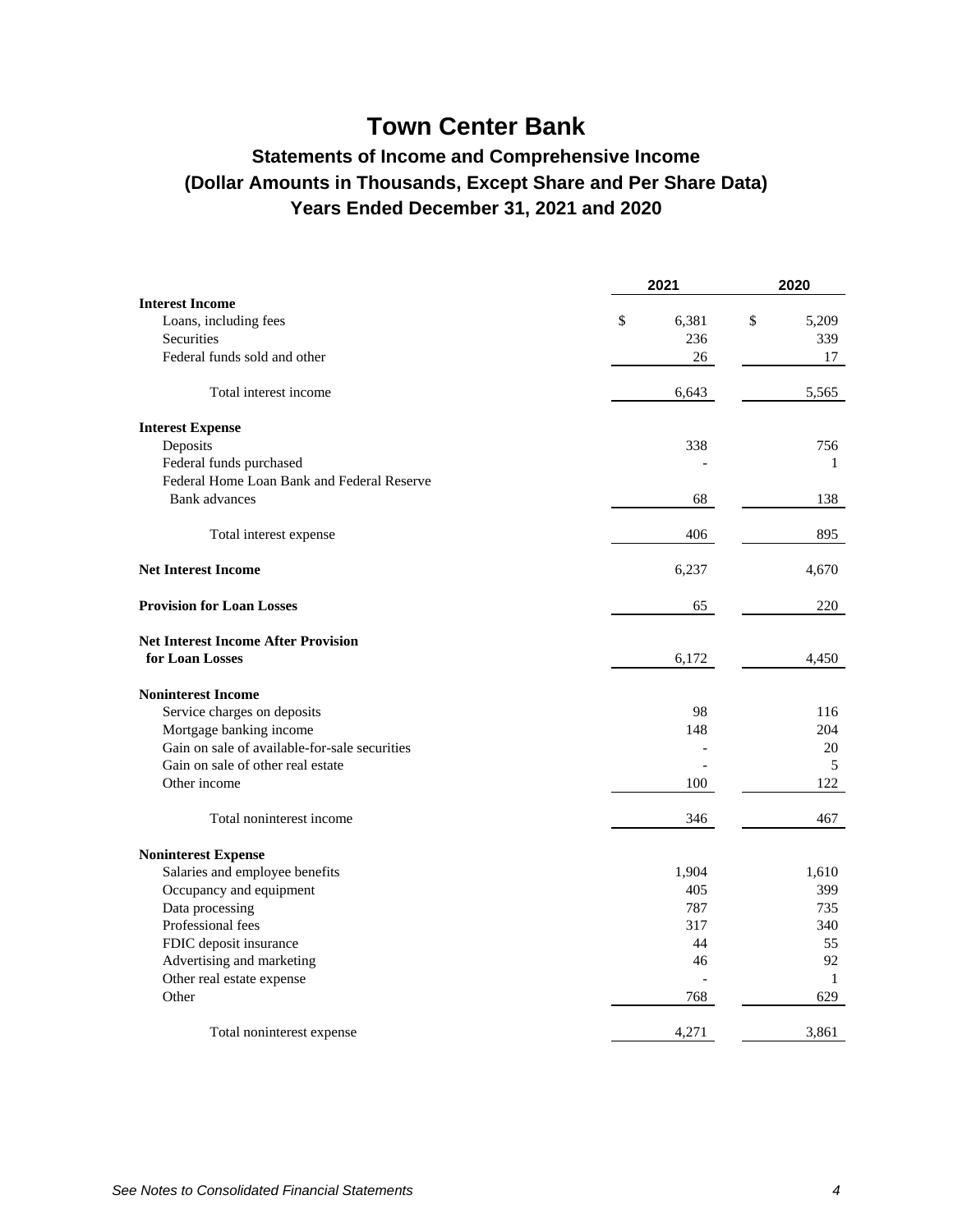### **Statements of Income and Comprehensive Income (Dollar Amounts in Thousands, Except Share and Per Share Data) Years Ended December 31, 2021 and 2020**

|                                                                                                                                    | 2021        |    |           |  |
|------------------------------------------------------------------------------------------------------------------------------------|-------------|----|-----------|--|
| <b>Income Before Income Taxes</b>                                                                                                  | \$<br>2,247 | \$ | 1,056     |  |
| <b>Income Tax Expense</b>                                                                                                          | 639         |    | 328       |  |
| <b>Net Income</b>                                                                                                                  | 1,608       |    | 728       |  |
| <b>Other Comprehensive Income (Loss)</b><br>Unrealized appreciation (depreciation) on<br>available-for-sale securities, net of tax | (344)       |    | 297       |  |
| Reclassification adjustment for realized gains<br>included in net income                                                           |             |    | (20)      |  |
| Total other comprehensive income (loss)                                                                                            | (344)       |    | 277       |  |
| <b>Comprehensive Income</b>                                                                                                        | 1,264       |    | 1,005     |  |
| <b>Basic and Diluted Net Income Per Share</b>                                                                                      | \$<br>0.69  | \$ | 0.31      |  |
| <b>Basic and Diluted Weighted Average Common</b><br><b>Shares Outstanding</b>                                                      | 2,333,660   |    | 2,333,660 |  |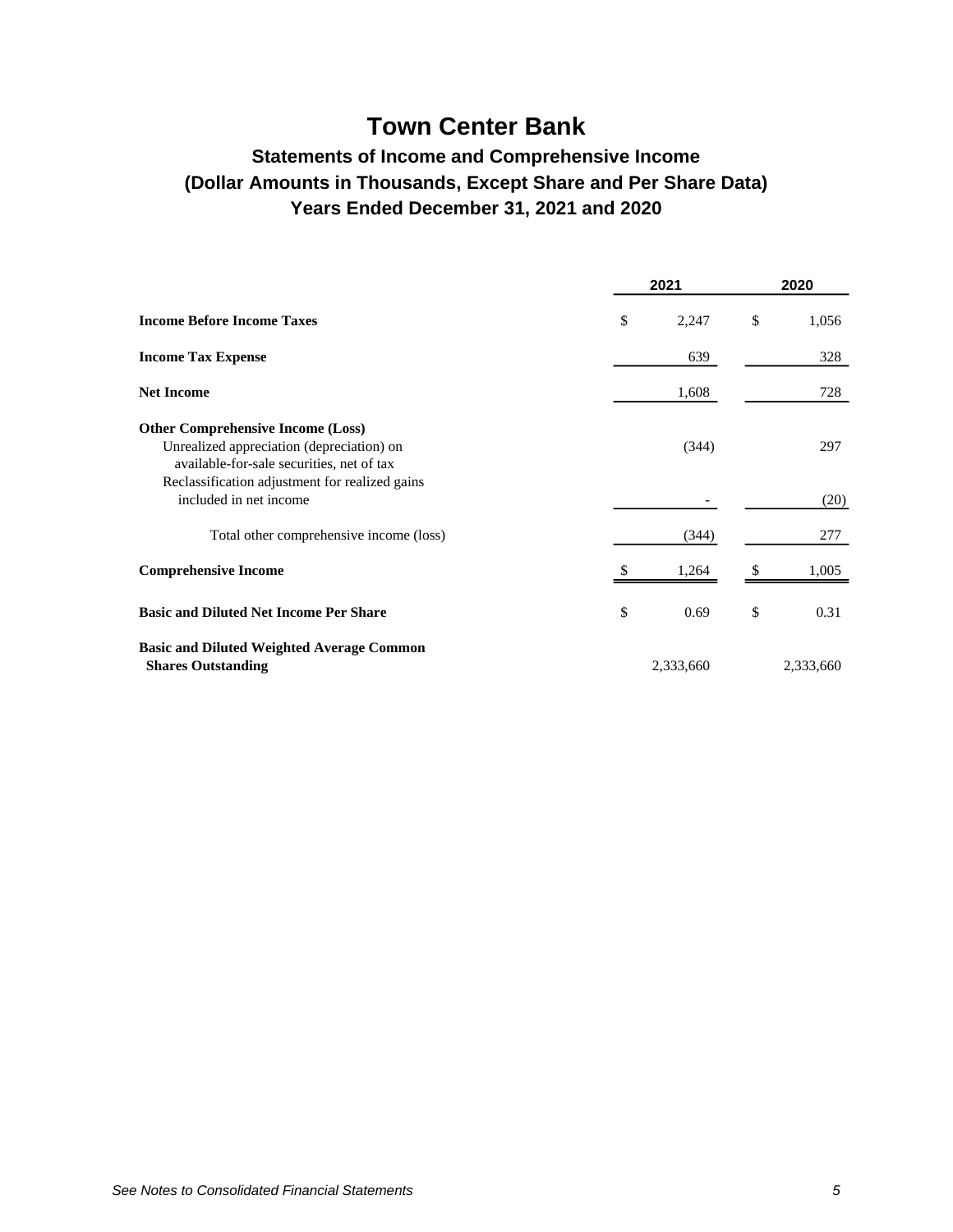# **Town Center Bank Statements of Shareholders' Equity (Dollar Amounts in Thousands) Years Ended December 31, 2021 and 2020**

|                                          | Common<br><b>Stock</b> |       |    | <b>Additional</b><br>Paid-in<br>Capital | <b>Accumulated</b><br><b>Deficit</b> | <b>Accumulated</b><br>Other<br>Comprehensive Shareholders'<br>Income (Loss) |       |               | Total<br><b>Equity</b> |  |
|------------------------------------------|------------------------|-------|----|-----------------------------------------|--------------------------------------|-----------------------------------------------------------------------------|-------|---------------|------------------------|--|
| Balance, January 1, 2020                 | \$                     | 2,333 | \$ | 20.785                                  | \$<br>(8,924)                        | - \$                                                                        | 21    | <sup>\$</sup> | 14,215                 |  |
| Net income<br>Other comprehensive income |                        |       |    |                                         | 728                                  |                                                                             | 277   |               | 728<br>277             |  |
| <b>Balance, December 31, 2020</b>        |                        | 2.333 |    | 20.785                                  | (8,196)                              |                                                                             | 298   |               | 15,220                 |  |
| Net income<br>Other comprehensive loss   |                        |       |    |                                         | 1,608                                |                                                                             | (344) |               | 1,608<br>(344)         |  |
| Balance, December 31, 2021               |                        | 2,333 | \$ | 20,785                                  | (6,588)                              | \$.                                                                         | (46)  |               | 16,484                 |  |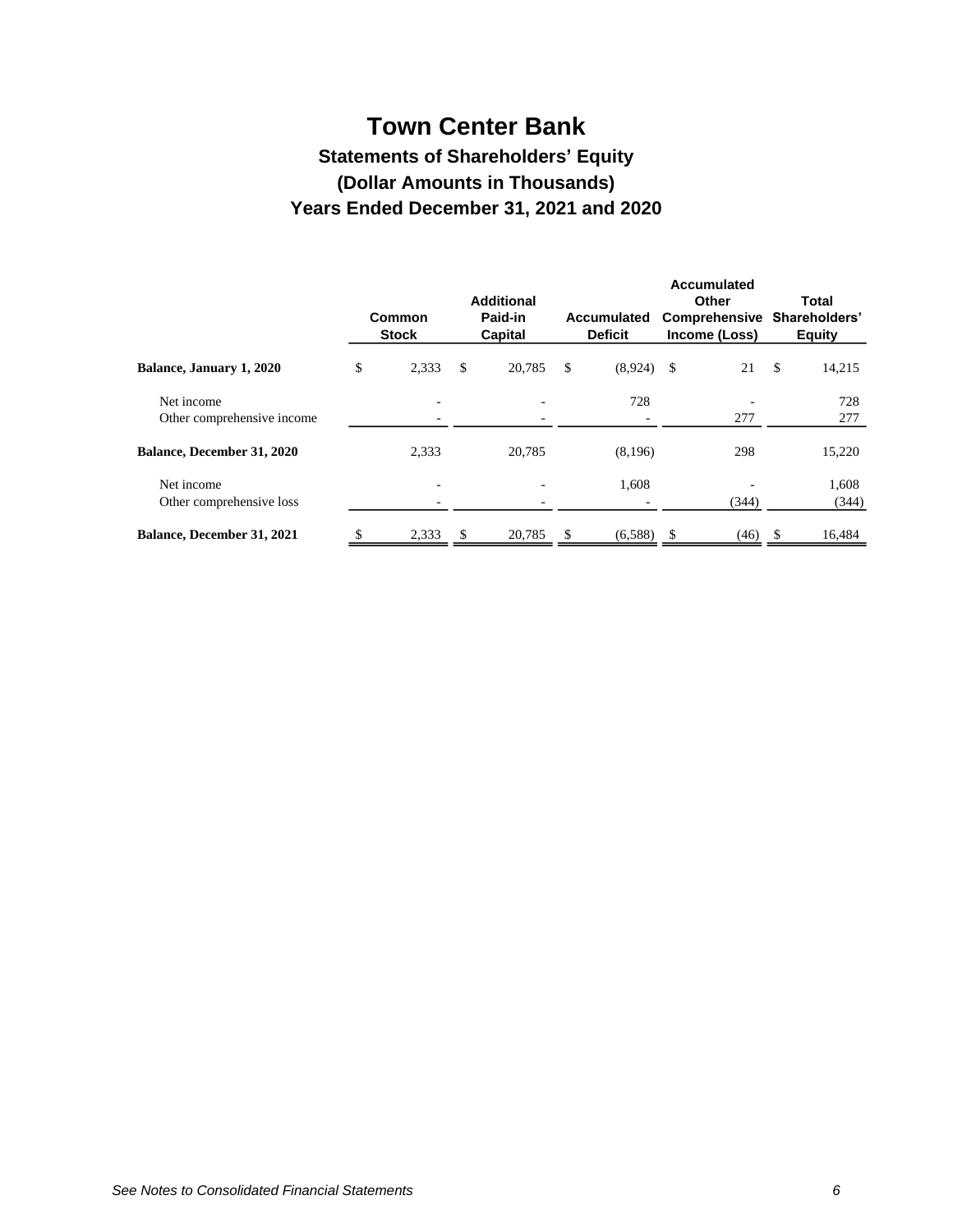### **Statements of Cash Flows**

### **(Dollar Amounts in Thousands, Except Share and Per Share Data) Years Ended December 31, 2021 and 2020**

|                                                            | 2021        | 2020      |  |  |
|------------------------------------------------------------|-------------|-----------|--|--|
| <b>Operating Activities</b>                                |             |           |  |  |
| Net income                                                 | \$<br>1,608 | \$<br>728 |  |  |
| Items not requiring (providing) cash                       |             |           |  |  |
| Provision for loan losses                                  | 65          | 220       |  |  |
| Net realized gain on sale of securities                    |             | (20)      |  |  |
| Gain on sale of other real estate owned                    |             | (5)       |  |  |
| Depreciation of premises and equipment                     | 77          | 101       |  |  |
| Net amortization of securities                             | 121         | 161       |  |  |
| Noncash operating lease expense                            | 175         | 55        |  |  |
| Net change in deferred loan origination fees and costs     | (177)       | (251)     |  |  |
| Deferred income taxes                                      | 457         | 328       |  |  |
| Changes in                                                 |             |           |  |  |
| Operating lease liability                                  | (175)       | (55)      |  |  |
| Net change in accrued interest receivable and              |             |           |  |  |
| other assets                                               | 117         | (156)     |  |  |
| Net change in accrued interest payable and                 |             |           |  |  |
| other liabilities                                          | 240         | 347       |  |  |
| Net cash provided by operating activities                  | 2,508       | 1,453     |  |  |
| <b>Investing Activities</b>                                |             |           |  |  |
| Securities available-for-sale                              |             |           |  |  |
| <b>Sales</b>                                               |             | 1,500     |  |  |
| Maturities, prepayments and calls                          | 5,095       | 5,857     |  |  |
| Purchases                                                  | (4,522)     | (4, 423)  |  |  |
| Net decrease (increase) in loans                           | 4,254       | (29, 173) |  |  |
| Purchase of Federal Home Loan Bank stock                   |             | (173)     |  |  |
| Redemption of Federal Home Loan Bank Stock                 |             | 63        |  |  |
| Proceeds from disposal of premises and equipment           |             | 5         |  |  |
| Net change in interest bearing time deposits held at banks |             | 242       |  |  |
| Purchases of premises and equipment                        | (24)        | (16)      |  |  |
| Net cash provided by (used in) investing activities        | 4,803       | (26, 118) |  |  |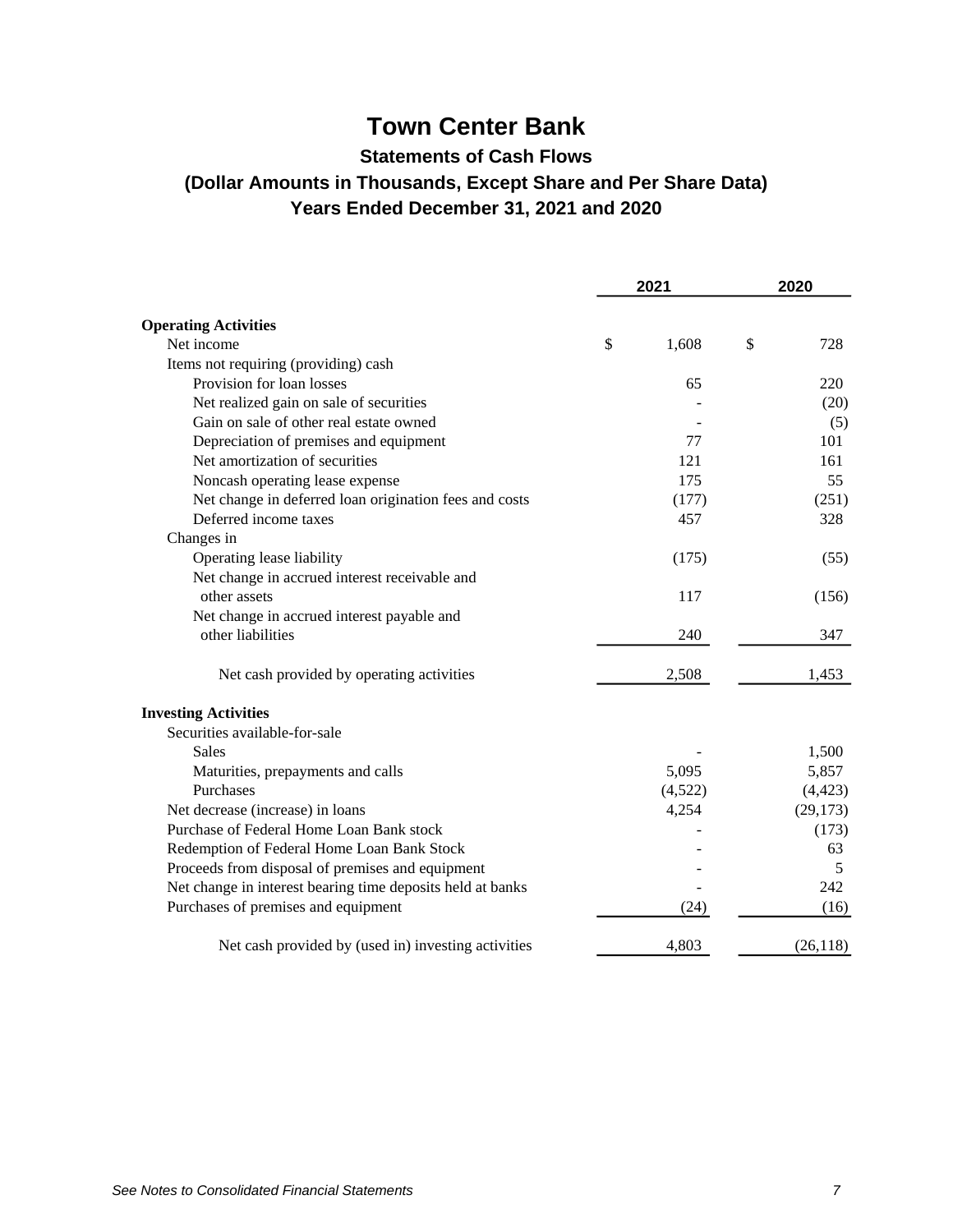# **Statements of Cash Flows**

### **(Dollar Amounts in Thousands, Except Share and Per Share Data) Years Ended December 31, 2021 and 2020**

|                                                                                       | 2021         | 2020 |         |  |
|---------------------------------------------------------------------------------------|--------------|------|---------|--|
| <b>Financing Activities</b>                                                           |              |      |         |  |
| Net increase in deposits                                                              | \$<br>18,994 | \$   | 19,538  |  |
| Advances on Federal Home Loan Bank                                                    | 5,000        |      | 6,500   |  |
| Paydowns on Federal Home Loan Bank                                                    | (6,500)      |      | (4,000) |  |
| Advances on Paycheck Protection Program liquidity fund                                |              |      | 33,824  |  |
| Paydowns on Paycheck Protection Program liquidity fund                                | (25, 869)    |      | (7,955) |  |
| Net cash provided by (used in) financing activities                                   | (8,375)      |      | 47,907  |  |
| Net Increase (Decrease) in Cash and Cash Equivalents                                  | (1,064)      |      | 23,242  |  |
| <b>Cash and Cash Equivalents, Beginning of Year</b>                                   | 28,156       |      | 4,914   |  |
| Cash and Cash Equivalents, End of Year                                                | 27,092       |      | 28,156  |  |
| <b>Supplemental Cash Flows Information</b>                                            |              |      |         |  |
| Interest paid                                                                         | \$<br>487    | \$   | 884     |  |
| <b>Supplemental Noncash Disclosures</b>                                               |              |      |         |  |
| Unrealized gains (losses) on securities available-for-sale                            | \$<br>(344)  | \$   | 277     |  |
| Right-of-use (ROU) assets obtained in exchange for new<br>operating lease liabilities | \$<br>412    | \$   | 59      |  |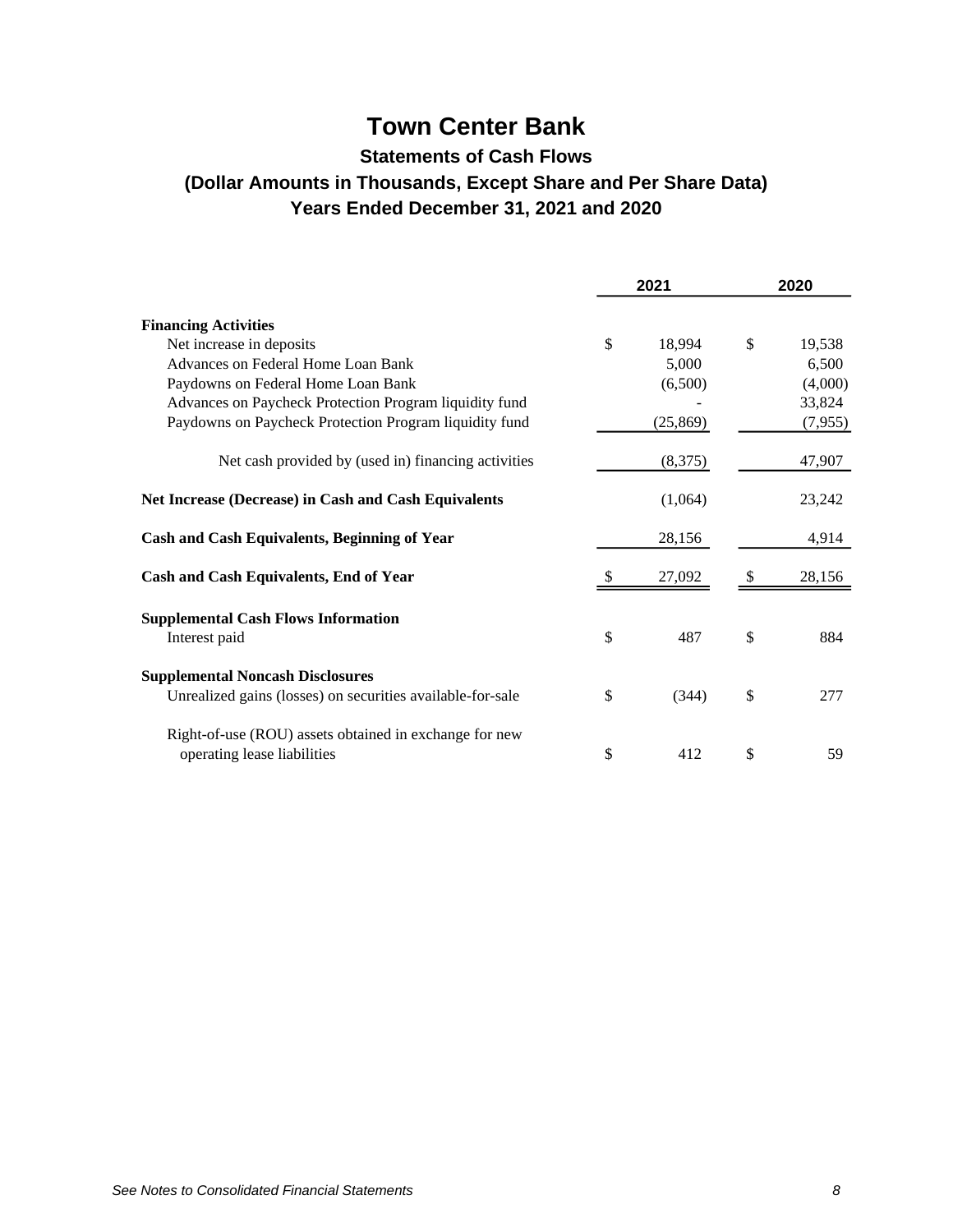### **Notes to Financial Statements (Dollar Amounts in Thousands, Except Share and Per Share Data) December 31, 2021 and 2020**

### **Note 1: Summary of Significant Accounting Policies**

### *Nature of Operations*

Town Center Bank (Bank) provides financial services through its offices in Frankfort and New Lenox, Illinois. Its primary deposit products are checking, savings and term certificate accounts, and its primary lending products are residential mortgage, commercial, commercial real estate, construction, land development and consumer loans. Substantially, all loans are secured by specific items of collateral including business assets, consumer assets, and commercial and residential real estate. Commercial loans are expected to be repaid from cash flow from operations of businesses. The customers' ability to repay their loans is dependent on the real estate and general economic conditions in the area.

### *Use of Estimates*

The preparation of financial statements in conformity with generally accepted accounting principles requires management to make estimates and assumptions that affect the reported amounts of assets and liabilities and disclosure of contingent assets and liabilities at the date of the financial statements and the reported amounts of revenue and expenses during the reporting period. Actual results could differ from those estimates.

The determination of the adequacy of the allowance for loan losses is based on estimates that are particularly susceptible to significant changes in the economic environment and market conditions. In connection with the determination of the estimated losses on loans, management obtains independent appraisals for significant collateral.

The Bank's loans are generally secured by specific items of collateral including real property, consumer assets and business assets. Although the Bank has a diversified loan portfolio, a substantial portion of its debtors' ability to honor their contracts is dependent on local economic conditions.

While management uses available information to recognize losses on loans, further reductions in the carrying amounts of loans may be necessary based on changes in local economic conditions. In addition, regulatory agencies, as an integral part of their examination process, periodically review the estimated losses on loans. Such agencies may require the Bank to recognize additional losses based on their judgments about information available to them at the time of their examination. Because of these factors, it is reasonably possible that the estimated losses on loans may change materially in the near term. However, the amount of the change that is reasonably possible cannot be estimated.

### *Cash and Cash Equivalents*

Cash and cash equivalents include cash, deposits with other financial institutions and federal funds sold.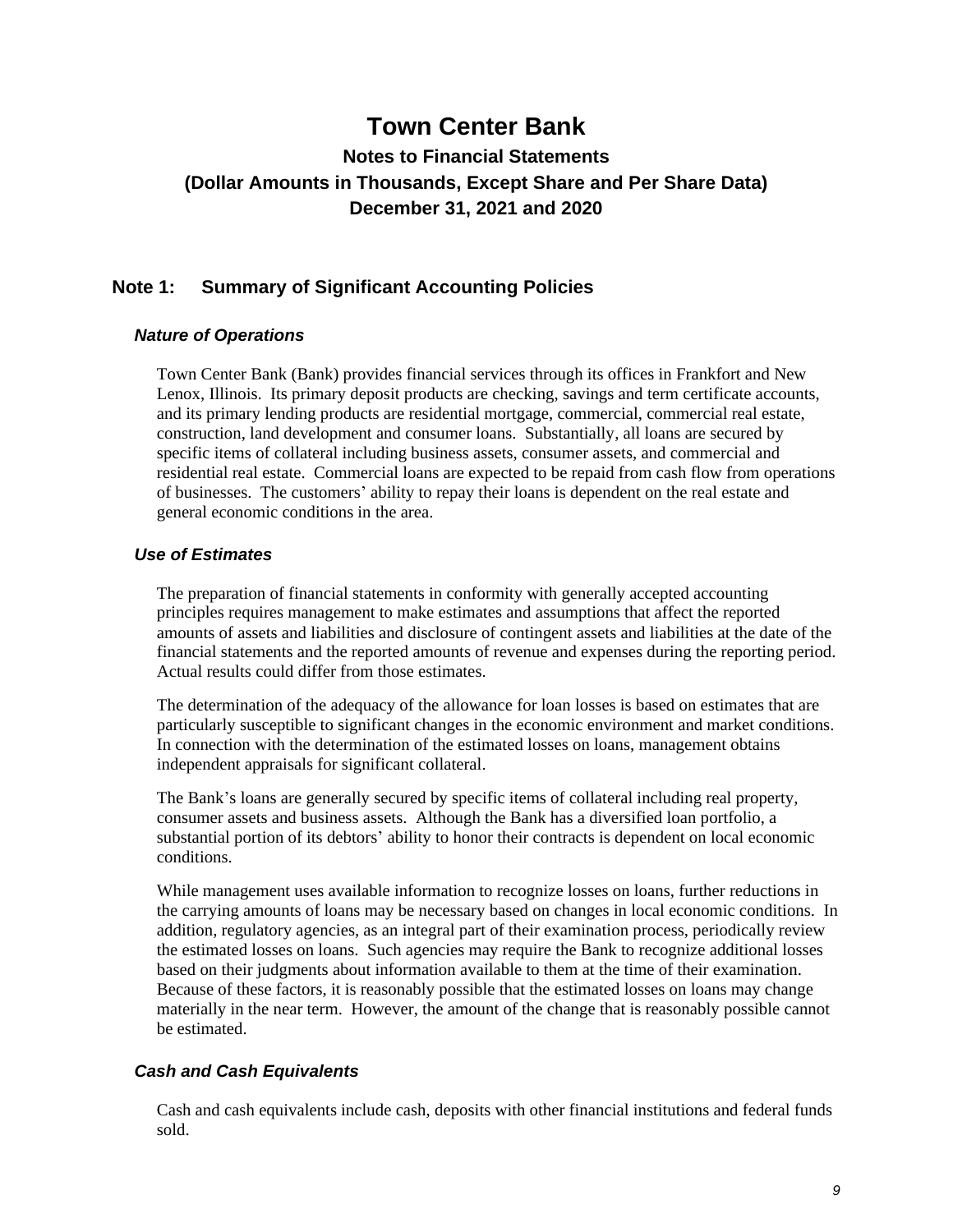### *Interest-Bearing Time Deposits in Other Banks*

Interest-bearing time deposits in other banks mature within three years and are carried at cost.

### *Securities*

Accounting principles generally accepted in the United States of America require that debt and equity securities be classified into one of three reporting categories and accounted for as follows: (1) held-to-maturity securities reported at amortized cost, (2) trading securities reported at fair value with unrealized gains and losses included in earnings and (3) available-for-sale securities reported at fair value with unrealized gains and losses net of related taxes reported as an increase or decrease in other comprehensive income.

The amortization of premiums and accretion of discounts are recognized as adjustments to interest income in a manner that approximates the level-yield method. Realized gains and losses on securities sold are computed based on the adjusted cost of the specific securities sold.

Securities available-for-sale are securities that are intended to be held for indefinite periods of time, but which may not be held to maturity. These securities may be used as a part of the Bank's asset/liability management strategy and may be sold in response to changes in interest rates, deterioration of issuer's creditworthiness, or due to a desire to increase capital or liquidity.

Realized securities gains and losses are determined on a specific identification basis and are reported in the statement of comprehensive income (loss) as securities gains and losses.

### *Loans*

Loans that management has the intent and ability to hold for the foreseeable future or until maturity or payoff are reported at the principal balance outstanding, net of deferred loan fees and costs and an allowance for loan losses. Interest income is accrued on the unpaid principal balance. Loan origination fees, net of certain direct origination costs, are deferred and recognized in interest income using the level-yield method without anticipating prepayments.

For all classes of loans, interest income is discontinued at the time a loan is 90 days delinquent unless the loan is well secured and in process of collection unless the loan is well-secured and collection is considered certain. Past due status is based on the contractual terms of the loan. In all cases, for all classes of loans, loans are placed on nonaccrual or charged off at an earlier date if collection of principal or interest is considered doubtful. Nonaccrual loans and loans past due 90 days still on accrual include both smaller balance homogeneous loans that are collectively evaluated for impairment and individually classified impaired loans. A loan is moved to nonaccrual status in accordance with the Bank's policy, typically after 90 days of nonpayment.

For all classes of loans, all interest accrued but not received for loans placed on nonaccrual are reversed against interest income. Interest received on such loans is accounted for on the cash-basis or cost-recovery method, until qualifying for return to accrual. Loans are returned to accrual status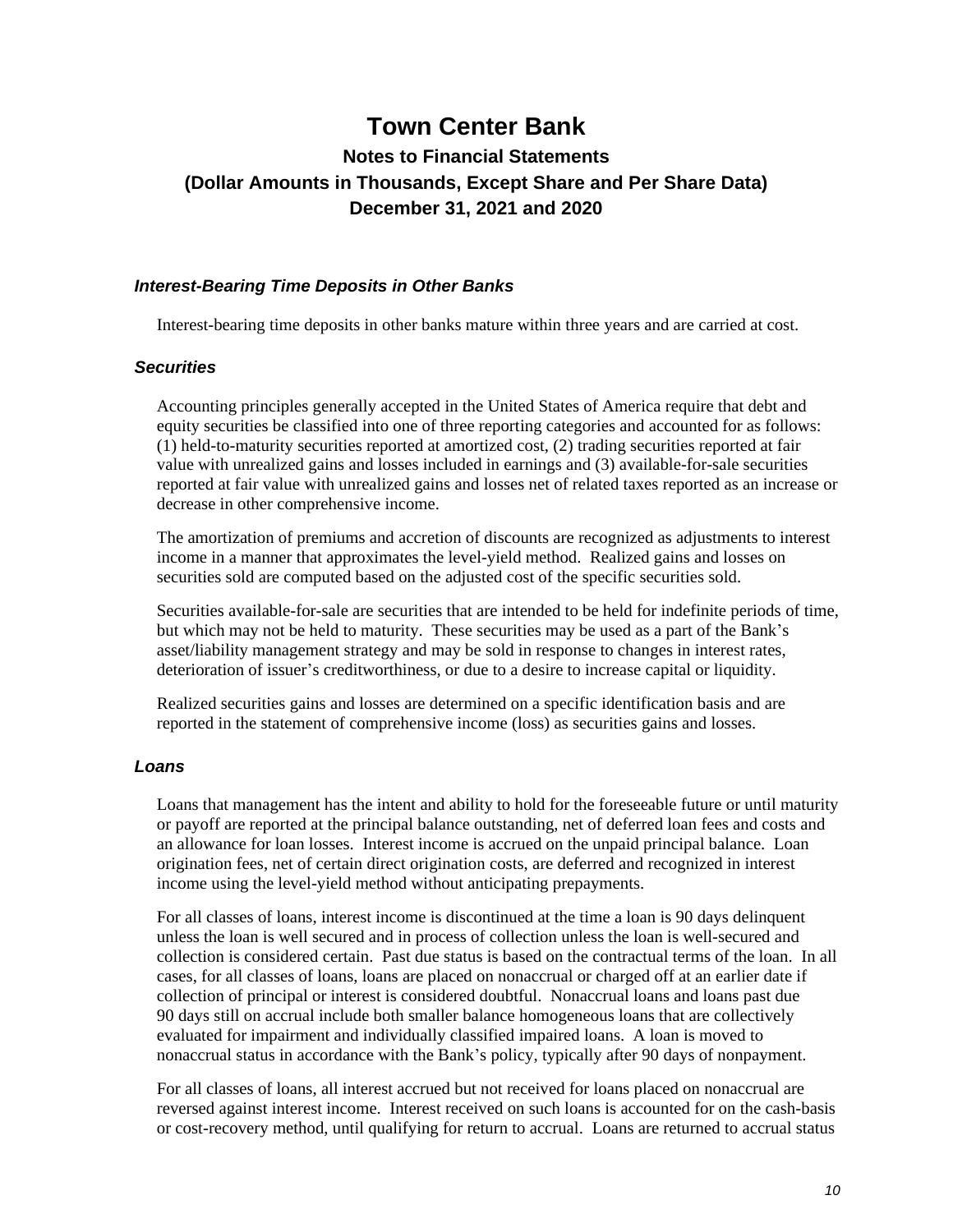when all the principal and interest amounts contractually due are brought current and future payments are reasonably assured.

### *Concentration of Credit Risk*

Most of the Bank's business activity is with customers located in the south and west suburbs of Chicago, Illinois. Therefore, the Bank's exposure to credit risk is significantly affected by changes in the economy in the Chicago area. There are no significant concentrations of loans to any one industry or customer, except that, the customers' ability to repay their loans is dependent on the real estate and general economic conditions in the area.

#### *Allowance for Loan Losses*

The allowance for loan losses is established as losses are estimated to have occurred through a provision for loan losses charged to earnings. Loan losses are charged against the allowance when management believes the uncollectibility of a loan balance is confirmed. Subsequent recoveries, if any, are credited to the allowance.

The allowance for loan losses is evaluated on a regular basis by management. This evaluation is inherently subjective as it requires estimates that are susceptible to significant revision as more information becomes available. The allowance consists of general, allocated and unallocated components, as further described below.

#### *General Component*

The general component of the allowance for loan losses is based on historical loss experience adjusted for qualitative factors stratified by the following loan segments: commercial, commercial real estate, residential real estate and installment. Management uses a rolling average of historical losses based on a time frame appropriate to capture relevant loss data for each loan segment. This historical loss factor is adjusted for the following qualitative factors: levels/trends in delinquencies; effects of changes in risk selection and underwriting standards and other changes in lending policies, procedures and practices; experience/ability/depth of lending management and staff; and national and local economic trends and conditions. These enhancements did not result in material change to the level of the allowance.

The qualitative factors are determined based on the various risk characteristics of each loan segment. Risk characteristics relevant to each portfolio segment are as follows:

#### Residential Real Estate

Loans in this segment primarily include owner-occupied 1-4 family residences secured by  $1<sup>st</sup>$ liens and home equity loans secured by  $2<sup>nd</sup>$  liens. The Bank generally does not originate loans with a loan-to-value ratio greater than 80 percent and does not generally grant loans that would be classified as subprime upon origination. All loans in this segment are collateralized by residential real estate and repayment is dependent on the credit quality of the individual borrower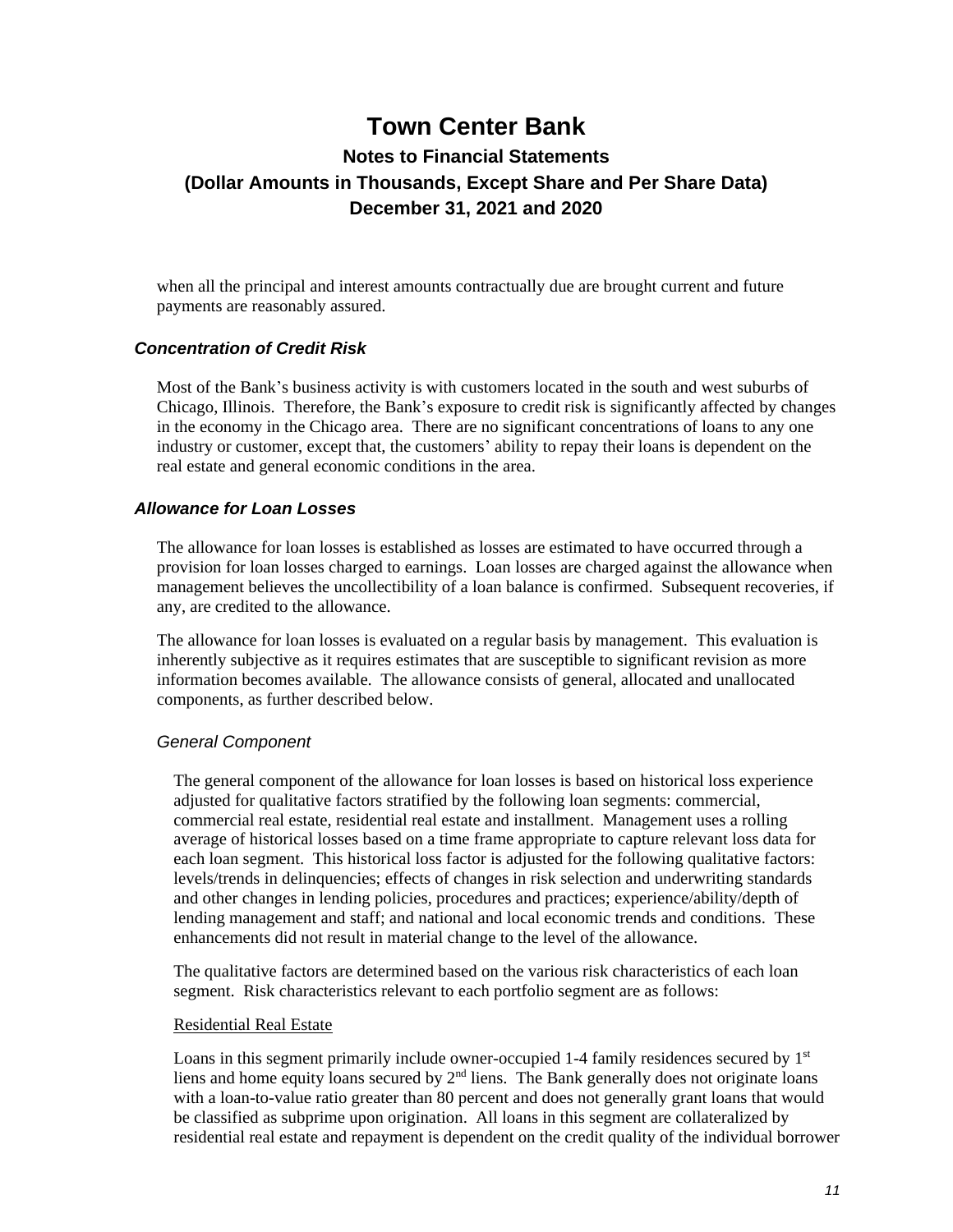or borrowers. The overall health of the economy, including unemployment rates and housing prices, will have an effect on the credit quality in this segment.

#### Commercial Real Estate

Loans in this segment are primarily income-producing properties throughout the Chicago area. The underlying cash flows generated by the properties are adversely impacted by a downturn in the economy as evidenced by increased vacancy rates, which in turn, will have an effect on the credit quality in this segment. Management obtains rent rolls annually and continually monitors the cash flows of these loans. Loans in this segment also include speculative real estate development loans for which payment is derived from sale of the property. Credit risk is affected by cost overruns, time to sell at an adequate price, and market conditions.

#### Commercial

Loans in this segment are made to businesses and are generally secured by assets of the business. Repayment is expected from the cash flows of the business. A weakened economy, and resultant decreased consumer spending, will have an effect on the credit quality in this segment.

#### Consumer

Loans in this segment are generally to individuals and are supported by non-real estate collateral. The repayment is dependent on the credit quality of the individual borrower.

#### *Allocated Component*

The allocated component relates to loans that are classified as impaired. Based on internal credit ratings, loans are evaluated for impairment on a loan-by-loan basis. Impairment is measured by either the present value of expected future cash flows discounted at the loan's effective interest rate or the fair value of the collateral if the loan is collateral dependent. An allowance is established when the discounted cash flows (or collateral value) of the impaired loan is lower than the carrying value of that loan. Large groups of smaller balance homogeneous loans are collectively evaluated for impairment.

A loan is considered impaired when, based on current information and events, it is probable that the Bank will be unable to collect the scheduled payments of principal or interest when due according to the contractual terms of the loan agreement. Factors considered by management in determining impairment include payment status, collateral value, and the probability of collecting scheduled principal and interest payments when due. Loans that experience insignificant payment delays and payment shortfalls generally are not classified as impaired. Management determines the significance of payment delays and payment shortfalls on a case-bycase basis, taking into consideration all of the circumstances surrounding the loan and the borrower, including the length of the delay, the reasons for the delay, the borrower's prior payment record, and the amount of the shortfall in relation to the principal and interest owed.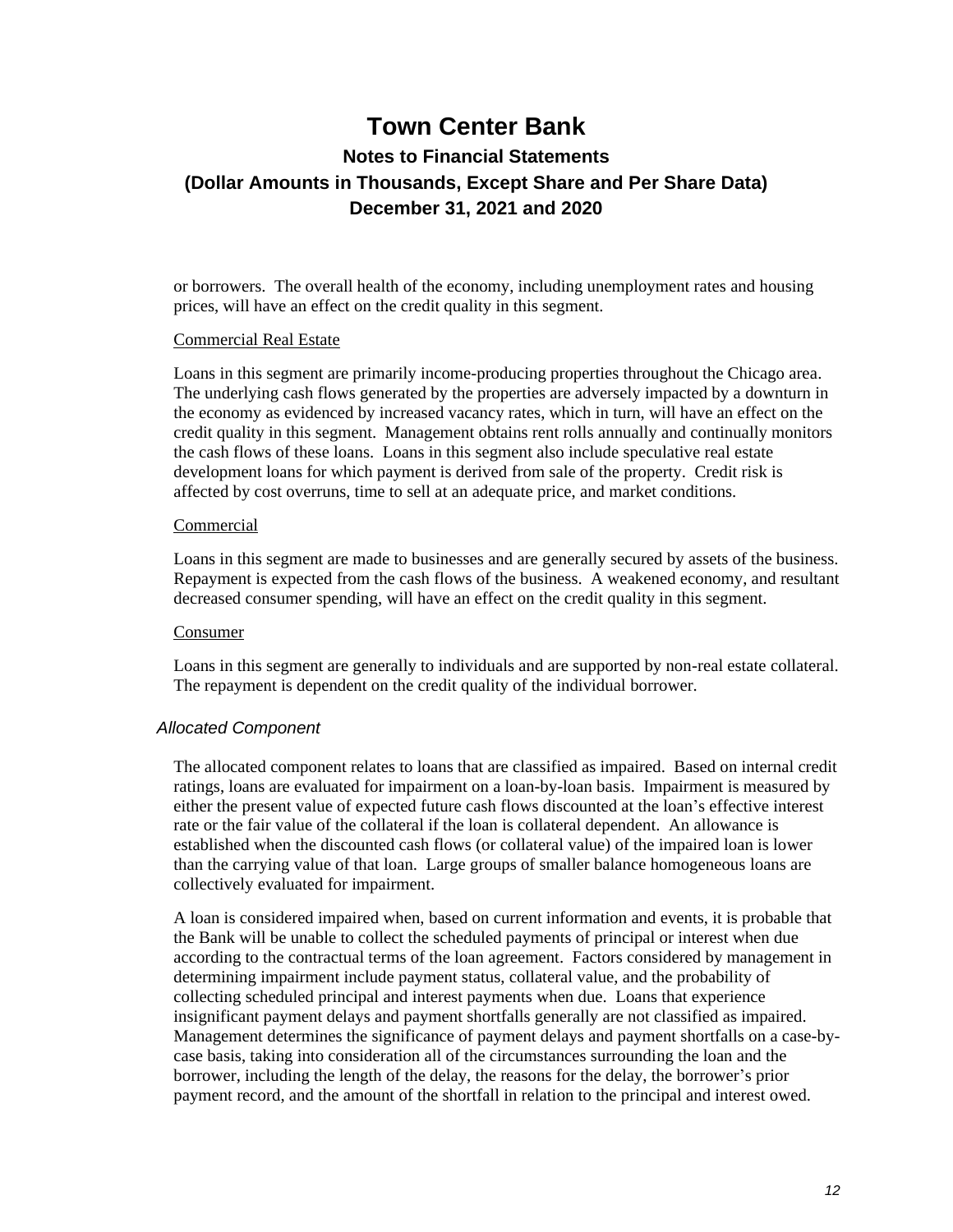The Bank periodically may agree to modify the contractual terms of loans. When a loan is modified and a concession is made to a borrower experiencing financial difficulty, the modification is considered a troubled debt restructuring (TDR). All TDRs are classified as impaired.

### *Unallocated Component*

An unallocated component is maintained to cover uncertainties that could affect management's estimate of probable losses. The unallocated component of the allowance reflects the margin of imprecision inherent in the underlying assumptions used in the methodologies for estimating allocated and general reserves in the portfolio.

### *Transfers of Financial Assets*

Transfers of financial assets, such as loans, are accounted for as sales when control over the assets has been relinquished. Control over transferred assets is deemed to be surrendered when the assets have been isolated from the Bank, the transferee obtains the right (free of conditions that constrain it from taking advantage of that right) to pledge or exchange the transferred assets, and the Bank does not maintain effective control over the transferred assets through an agreement to repurchase them before their maturity.

### *Other Real Estate Owned*

Assets acquired through or instead of loan foreclosure are initially recorded at fair value less costs to sell when acquired (included in other assets), establishing a new cost basis and included in other assets. These assets are subsequently accounted for at lower of cost or fair value less estimated costs to sell. If fair value declines subsequent to foreclosure, a valuation allowance is recorded through expense. Operating costs after acquisition are expensed.

### *Federal Home Loan Bank (FHLB) Stock*

The Bank is a member of FHLB Chicago. Members are required to own a certain amount of stock based on the level of borrowings and other factors, and may invest in additional amounts. FHLB stock is carried at cost, classified as a restricted security, and periodically evaluated for impairment based on ultimate recovery of par value. Both cash and stock dividends are reported as income.

### *Premises and Equipment*

Premises and equipment are stated at cost less accumulated depreciation. Depreciation expense is recognized on the straight-line method. Banking equipment is generally depreciated over 5 years. Furniture and fixtures are depreciated over estimated useful lives generally ranging from 5 to 15 years. Leasehold improvements are depreciated on the straight-line basis over the shorter of the lease term, including expected renewal periods, or estimated useful life of the asset.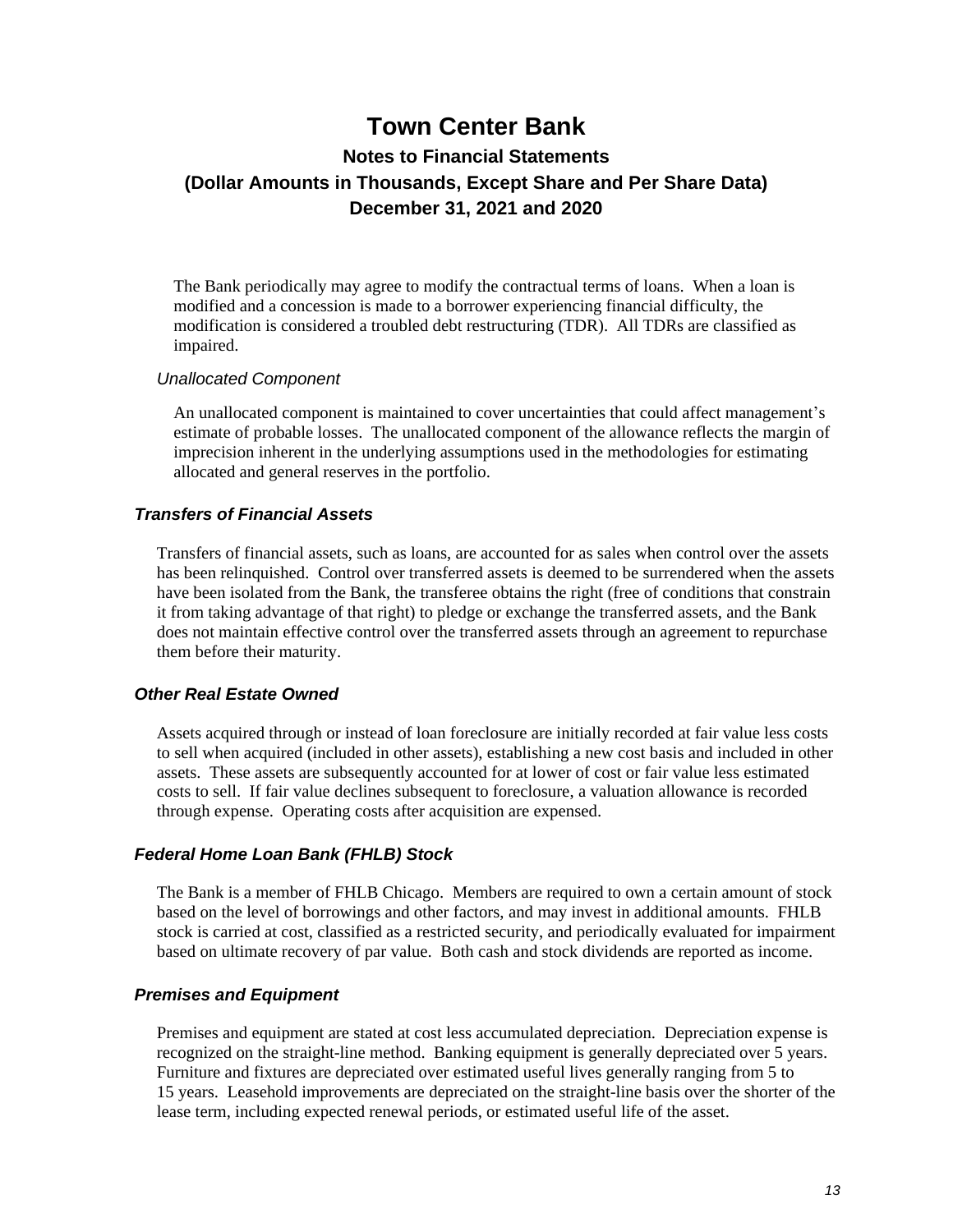### *Long-Lived Asset Impairment*

The Bank evaluates the recoverability of the carrying value of long-lived assets whenever events or circumstances indicate the carrying amount may not be recoverable. If a long-lived asset is tested for recoverability and the undiscounted estimated future cash flows expected to result from the use and eventual disposition of the asset are less than the carrying amount of the asset, the asset cost is adjusted to fair value and an impairment loss is recognized as the amount by which the carrying amount of a long-lived asset exceeds its fair value. No asset impairment was recognized during the years ended December 31, 2021 and 2020.

### *Loan Commitments and Related Financial Instruments*

Financial instruments include off-balance-sheet credit instruments, such as commitments to make loans and commercial letters of credit, issued to meet customer financing needs. The face amount for these items represents the exposure to loss, before considering customer collateral or ability to repay. Such financial instruments are recorded when they are funded.

### *Stock-Based Compensation*

Compensation cost is recognized for stock options issued to employees, based on the fair value of these awards at the date of grant. A Black-Scholes model is utilized to estimate the fair value of stock options. Compensation cost is recognized over the required service period, generally defined as the vesting period.

### *Income Taxes*

Income tax expense is the total of the current year income tax due or refundable and the change in deferred tax assets and liabilities. Deferred tax assets and liabilities are the expected future tax amounts for the temporary differences between carrying amounts and tax bases of assets and liabilities, computed using enacted tax rates. A valuation allowance, if needed, reduces deferred tax assets to the amount expected to be realized.

A tax position is recognized as a benefit only if it is "more likely than not" that the tax position would be sustained in a tax examination, with a tax examination being presumed to occur. The amount recognized is the largest amount of tax benefit that is greater than 50% likely of being realized on examination. For tax positions not meeting the "more likely than not" test, no tax benefit is recorded.

The Bank recognizes interest and/or penalties related to income tax matters in income tax expense.

### *Earnings Per Common Share*

Basic earnings per common share is net income divided by the weighted average number of common shares outstanding during the period. Diluted earnings per common share include the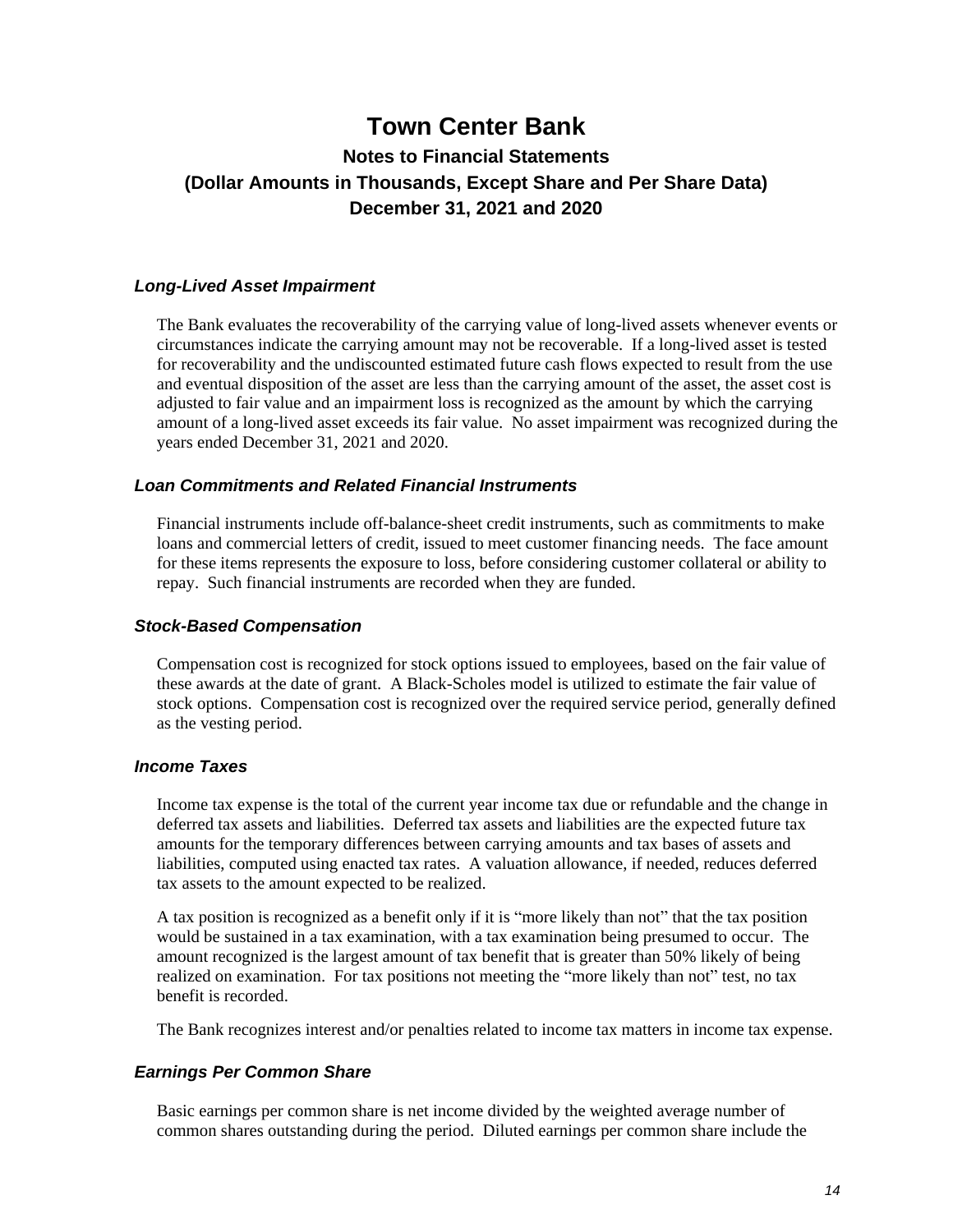dilutive effect of additional potential common shares issuable under stock options. Options will have a dilutive effect only when the average market price over the reporting period for the stock exceeds the exercise price. Dilutive earnings per share does not assume the exercise of instruments that would have an antidilutive effect on earnings per share.

### *Comprehensive Income*

Comprehensive income consists of net income and other comprehensive income (loss). Other comprehensive income (loss) includes unrealized gains and losses on securities available-for-sale which are also recognized as separate components of shareholders' equity.

### *Loss Contingencies*

Loss contingencies, including claims and legal actions arising in the ordinary course of business, are recorded as liabilities when the likelihood of loss is probable and an amount or range of loss can be reasonably estimated. Management does not believe there are any such matters that will have a material effect on the financial statements.

#### *Interest Rate Risk*

The Bank assumes interest rate risk (the risk that general interest rate levels will change) as a result of its normal operations. As a result, fair values of the Bank's financial instruments will change when interest rate levels change, and that change may be either favorable or unfavorable to the Bank. Management attempts to match maturities of assets and liabilities to the extent believed necessary to minimize interest rate risk. However, borrowers with fixed rate obligations are less likely to prepay in a rising rate environment and more likely to prepay in a falling rate environment. Conversely, depositors who are receiving fixed rates are more likely to withdraw funds before maturity in a rising rate environment and less likely to do so in a falling rate environment. Management monitors rates and maturities of assets and liabilities and attempts to minimize interest rate risk by adjusting terms of new loans and deposits and by investing in securities with terms that mitigate the Bank's overall interest rate risk.

### *Dividend Restriction*

Banking regulations require maintaining certain capital levels that may limit the amount of dividends paid by the Bank to shareholders. Since the Bank has an accumulated deficit at December 31, 2021, there are no retained earnings available for dividends.

### *Fair Value of Financial Instruments*

Fair values of financial instruments are estimated using relevant market information and other assumptions, as more fully disclosed in a separate note. Fair value estimates involve uncertainties and matters of significant judgment regarding interest rates, credit risk, prepayments, and other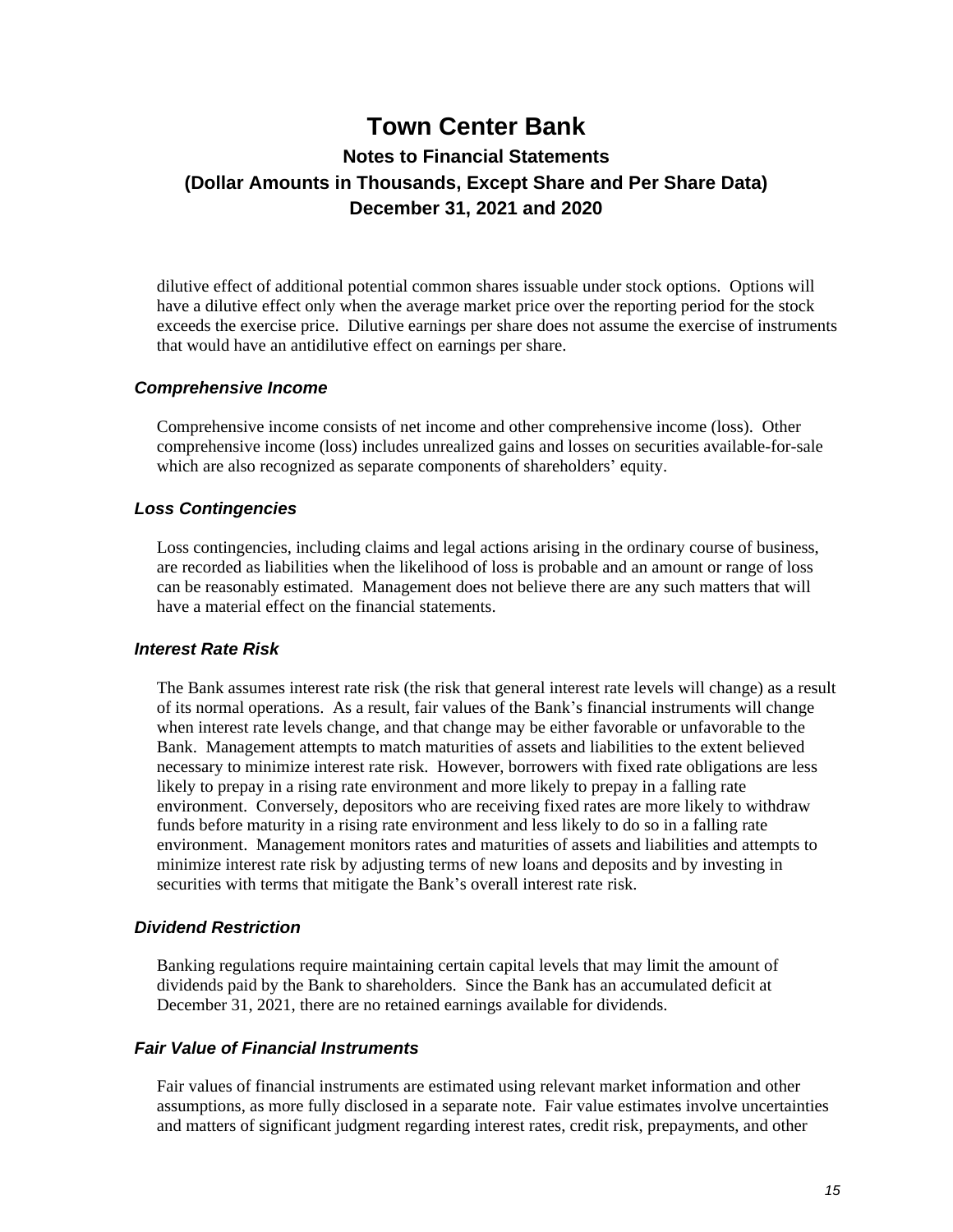factors, especially in the absence of broad markets for particular items. Changes in assumptions or in market conditions could significantly affect the estimates.

### **Note 2: Securities**

The amortized cost and fair value of securities available-for-sale and the related gross unrealized gains and losses recognized in accumulated other comprehensive income (loss) were as follows at year end:

|                                     |    |                          | Gross                      |     | Gross                              |                   |        |  |
|-------------------------------------|----|--------------------------|----------------------------|-----|------------------------------------|-------------------|--------|--|
|                                     |    | <b>Amortized</b><br>Cost | <b>Unrealized</b><br>Gains |     | <b>Unrealized</b><br><b>Losses</b> | <b>Fair Value</b> |        |  |
| December 31, 2021                   |    |                          |                            |     |                                    |                   |        |  |
| Securities available-for-sale       |    |                          |                            |     |                                    |                   |        |  |
| U.S. Government Agencies            | \$ | 90                       | \$                         | \$. | (1)                                | $\mathcal{S}$     | 89     |  |
| Mortgage-backed securities -        |    |                          |                            |     |                                    |                   |        |  |
| residential                         |    | 1,049                    | 14                         |     | (1)                                |                   | 1,062  |  |
| State and municipal securities      |    | 712                      | 12                         |     | (8)                                |                   | 716    |  |
| Collateralized mortgage             |    |                          |                            |     |                                    |                   |        |  |
| obligations - residential           |    | 11,261                   | 78                         |     | (153)                              |                   | 11,186 |  |
|                                     |    |                          |                            |     |                                    |                   |        |  |
| Total securities available-for-sale | \$ | 13,112                   | \$<br>104                  | \$  | (163)                              | -S                | 13,053 |  |
| December 31, 2020                   |    |                          |                            |     |                                    |                   |        |  |
| Securities available-for-sale       |    |                          |                            |     |                                    |                   |        |  |
| U.S. Government Agencies            | \$ | 250                      | \$<br>5                    | -S  |                                    | \$                | 255    |  |
| Mortgage-backed securities -        |    |                          |                            |     |                                    |                   |        |  |
| residential                         |    | 1,484                    | 33                         |     | (1)                                |                   | 1,516  |  |
| State and municipal securities      |    | 714                      | 29                         |     | (1)                                |                   | 742    |  |
| Collateralized mortgage             |    |                          |                            |     |                                    |                   |        |  |
| obligations - residential           |    | 11,368                   | 312                        |     |                                    |                   | 11,680 |  |
|                                     |    |                          |                            |     |                                    |                   |        |  |
| Total securities available-for-sale | \$ | 13,816                   | 379                        |     | 2)                                 |                   | 14,193 |  |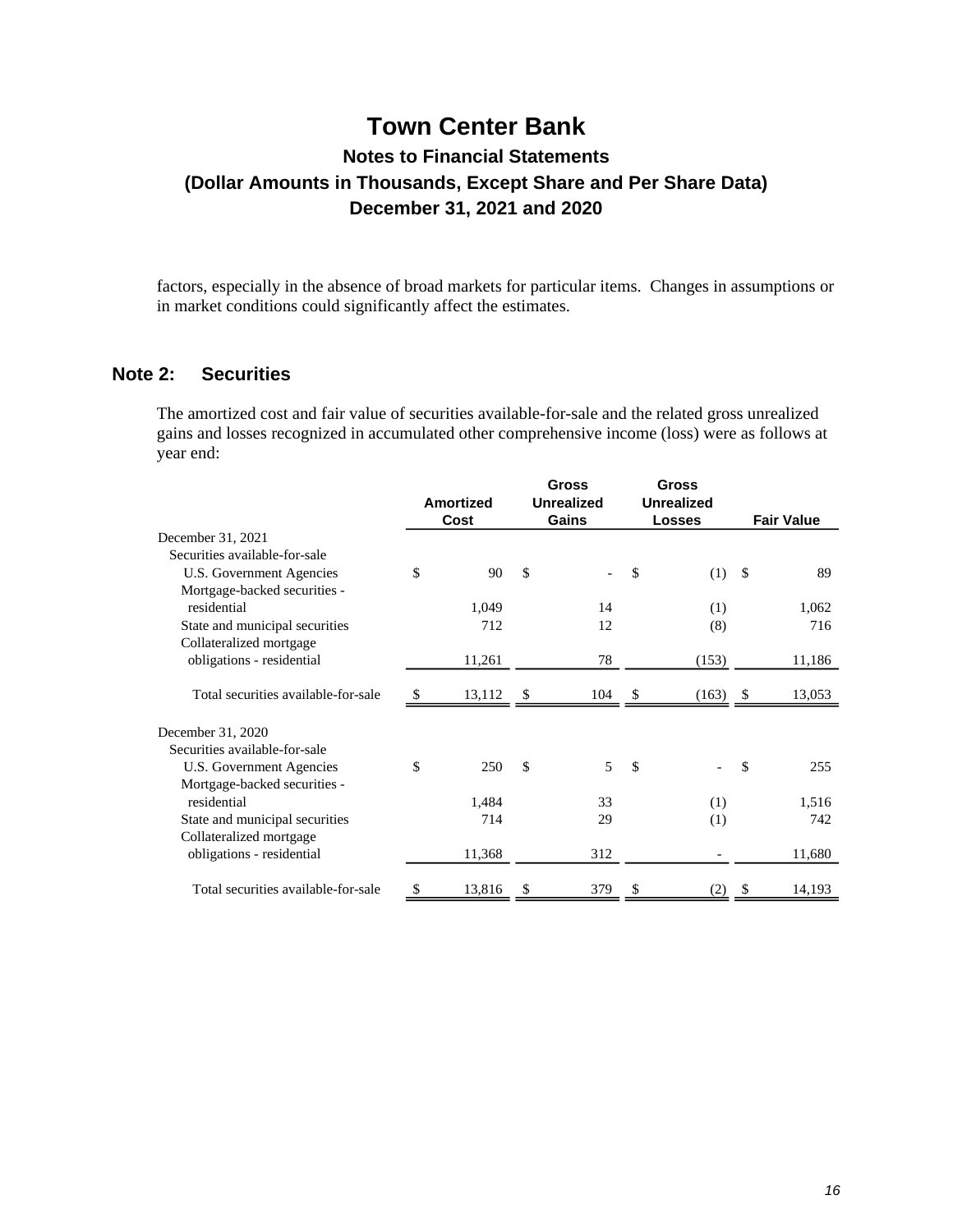### **Notes to Financial Statements (Dollar Amounts in Thousands, Except Share and Per Share Data) December 31, 2021 and 2020**

The amortized cost and fair value of the securities at December 31, 2021, by contractual maturity, are as follows:

|                                        |      | <b>Available-for-Sale</b> |                   |        |  |  |  |
|----------------------------------------|------|---------------------------|-------------------|--------|--|--|--|
|                                        |      | Amortized                 |                   |        |  |  |  |
|                                        | Cost |                           | <b>Fair Value</b> |        |  |  |  |
| Due in one year or less                | \$   |                           | \$                |        |  |  |  |
| Due after one year through five years  |      | 90                        |                   | 89     |  |  |  |
| Due after five years through ten years |      |                           |                   |        |  |  |  |
| Due after ten years                    |      | 712                       |                   | 716    |  |  |  |
|                                        |      | 802                       |                   | 805    |  |  |  |
| Mortgage-backed securities and         |      |                           |                   |        |  |  |  |
| collateralized mortgage obligations    |      | 12,310                    |                   | 12,248 |  |  |  |
|                                        |      | 13,112                    |                   | 13,053 |  |  |  |

At year-end 2021 and 2020, there were no holdings of securities of any one issuer, other than the U.S. Government and its sponsored entities and agencies, in an amount greater than 10% of shareholders' equity.

Securities pledged at December 31, 2021 and 2020, had a fair value of \$9,223 and \$8,446, respectively, and were pledged to secure public deposits and federal funds purchased line of credit.

Gross gains of \$0 resulting from sales of available-for-sale securities were realized for 2021. There were gains of \$20 from sales of securities during 2020. Proceeds from sales of securities during the years ended December 31, 2021 and 2020, totaled \$0 and \$1,500, respectively.

Certain investments in debt securities are reported in the financial statement at an amount less than historical cost. Total fair value of these investments at December 31, 2021 and 2020, was \$7,580 and \$539, respectively, which is approximately 58% and 4% of the Company's investment portfolio. These declines primarily resulted from increases in market interest rates subsequent to the acquisition dates. Management feels the declines in fair value for these securities are temporary.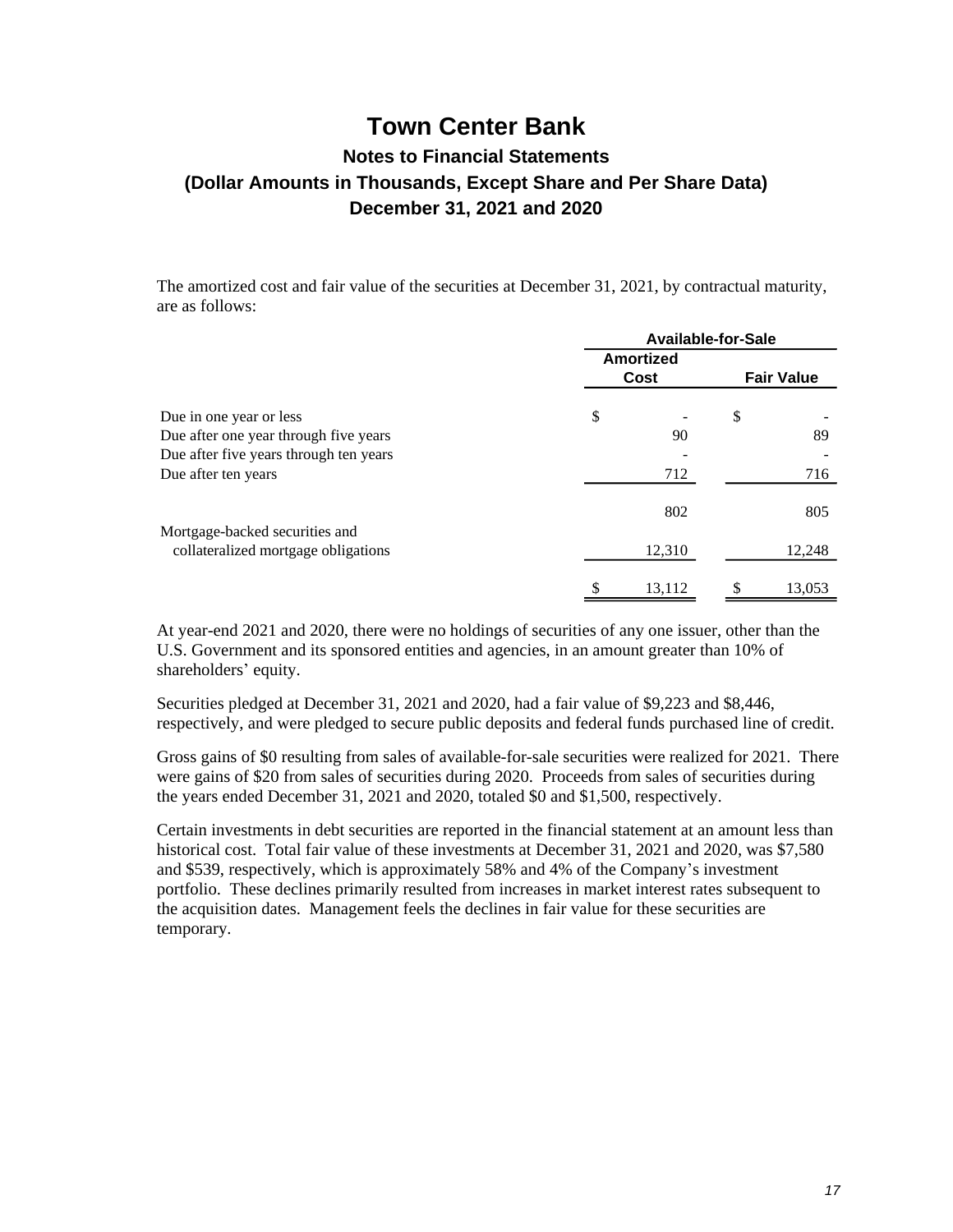The following tables summarize securities with unrealized losses at December 31, 2021 and 2020, aggregated by major security type and length of time in a continuous unrealized loss position:

|                                             | <b>Less Than 12 Months</b> |                   |               |                   | 12 Months or More |                   |     |                   |      |                   | Total |                   |
|---------------------------------------------|----------------------------|-------------------|---------------|-------------------|-------------------|-------------------|-----|-------------------|------|-------------------|-------|-------------------|
|                                             |                            |                   |               | <b>Unrealized</b> |                   |                   |     | <b>Unrealized</b> |      |                   |       | <b>Unrealized</b> |
|                                             |                            | <b>Fair Value</b> |               | Loss              |                   | <b>Fair Value</b> |     | Loss              |      | <b>Fair Value</b> |       | Loss              |
| December 31, 2021                           |                            |                   |               |                   |                   |                   |     |                   |      |                   |       |                   |
| U.S. Government Agencies                    | \$                         | 90                | $\mathcal{S}$ | (1)               | - \$              | $\sim$            | \$  |                   |      | 90                | \$    | (1)               |
| Mortgage-backed securities -                |                            |                   |               |                   |                   |                   |     |                   |      |                   |       |                   |
| residential                                 |                            | 218               |               | (1)               |                   |                   |     |                   |      | 218               |       | (1)               |
| State and municipal securities              |                            |                   |               |                   |                   | 261               |     | (8)               |      | 261               |       | (8)               |
| Collateralized mortgage                     |                            |                   |               |                   |                   |                   |     |                   |      |                   |       |                   |
| obligations - residential                   |                            | 7,011             |               | (153)             |                   |                   |     |                   |      | 7,011             |       | (153)             |
|                                             |                            | 7,319             |               | (155)             |                   | 261               | \$. | (8)               |      | 7,580             |       | (163)             |
| December 31, 2020                           |                            |                   |               |                   |                   |                   |     |                   |      |                   |       |                   |
| Mortgage-backed securities -<br>residential | \$                         |                   | \$            |                   | \$                | 277               | \$. | (1)               | - \$ | 277               | \$    | (1)               |
| State and municipal securities              |                            | 262               |               | (1)               |                   |                   |     |                   |      | 262               |       | (1)               |
|                                             | \$                         | 262               | \$            | (1)               | \$                | 277               | \$  | (1)               | S.   | 539               | S     | (2)               |

Management evaluates securities for other-than-temporary impairment as economic or market concerns warrant such evaluation. Consideration is given to the length of time and extent to which fair value has been less than cost, the financial condition and near-term prospects of the issuer, and the intent and ability of the Bank to retain its investment in the issuer for a period of time sufficient to allow for any anticipated recovery in fair value.

The following table shows the components of other comprehensive income from net unrealized gain on securities available-for-sale for the years ended December 31, 2021 and 2020:

|                                                                             | 2021 |       | 2020 |
|-----------------------------------------------------------------------------|------|-------|------|
| Balance, beginning of year                                                  | S    | 298   |      |
| Net unrealized holding gain (loss) arising during                           |      |       |      |
| the period, net of tax<br>Reclassification adjustment for net gain realized |      | (344) | 297  |
| in net income                                                               |      |       | (20) |
|                                                                             |      |       |      |
| Balance, end of year                                                        |      | (46)  | 298  |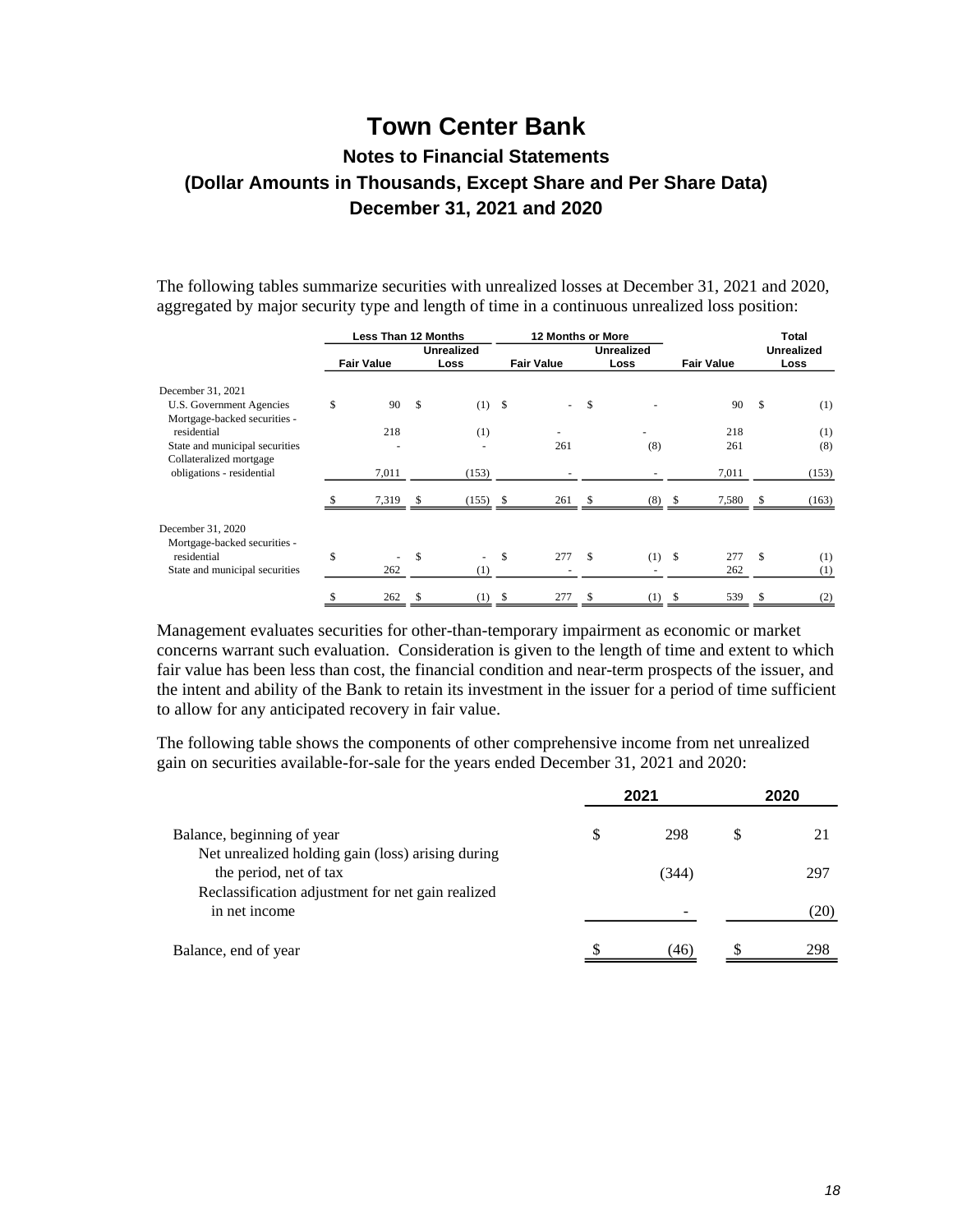### **Notes to Financial Statements (Dollar Amounts in Thousands, Except Share and Per Share Data) December 31, 2021 and 2020**

### **Note 3: Loans and Allowance for Loan Losses**

Loans at December 31, 2021 and 2020, were as follows:

|                                               | 2021          |    |         |
|-----------------------------------------------|---------------|----|---------|
| Residential real estate                       |               |    |         |
| 1-4 family, owner occupied                    | \$<br>3,021   | \$ | 3,998   |
| 1-4 family, non-owner occupied                | 840           |    | 1,973   |
| Commercial real estate                        |               |    |         |
| Commercial, owner occupied                    | 14,371        |    | 14,606  |
| Commercial, non-owner occupied                | 37,204        |    | 36,582  |
| Construction                                  | 6,083         |    | 3,085   |
| Land development                              | 316           |    | 595     |
| Farmland                                      | 585           |    | 644     |
| Commercial                                    | 34,777        |    | 43,304  |
| Consumer                                      | 9,733         |    | 6,453   |
| <b>Total loans</b>                            | 106,930       |    | 111,240 |
| Deferred loan origination fees and costs, net | (398)         |    | (575)   |
| Allowance for loan losses                     | (1,143)       |    | (1,134) |
| Loans, net                                    | \$<br>105,389 | \$ | 109,531 |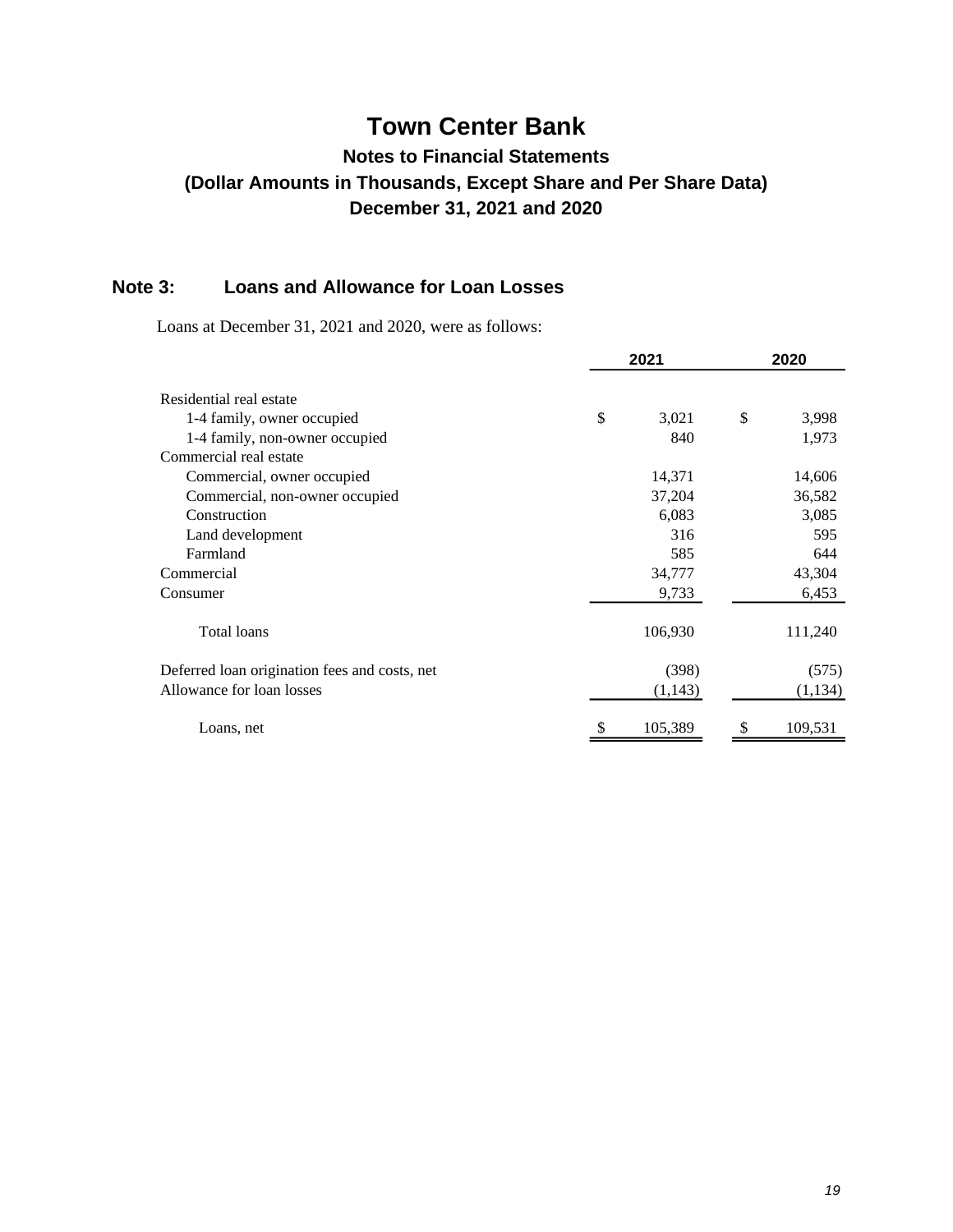### **Notes to Financial Statements (Dollar Amounts in Thousands, Except Share and Per Share Data) December 31, 2021 and 2020**

The following table presents the activity in the allowance for loan losses by class of loans for the years ended December 31, 2021 and 2020:

|          |                                                                                                             |                    |                                                                                                                                 |                          |                                                                                 |            |                                          | <b>Ending</b><br><b>Balance</b> |
|----------|-------------------------------------------------------------------------------------------------------------|--------------------|---------------------------------------------------------------------------------------------------------------------------------|--------------------------|---------------------------------------------------------------------------------|------------|------------------------------------------|---------------------------------|
|          |                                                                                                             |                    |                                                                                                                                 |                          |                                                                                 |            |                                          |                                 |
|          |                                                                                                             |                    |                                                                                                                                 |                          |                                                                                 |            |                                          |                                 |
|          |                                                                                                             |                    |                                                                                                                                 |                          |                                                                                 |            |                                          | 30                              |
|          |                                                                                                             |                    |                                                                                                                                 |                          |                                                                                 |            |                                          | $\tau$                          |
|          |                                                                                                             |                    |                                                                                                                                 |                          |                                                                                 |            |                                          |                                 |
|          |                                                                                                             |                    |                                                                                                                                 |                          |                                                                                 |            |                                          | 179                             |
|          |                                                                                                             |                    |                                                                                                                                 |                          |                                                                                 |            |                                          |                                 |
|          |                                                                                                             |                    |                                                                                                                                 |                          |                                                                                 |            |                                          | 486                             |
|          |                                                                                                             |                    |                                                                                                                                 |                          |                                                                                 |            |                                          | 70                              |
|          |                                                                                                             |                    |                                                                                                                                 |                          |                                                                                 |            |                                          | 3                               |
|          |                                                                                                             |                    |                                                                                                                                 |                          |                                                                                 |            |                                          |                                 |
|          |                                                                                                             |                    |                                                                                                                                 |                          |                                                                                 |            |                                          | 94                              |
|          |                                                                                                             |                    |                                                                                                                                 |                          |                                                                                 |            |                                          | 195                             |
|          |                                                                                                             |                    |                                                                                                                                 |                          |                                                                                 |            |                                          | 79                              |
|          |                                                                                                             |                    |                                                                                                                                 |                          |                                                                                 |            |                                          |                                 |
|          |                                                                                                             |                    |                                                                                                                                 |                          |                                                                                 |            |                                          | 1,143                           |
|          |                                                                                                             |                    |                                                                                                                                 |                          |                                                                                 |            |                                          |                                 |
|          |                                                                                                             |                    |                                                                                                                                 |                          |                                                                                 |            |                                          |                                 |
|          |                                                                                                             |                    |                                                                                                                                 |                          |                                                                                 |            |                                          |                                 |
| \$<br>37 | \$                                                                                                          | (10)               | $\mathcal{S}$                                                                                                                   |                          | \$                                                                              | 9          | \$                                       | 36                              |
|          |                                                                                                             |                    |                                                                                                                                 |                          |                                                                                 |            |                                          |                                 |
| 6        |                                                                                                             | 10                 |                                                                                                                                 |                          |                                                                                 |            |                                          | 16                              |
|          |                                                                                                             |                    |                                                                                                                                 |                          |                                                                                 |            |                                          |                                 |
| 198      |                                                                                                             | (105)              |                                                                                                                                 |                          |                                                                                 | 62         |                                          | 155                             |
|          |                                                                                                             |                    |                                                                                                                                 |                          |                                                                                 |            |                                          |                                 |
| 374      |                                                                                                             | 71                 |                                                                                                                                 |                          |                                                                                 |            |                                          | 445                             |
| 22       |                                                                                                             | 10                 |                                                                                                                                 |                          |                                                                                 |            |                                          | 32                              |
| 9        |                                                                                                             | (3)                |                                                                                                                                 |                          |                                                                                 |            |                                          | 6                               |
| ä,       |                                                                                                             |                    |                                                                                                                                 |                          |                                                                                 |            |                                          |                                 |
| 60       |                                                                                                             | 15                 |                                                                                                                                 |                          |                                                                                 |            |                                          | 75                              |
| 104      |                                                                                                             | 4                  |                                                                                                                                 | (14)                     |                                                                                 | 9          |                                          | 103                             |
| 38       |                                                                                                             | 228                |                                                                                                                                 | $\overline{\phantom{a}}$ |                                                                                 |            |                                          | 266                             |
| \$       | \$                                                                                                          | 220                | \$                                                                                                                              |                          | $\mathcal{S}$                                                                   | 80         | \$                                       | 1,134                           |
| \$<br>\$ | <b>Beginning</b><br><b>Balance</b><br>36<br>16<br>155<br>445<br>32<br>6<br>75<br>103<br>266<br>1,134<br>848 | $\mathbb{S}$<br>\$ | <b>Provision for</b><br>(Recovery of)<br><b>Loan Losses</b><br>(10)<br>(9)<br>24<br>41<br>38<br>(3)<br>19<br>152<br>(187)<br>65 | $\mathcal{S}$<br>\$      | Loans<br><b>Charged Off</b><br>(60)<br>$\overline{\phantom{a}}$<br>(60)<br>(14) | \$<br>- \$ | <b>Recoveries</b><br>$\overline{4}$<br>4 | \$<br>\$                        |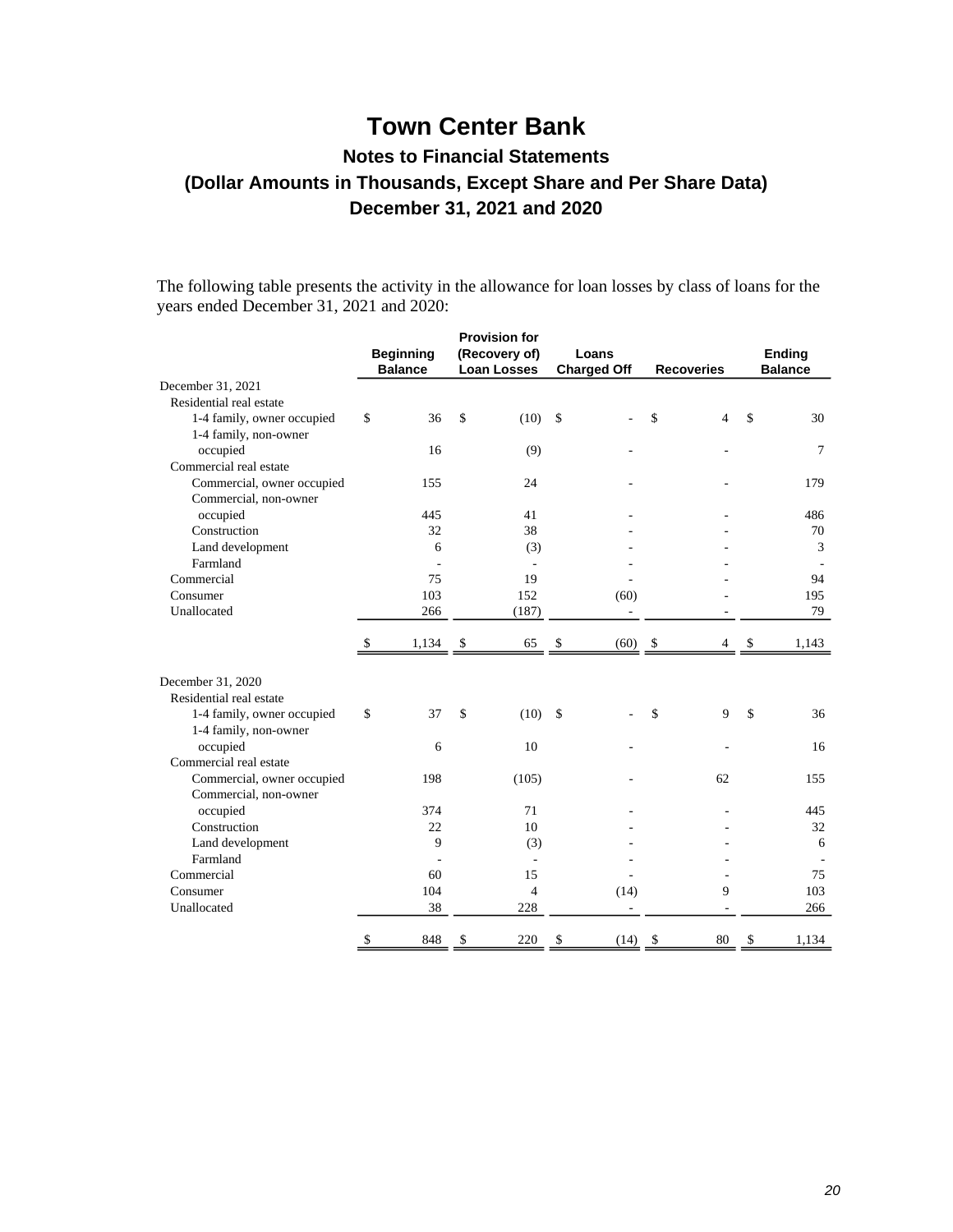The following table presents the balance in the allowance for loan losses by class of loans based on impairment method as of December 31, 2021 and 2020:

|                         |                      |              | <b>Allowance for Loan Losses</b> |                |      |                      | <b>Loan Balances</b> |               |
|-------------------------|----------------------|--------------|----------------------------------|----------------|------|----------------------|----------------------|---------------|
|                         | <b>Individually</b>  |              | <b>Collectively</b>              |                |      | <b>Individually</b>  | <b>Collectively</b>  |               |
|                         | <b>Evaluated for</b> |              | <b>Evaluated for</b>             |                |      | <b>Evaluated for</b> | <b>Evaluated for</b> |               |
|                         | Impairment           |              | Impairment                       | <b>Total</b>   |      | Impairment           | Impairment           | <b>Total</b>  |
| December 31, 2021       |                      |              |                                  |                |      |                      |                      |               |
| Residential real estate |                      |              |                                  |                |      |                      |                      |               |
| 1-4 family, owner       |                      |              |                                  |                |      |                      |                      |               |
| occupied                | \$                   | \$           | 30                               | \$<br>30       | \$   |                      | \$<br>3,021          | \$<br>3,021   |
| 1-4 family, non-owner   |                      |              |                                  |                |      |                      |                      |               |
| occupied                |                      |              | $\overline{7}$                   | $\overline{7}$ |      | 161                  | 679                  | 840           |
| Commercial real estate  |                      |              |                                  |                |      |                      |                      |               |
| Commercial, owner       |                      |              |                                  |                |      |                      |                      |               |
| occupied                |                      |              | 179                              | 179            |      |                      | 14,371               | 14,371        |
| Commercial, non-owner   |                      |              |                                  |                |      |                      |                      |               |
| occupied                |                      |              | 486                              | 486            |      |                      | 37,204               | 37,204        |
| Construction            |                      |              | 70                               | 70             |      |                      | 6,083                | 6,083         |
| Land development        |                      |              | 3                                | 3              |      |                      | 316                  | 316           |
| Farmland                |                      |              |                                  |                |      |                      | 585                  | 585           |
| Commercial              |                      |              | 94                               | 94             |      |                      | 34,777               | 34,777        |
| Consumer                | 23                   |              | 172                              | 195            |      | 70                   | 9,663                | 9,733         |
|                         |                      |              |                                  |                |      |                      |                      |               |
|                         | 23                   |              | 1,041                            | 1,064          |      | 231                  | 106,699              | 106,930       |
| Unallocated             | $\overline{a}$       |              | 79                               | 79             |      |                      |                      |               |
|                         |                      |              |                                  |                |      |                      |                      |               |
| Total                   | \$<br>23             | $\mathbb{S}$ | 1,120                            | \$<br>1,143    | \$   | 231                  | \$<br>106,699        | \$<br>106,930 |
|                         |                      |              |                                  |                |      |                      |                      |               |
| December 31, 2020       |                      |              |                                  |                |      |                      |                      |               |
| Residential real estate |                      |              |                                  |                |      |                      |                      |               |
| 1-4 family, owner       |                      |              |                                  |                |      |                      |                      |               |
| occupied                | \$                   | \$           | 36                               | \$<br>36       | $\$$ |                      | \$<br>3,998          | \$<br>3,998   |
| 1-4 family, non-owner   |                      |              |                                  |                |      |                      |                      |               |
| occupied                |                      |              | 16                               | 16             |      | 239                  | 1,734                | 1,973         |
| Commercial real estate  |                      |              |                                  |                |      |                      |                      |               |
| Commercial, owner       |                      |              |                                  |                |      |                      |                      |               |
| occupied                |                      |              | 155                              | 155            |      | 1,493                | 13,113               | 14,606        |
| Commercial, non-owner   |                      |              |                                  |                |      |                      |                      |               |
| occupied                |                      |              | 445                              | 445            |      | 538                  | 36,044               | 36,582        |
| Construction            |                      |              | 32                               | 32             |      | $\overline{a}$       | 3,085                | 3,085         |
| Land development        |                      |              | 6                                | 6              |      |                      | 595                  | 595           |
| Farmland                |                      |              | $\frac{1}{2}$                    | $\overline{a}$ |      | $\overline{a}$       | 644                  | 644           |
| Commercial              |                      |              | 75                               | 75             |      | 60                   | 43,244               | 43,304        |
| Consumer                | 23                   |              | 80                               | 103            |      | 74                   | 6,379                | 6,453         |
|                         |                      |              |                                  |                |      |                      |                      |               |
|                         | 23                   |              | 845                              | 868            |      | 2,404                | 108,836              | 111,240       |
| Unallocated             |                      |              | 266                              | 266            |      |                      |                      |               |
|                         |                      |              |                                  |                |      |                      |                      |               |
| Total                   | \$<br>23             | \$           | 1,111                            | \$<br>1,134    | \$   | 2.404                | \$<br>108,836        | \$<br>111,240 |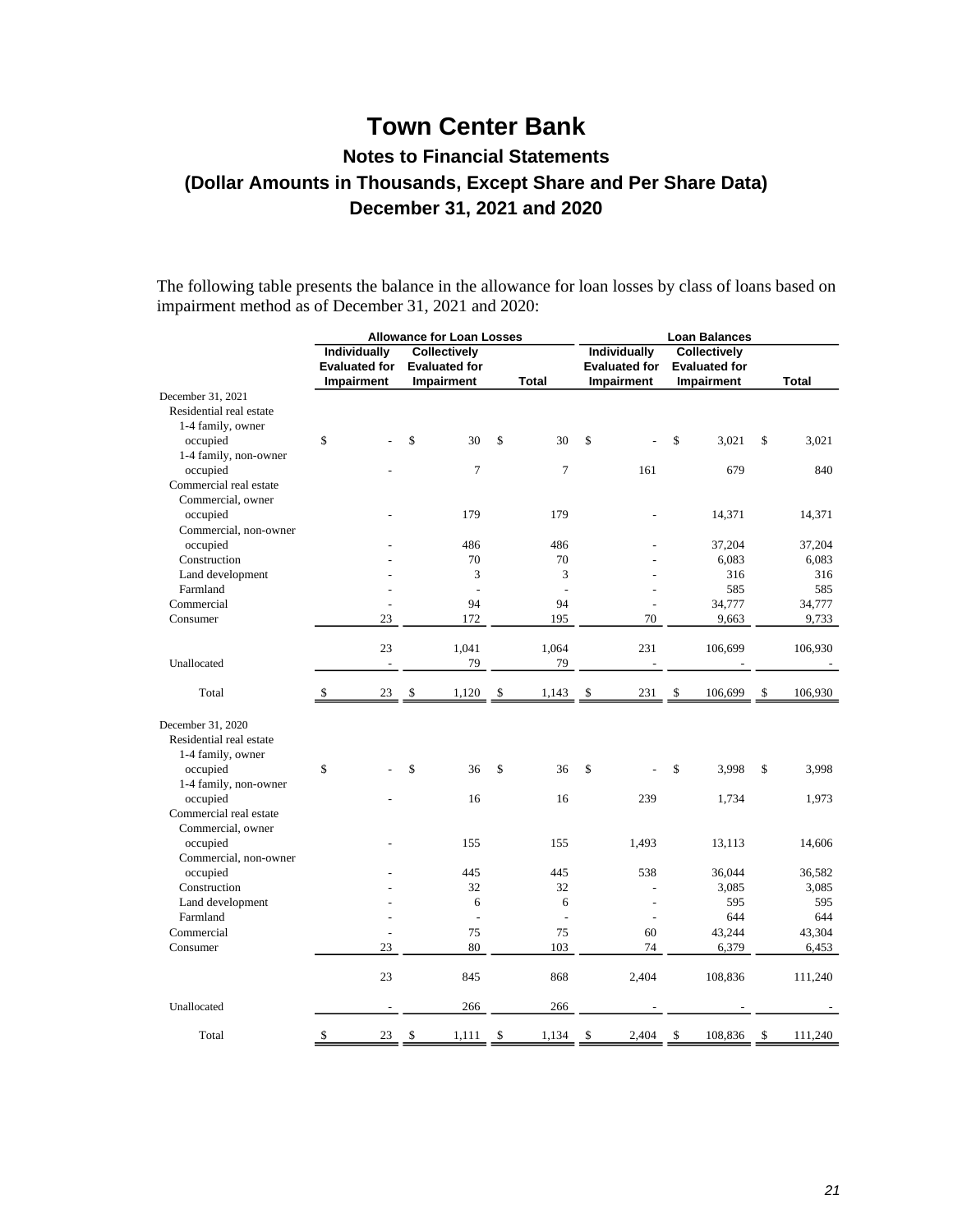### **Notes to Financial Statements (Dollar Amounts in Thousands, Except Share and Per Share Data) December 31, 2021 and 2020**

The following table presents information related to loans individually evaluated for impairment for December 31, 2021 and 2020:

|                         |                |                    | 2021          |                    |                | 2020          |                    |
|-------------------------|----------------|--------------------|---------------|--------------------|----------------|---------------|--------------------|
|                         |                |                    | Interest      |                    |                | Interest      |                    |
|                         | Average        |                    | <b>Income</b> | <b>Cash Income</b> | Average        | <b>Income</b> | <b>Cash Income</b> |
|                         | <b>Balance</b> |                    | Recognized    | Recognized         | <b>Balance</b> | Recognized    | Recognized         |
| Residential real estate |                |                    |               |                    |                |               |                    |
| 1-4 family, owner       |                |                    |               |                    |                |               |                    |
| occupied                | \$<br>538      | $\mathbf{\hat{S}}$ |               | \$                 | \$<br>538      | \$            |                    |
| 1-4 family, non-owner   |                |                    |               |                    |                |               |                    |
| occupied                | 161            |                    | 190           | 190                | 239            | 22            | 22                 |
| Commercial real estate  |                |                    |               |                    |                |               |                    |
| Commercial, owner       |                |                    |               |                    |                |               |                    |
| occupied                |                |                    |               |                    | 1,500          |               |                    |
| Commercial, non-owner   |                |                    |               |                    |                |               |                    |
| occupied                | 70             |                    | 26            | 26                 | 74             | 5             | 5                  |
| Construction            |                |                    |               |                    |                |               |                    |
| Land development        |                |                    |               |                    |                |               |                    |
| Farmland                |                |                    |               |                    |                |               |                    |
| Commercial              |                |                    |               |                    |                |               |                    |
| Consumer                |                |                    |               |                    | 66             |               |                    |
| Total                   | 769            |                    | 216           | 216                | 2,417          | 27            | 27                 |

The following table presents information related to loans individually evaluated for impairment as of December 31, 2021:

|                                    | <b>Unpaid</b><br><b>Principal</b><br><b>Balance</b> | <b>Partial</b><br><b>Charge-Offs</b> | Loan<br><b>Balance</b> | <b>Allowance</b><br>for Loan<br><b>Losses</b><br><b>Allocated</b> |  |
|------------------------------------|-----------------------------------------------------|--------------------------------------|------------------------|-------------------------------------------------------------------|--|
| With no related allowance recorded |                                                     |                                      |                        |                                                                   |  |
| Residential real estate            |                                                     |                                      |                        |                                                                   |  |
| 1-4 family, owner occupied         | \$                                                  | \$                                   | \$                     | \$                                                                |  |
| 1-4 family, non-owner occupied     | 232                                                 | 71                                   | 161                    |                                                                   |  |
| Commercial real estate             |                                                     |                                      |                        |                                                                   |  |
| Commercial, owner occupied         |                                                     |                                      |                        |                                                                   |  |
| Commercial, non-owner occupied     |                                                     |                                      |                        |                                                                   |  |
| Construction                       |                                                     |                                      |                        |                                                                   |  |
| Land development                   |                                                     |                                      |                        |                                                                   |  |
| Farmland                           |                                                     |                                      |                        |                                                                   |  |
| Commercial                         |                                                     |                                      |                        |                                                                   |  |
| Consumer                           |                                                     |                                      |                        |                                                                   |  |
|                                    | 232                                                 | 71                                   | 161                    |                                                                   |  |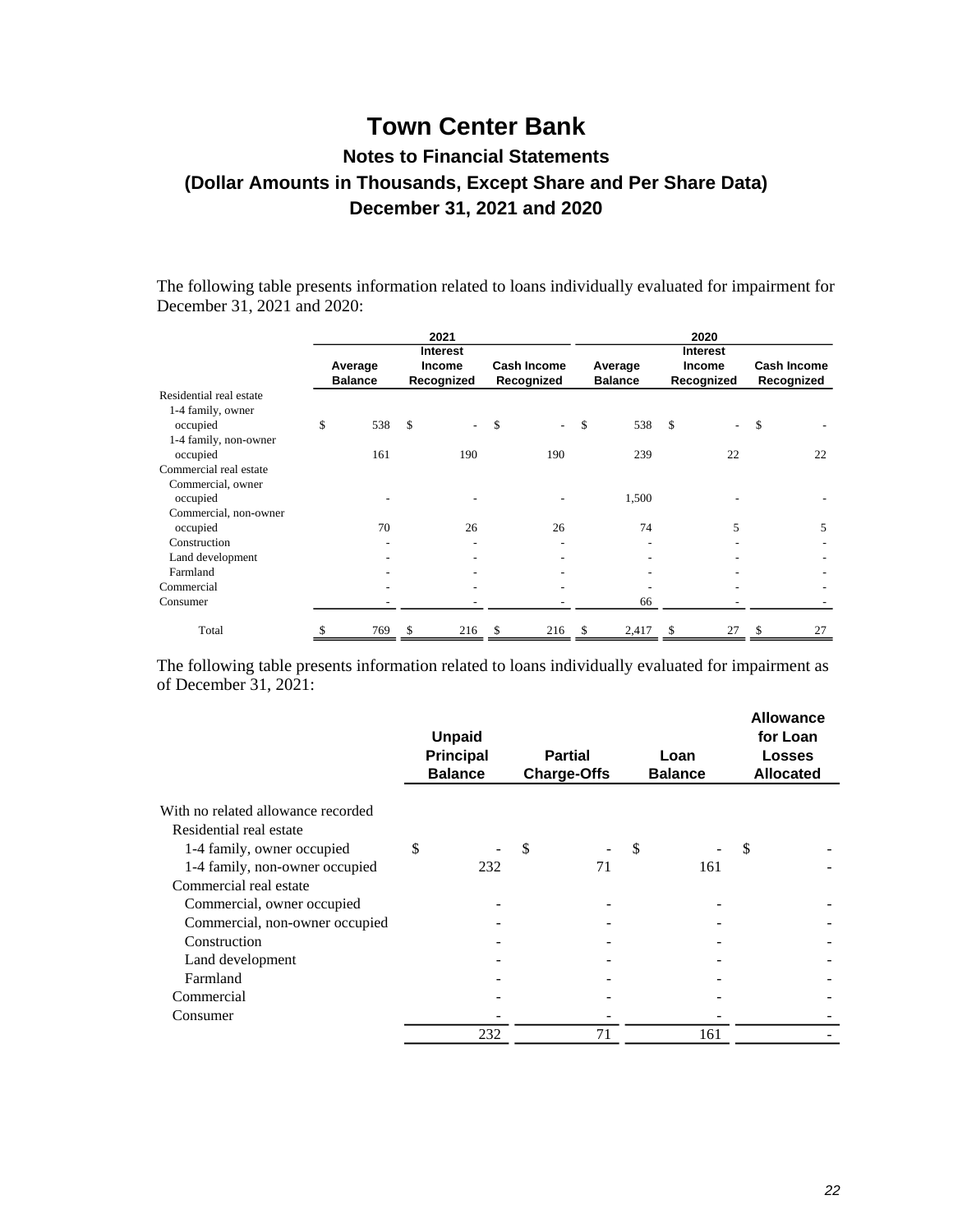### **Notes to Financial Statements (Dollar Amounts in Thousands, Except Share and Per Share Data) December 31, 2021 and 2020**

|                                | <b>Unpaid</b><br><b>Principal</b><br><b>Balance</b> | <b>Partial</b><br><b>Charge-Offs</b> | Loan<br><b>Balance</b> | <b>Allowance</b><br>for Loan<br><b>Losses</b><br><b>Allocated</b> |
|--------------------------------|-----------------------------------------------------|--------------------------------------|------------------------|-------------------------------------------------------------------|
| With an allowance recorded     |                                                     |                                      |                        |                                                                   |
| Residential real estate        |                                                     |                                      |                        |                                                                   |
| 1-4 family, owner occupied     | \$                                                  | \$                                   | \$                     | \$                                                                |
| 1-4 family, non-owner occupied |                                                     |                                      |                        |                                                                   |
| Commercial real estate         |                                                     |                                      |                        |                                                                   |
| Commercial, owner occupied     |                                                     |                                      |                        |                                                                   |
| Commercial, non-owner occupied |                                                     |                                      |                        |                                                                   |
| Construction                   |                                                     |                                      |                        |                                                                   |
| Land development               |                                                     |                                      |                        |                                                                   |
| Farmland                       |                                                     |                                      |                        |                                                                   |
| Commercial                     |                                                     |                                      |                        |                                                                   |
| Consumer                       | 70                                                  |                                      | 70                     | 23                                                                |
|                                | 70                                                  |                                      | 70                     | 23                                                                |
| Total                          | 302                                                 | \$<br>71                             | \$<br>231              | \$<br>23                                                          |

The following table presents information related to loans individually evaluated for impairment as of December 31, 2020:

|                                    | <b>Unpaid</b><br><b>Principal</b><br><b>Balance</b> | <b>Partial</b><br><b>Charge-Offs</b> |               | Loan<br><b>Balance</b> | <b>Allowance</b><br>for Loan<br><b>Losses</b><br><b>Allocated</b> |  |
|------------------------------------|-----------------------------------------------------|--------------------------------------|---------------|------------------------|-------------------------------------------------------------------|--|
| With no related allowance recorded |                                                     |                                      |               |                        |                                                                   |  |
| Residential real estate            |                                                     |                                      |               |                        |                                                                   |  |
| 1-4 family, owner occupied         | \$                                                  | \$                                   | $\mathcal{S}$ |                        | <sup>\$</sup>                                                     |  |
| 1-4 family, non-owner occupied     | 310                                                 | 71                                   |               | 239                    |                                                                   |  |
| Commercial real estate             |                                                     |                                      |               |                        |                                                                   |  |
| Commercial, owner occupied         | 1,493                                               |                                      |               | 1,493                  |                                                                   |  |
| Commercial, non-owner occupied     | 538                                                 |                                      |               | 538                    |                                                                   |  |
| Construction                       |                                                     |                                      |               |                        |                                                                   |  |
| Land development                   |                                                     |                                      |               |                        |                                                                   |  |
| Farmland                           |                                                     |                                      |               |                        |                                                                   |  |
| Commercial                         | 60                                                  |                                      |               | 60                     |                                                                   |  |
| Consumer                           |                                                     |                                      |               |                        |                                                                   |  |
|                                    | 2,401                                               | 71                                   |               | 2,330                  |                                                                   |  |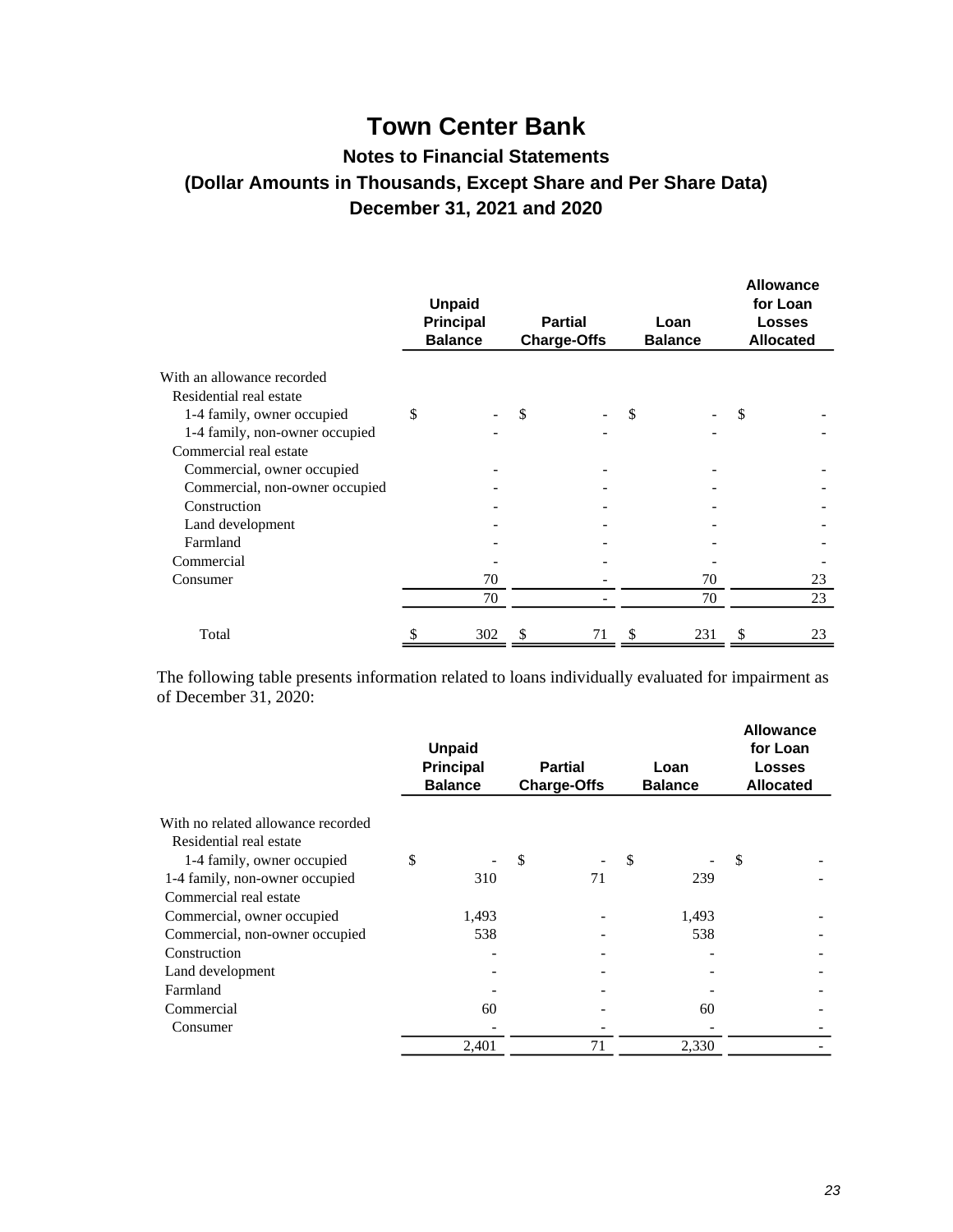### **Notes to Financial Statements (Dollar Amounts in Thousands, Except Share and Per Share Data) December 31, 2021 and 2020**

|                                | <b>Unpaid</b><br><b>Principal</b><br><b>Balance</b> |    | <b>Partial</b><br><b>Charge-Offs</b> | Loan<br><b>Balance</b> | <b>Allowance</b><br>for Loan<br><b>Losses</b><br><b>Allocated</b> |
|--------------------------------|-----------------------------------------------------|----|--------------------------------------|------------------------|-------------------------------------------------------------------|
| With an allowance recorded     |                                                     |    |                                      |                        |                                                                   |
| Residential real estate        |                                                     |    |                                      |                        |                                                                   |
| 1-4 family, owner occupied     | \$                                                  | \$ |                                      | \$                     | \$                                                                |
| 1-4 family, non-owner occupied |                                                     |    |                                      |                        |                                                                   |
| Commercial real estate         |                                                     |    |                                      |                        |                                                                   |
| Commercial, owner occupied     |                                                     |    |                                      |                        |                                                                   |
| Commercial, non-owner occupied |                                                     |    |                                      |                        |                                                                   |
| Construction                   |                                                     |    |                                      |                        |                                                                   |
| Land development               |                                                     |    |                                      |                        |                                                                   |
| Farmland                       |                                                     |    |                                      |                        |                                                                   |
| Commercial                     |                                                     |    |                                      |                        |                                                                   |
| Consumer                       | 74                                                  |    |                                      | 74                     | 23                                                                |
|                                | 74                                                  |    |                                      | 74                     | 23                                                                |
| Total                          | 2,475                                               | S  | 71                                   | \$<br>2,404            | \$<br>23                                                          |

The following tables present the aging of the past due loans as of December 31, 2021 and 2020, by class of loans. Non-accrual loans and loans past due 90 days still on accrual include both smaller balance homogeneous loans that are collectively evaluated for impairment and individually classified impaired loans.

|                         |                               |        |                        |              |                                    |               | Year Ended December 31, 2021    |    |            |   |                              |              |         |
|-------------------------|-------------------------------|--------|------------------------|--------------|------------------------------------|---------------|---------------------------------|----|------------|---|------------------------------|--------------|---------|
|                         |                               |        |                        |              | <b>Greater Than</b>                |               |                                 |    |            |   |                              |              |         |
|                         | 30-59 Days<br><b>Past Due</b> |        | 60-89 Days<br>Past Due |              | or Equal to<br>90 Days Past<br>Due |               | <b>Total Past</b><br><b>Due</b> |    | Nonaccrual |   | <b>Loans Not</b><br>Past Due |              | Total   |
| Residential real estate |                               |        |                        |              |                                    |               |                                 |    |            |   |                              |              |         |
| 1-4 family, owner       |                               |        |                        |              |                                    |               |                                 |    |            |   |                              |              |         |
| occupied                | \$                            | $\sim$ | \$                     | $\mathbf{s}$ | $\mathcal{L}^{\text{max}}$         | $\mathcal{S}$ |                                 | -S | $\sim$     | S | 3,021                        | $\mathbb{S}$ | 3,021   |
| 1-4 family, non-owner   |                               |        |                        |              |                                    |               |                                 |    |            |   |                              |              |         |
| occupied                |                               |        |                        |              |                                    |               |                                 |    |            |   | 840                          |              | 840     |
| Commercial real estate  |                               |        |                        |              |                                    |               |                                 |    |            |   |                              |              |         |
| Commercial, owner       |                               |        |                        |              |                                    |               |                                 |    |            |   |                              |              |         |
| occupied                |                               |        |                        |              |                                    |               |                                 |    |            |   | 14,371                       |              | 14,371  |
| Commercial, non-owner   |                               |        |                        |              |                                    |               |                                 |    |            |   |                              |              |         |
| occupied                |                               | ۰      |                        |              | ٠                                  |               |                                 |    | ٠          |   | 37,204                       |              | 37,204  |
| Construction            |                               |        |                        |              |                                    |               |                                 |    | ٠          |   | 6.083                        |              | 6,083   |
| Land development        |                               |        |                        |              |                                    |               |                                 |    |            |   | 316                          |              | 316     |
| Farmland                |                               |        | 165                    |              |                                    |               | 165                             |    | ٠          |   | 420                          |              | 585     |
| Commercial              |                               |        | 278                    |              | ۰                                  |               | 278                             |    |            |   | 34,499                       |              | 34,777  |
| Consumer                |                               |        |                        |              |                                    |               |                                 |    |            |   | 9,733                        |              | 9,733   |
| Total                   |                               |        | 443                    |              |                                    |               | 443                             |    |            |   | 106,487                      | -S           | 106,930 |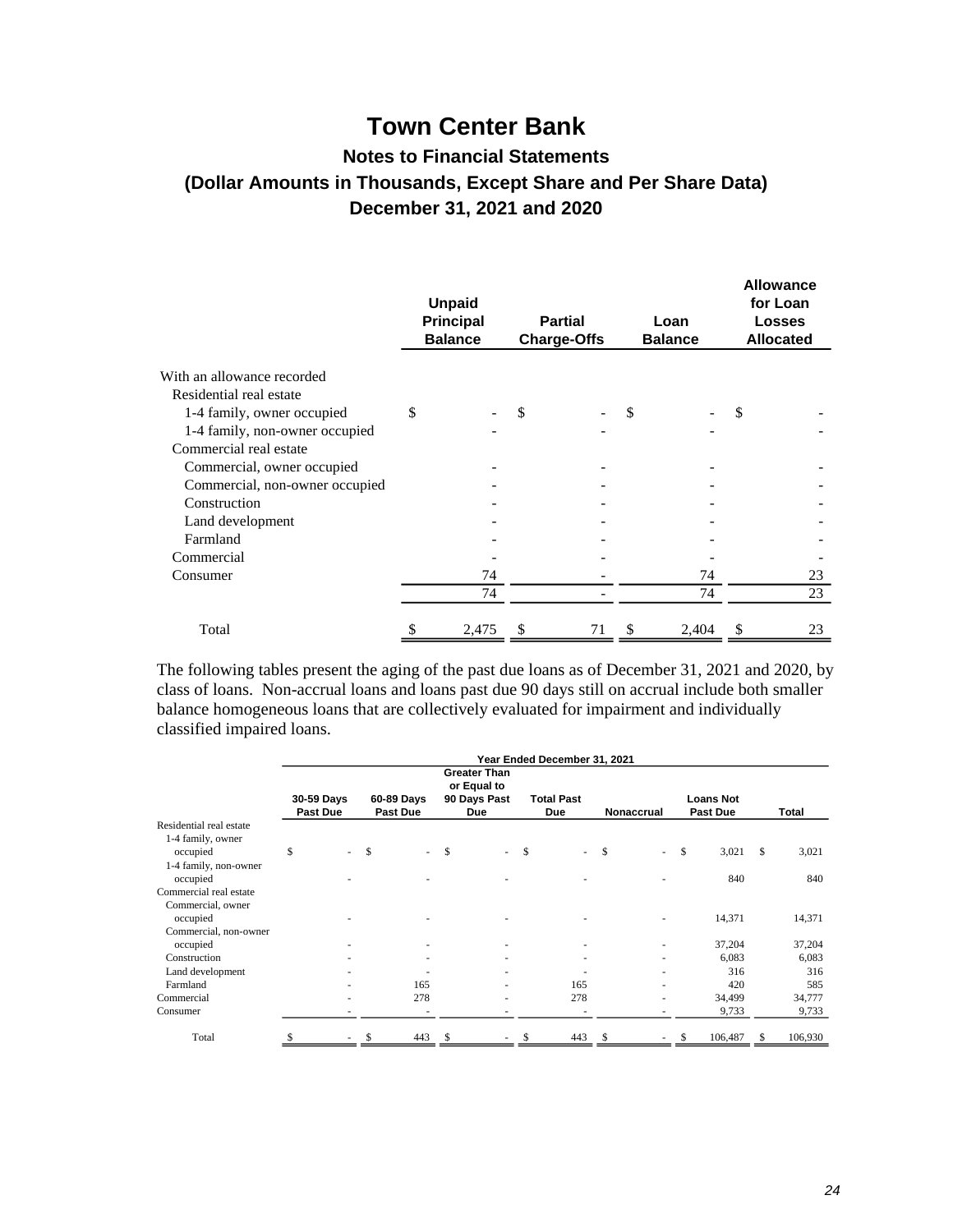### **Notes to Financial Statements (Dollar Amounts in Thousands, Except Share and Per Share Data) December 31, 2021 and 2020**

|                         |          |                          |                                |              |                                                                  | Year Ended December 31, 2020    |               |            |                    |                              |              |              |
|-------------------------|----------|--------------------------|--------------------------------|--------------|------------------------------------------------------------------|---------------------------------|---------------|------------|--------------------|------------------------------|--------------|--------------|
|                         | Past Due | 30-59 Days               | 60-89 Days<br>Past Due         |              | <b>Greater Than</b><br>or Equal to<br>90 Days Past<br><b>Due</b> | <b>Total Past</b><br><b>Due</b> |               | Nonaccrual |                    | <b>Loans Not</b><br>Past Due |              | <b>Total</b> |
| Residential real estate |          |                          |                                |              |                                                                  |                                 |               |            |                    |                              |              |              |
| 1-4 family, owner       |          |                          |                                |              |                                                                  |                                 |               |            |                    |                              |              |              |
| occupied                | \$       | $\overline{\phantom{a}}$ | \$<br>$\overline{\phantom{0}}$ | $\mathbf{s}$ | $\Delta \sim 10^{-1}$                                            | \$<br>٠                         | $\mathcal{S}$ | $\sim$     | $\mathbf{\hat{S}}$ | 3,998                        | $\mathbf{s}$ | 3,998        |
| 1-4 family, non-owner   |          |                          |                                |              |                                                                  |                                 |               |            |                    |                              |              |              |
| occupied                |          |                          |                                |              |                                                                  |                                 |               |            |                    | 1,973                        |              | 1,973        |
| Commercial real estate  |          |                          |                                |              |                                                                  |                                 |               |            |                    |                              |              |              |
| Commercial, owner       |          |                          |                                |              |                                                                  |                                 |               |            |                    |                              |              |              |
| occupied                |          |                          |                                |              |                                                                  |                                 |               | 1,493      |                    | 13,113                       |              | 14,606       |
| Commercial, non-owner   |          |                          |                                |              |                                                                  |                                 |               |            |                    |                              |              |              |
| occupied                |          |                          |                                |              |                                                                  |                                 |               | ٠          |                    | 36,582                       |              | 36,582       |
| Construction            |          |                          |                                |              |                                                                  |                                 |               | ٠          |                    | 3,085                        |              | 3,085        |
| Land development        |          |                          | ٠                              |              | ۰                                                                | ۰                               |               | ٠          |                    | 595                          |              | 595          |
| Farmland                |          |                          | ٠                              |              | ٠                                                                |                                 |               | ٠          |                    | 644                          |              | 644          |
| Commercial              |          |                          |                                |              |                                                                  |                                 |               | 60         |                    | 43,244                       |              | 43,304       |
| Consumer                |          |                          |                                |              |                                                                  |                                 |               | 538        |                    | 5,915                        |              | 6,453        |
| Total                   | \$       | ٠                        | \$<br>٠                        | \$           | $\sim$                                                           | \$                              | \$            | 2,091      | \$                 | 109,149                      | S            | 111,240      |

### *Troubled Debt Restructurings*

The Bank has not allocated specific reserves to customers whose loan terms have been modified in troubled debt restructurings as of December 31, 2021 and 2020. The Bank has not committed to lend additional amounts as of December 31, 2021 and 2020, to customers with outstanding loans that are classified as troubled debt restructurings.

During the years ending December 31, 2021 and 2020, there were no loans that were modified as troubled debt restructurings.

A loan is considered to be in payment default once it is 60 days contractually past due under the modified terms.

### *Credit Quality Indicators*

The Bank categorizes loans into risk categories based on relevant information about the ability of borrowers to service their debt such as: current financial information, historical payment experience, credit documentation, public information and current economic trends, among other factors. The Bank analyzes loans individually by classifying the loans as to credit risk. This analysis includes non-homogeneous loans, such as commercial and commercial real estate loans. This analysis is performed generally on a monthly basis but no less than quarterly.

### *Loans Rated Watch*

Loans classified as watch have a potential weakness that deserves management's close attention. If left uncorrected, these potential weaknesses may result in deterioration of the repayment prospects for the loan or of the institution's credit position at some future date.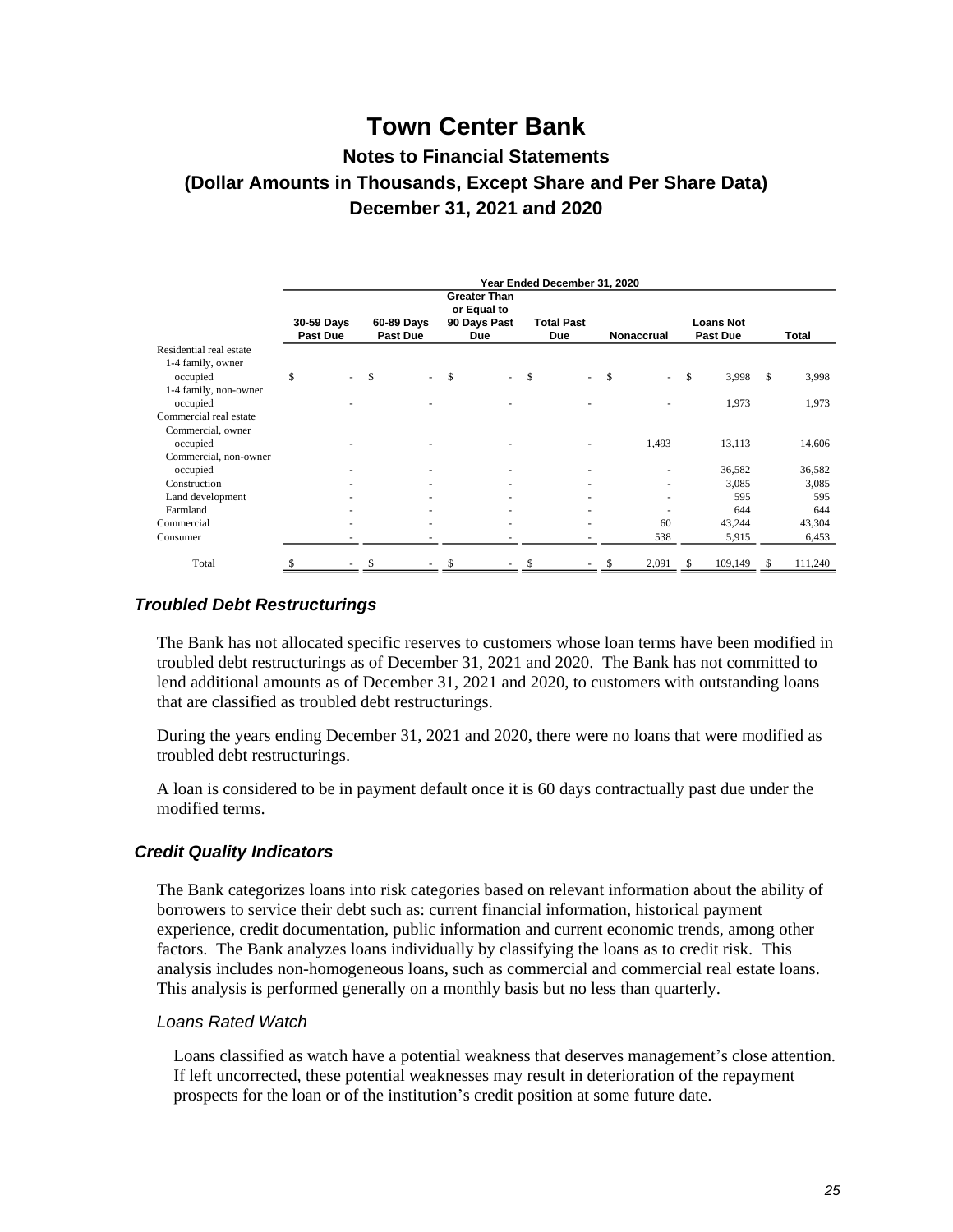#### *Loans Rated Substandard*

Loans classified as substandard are inadequately protected by the current net worth and paying capacity of the obligor or of the collateral pledged, if any. Loans so classified have a welldefined weakness or weaknesses that jeopardize the liquidation of the debt. They are characterized by the distinct possibility that the institution will sustain some loss if the deficiencies are not corrected.

#### *Loans Rated Doubtful*

Loans classified as doubtful have all the weaknesses inherent in those classified as substandard, with the added characteristic that the weaknesses make collection or liquidation in full, on the basis of currently existing facts, conditions, and values, highly questionable and improbable.

Loans not meeting the criteria above that are analyzed individually as part of the abovedescribed process are considered to be pass rated loans. Included in pass rated loans are homogenous residential real estate loans that are monitored based on the past due status of the loan. Management evaluates the risk category of these loans when a loan becomes delinquent or a borrower requests a concession. Loans listed as not rated are indirect automobile and consumer, non-real estate loans and are monitored based on the past due status of the loan.

As of December 31, 2021 and 2020, and based on the most recent analysis performed, the risk category of loans by class of loans is as follows:

|                         |                  |    |        | Year Ended December 31, 2021 |             |                 |              |
|-------------------------|------------------|----|--------|------------------------------|-------------|-----------------|--------------|
|                         | <b>Not Rated</b> |    | Pass   | Watch                        | Substandard | <b>Doubtful</b> | <b>Total</b> |
| Residential real estate |                  |    |        |                              |             |                 |              |
| 1-4 family, owner       |                  |    |        |                              |             |                 |              |
| occupied                | \$<br>$\sim$     | -S | 3,021  | \$                           | \$          | \$              | \$<br>3,021  |
| 1-4 family, non-owner   |                  |    |        |                              |             |                 |              |
| occupied                |                  |    | 679    |                              | 161         |                 | 840          |
| Commercial real estate  |                  |    |        |                              |             |                 |              |
| Commercial, owner       |                  |    |        |                              |             |                 |              |
| occupied                |                  |    | 10,869 | 3,502                        |             |                 | 14,371       |
| Commercial, non-owner   |                  |    |        |                              |             |                 |              |
| occupied                | -                |    | 37,204 |                              |             |                 | 37,204       |
| Construction            |                  |    | 6,083  |                              |             |                 | 6,083        |
| Land development        | ۰                |    | 316    |                              |             |                 | 316          |
| Farmland                |                  |    | 585    |                              |             |                 | 585          |
| Commercial              |                  |    | 34,777 |                              |             |                 | 34,777       |
| Consumer                | 9,663            |    |        |                              | 70          |                 | 9,733        |
| Total                   | 9,663            |    | 93,534 | 3,502                        | 231         |                 | 106,930      |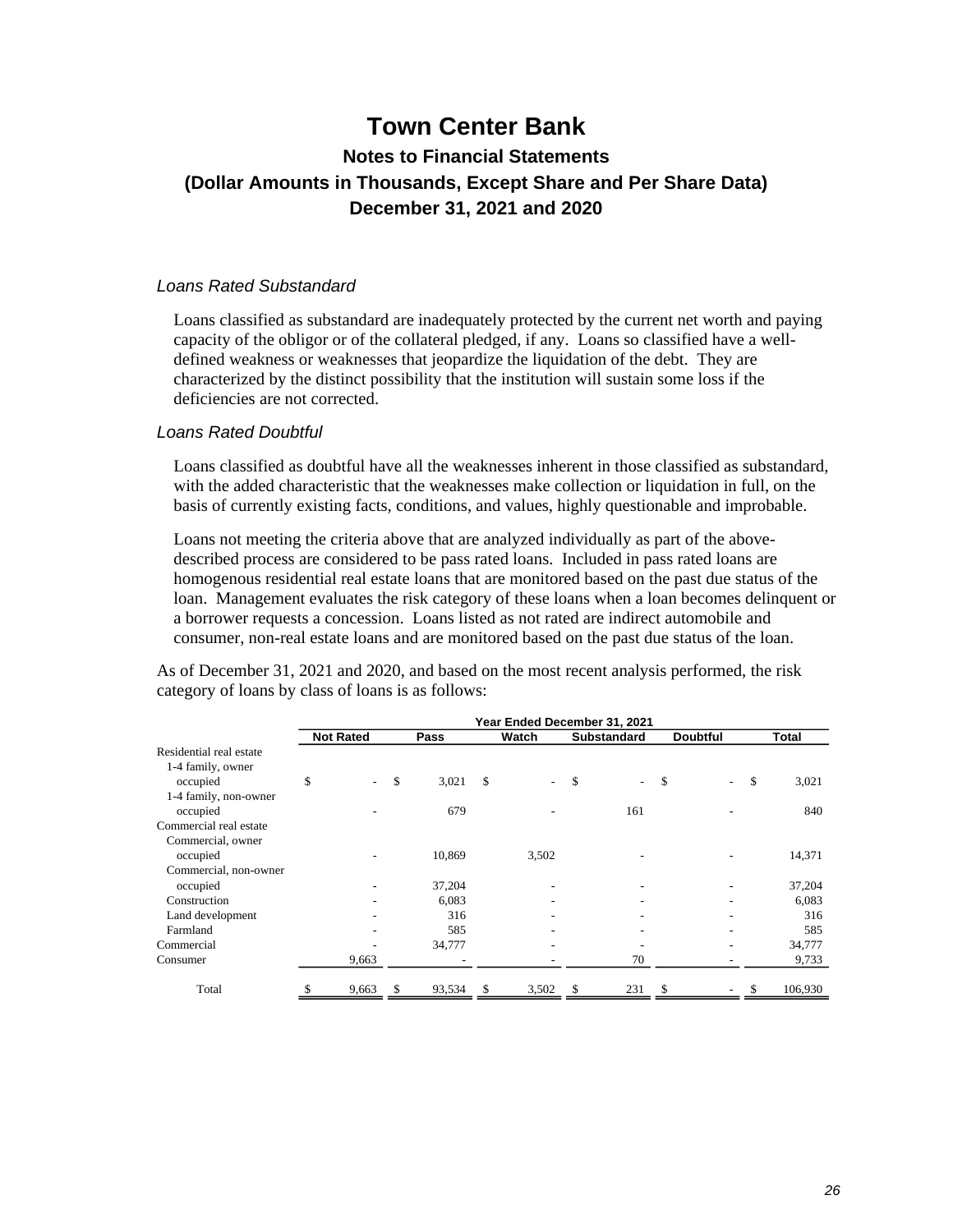### **Notes to Financial Statements (Dollar Amounts in Thousands, Except Share and Per Share Data) December 31, 2021 and 2020**

|                         |                          |    |         |               | Year Ended December 31, 2020 |                    |                      |    |         |
|-------------------------|--------------------------|----|---------|---------------|------------------------------|--------------------|----------------------|----|---------|
|                         | <b>Not Rated</b>         |    | Pass    |               | Watch                        | <b>Substandard</b> | <b>Doubtful</b>      |    | Total   |
| Residential real estate |                          |    |         |               |                              |                    |                      |    |         |
| 1-4 family, owner       |                          |    |         |               |                              |                    |                      |    |         |
| occupied                | \$<br>÷.                 | S  | 3,998   | <sup>\$</sup> |                              | \$                 | \$<br>$\overline{a}$ | S  | 3,998   |
| 1-4 family, non-owner   |                          |    |         |               |                              |                    |                      |    |         |
| occupied                |                          |    | 1,734   |               |                              | 239                |                      |    | 1,973   |
| Commercial real estate  |                          |    |         |               |                              |                    |                      |    |         |
| Commercial, owner       |                          |    |         |               |                              |                    |                      |    |         |
| occupied                |                          |    | 11,182  |               | 1,931                        | 1,493              |                      |    | 14,606  |
| Commercial, non-owner   |                          |    |         |               |                              |                    |                      |    |         |
| occupied                |                          |    | 36,044  |               |                              | 538                |                      |    | 36,582  |
| Construction            | $\overline{\phantom{0}}$ |    | 3,085   |               |                              |                    |                      |    | 3,085   |
| Land development        |                          |    | 233     |               | 362                          |                    |                      |    | 595     |
| Farmland                |                          |    | 644     |               |                              |                    |                      |    | 644     |
| Commercial              |                          |    | 43,244  |               |                              | 60                 |                      |    | 43,304  |
| Consumer                | 6,379                    |    |         |               |                              | 74                 |                      |    | 6,453   |
| Total                   | \$<br>6,379              | \$ | 100,164 | \$            | 2,293                        | \$<br>2,404        | \$                   | \$ | 111,240 |

### *Impact of COVID-19 on the Bank*

In March 2020, the COVID-19 coronavirus was identified as a global pandemic and began affecting the health of large populations around the world. As a result of the spread of COVID-19, economic uncertainties arose which could ultimately affect the financial position, results of operations and cash flows of the Bank as well as the Bank's customers. In response to economic concerns over COVID-19, in March 2020 the *Coronavirus Aid, Relief, and Economic Security Act* (CARES Act) was passed into law by Congress. The CARES Act included relief for individual Americans, health care workers, small businesses and certain industries hit hard by the COVID-19 pandemic. The *2021 Consolidated Appropriations Act*, passed by Congress in December 2020, extended certain provisions of the CARES Act affecting the Bank into 2021.

The CARES Act included several provisions designed to help financial institutions like the Bank in working with their customers. Section 4013 of the CARES Act, as extended, allows a financial institution to elect to suspend generally accepted accounting principles and regulatory determinations with respect to qualifying loan modifications related to COVID-19 that would otherwise be categorized as a troubled debt restructuring (TDR) until January 1, 2022. The Bank has taken advantage of this provision to extend certain payment modifications to loan customers in need due to pandemic restrictions. The Bank did not determine these modifications as TDRs under the prior methodology; however, due to the change in reporting guidance allowed under the CARES Act chose to report these loans under Section 4013. The Bank modified other loans during 2021 and 2020 under the guidance that have since returned to normal repayment status as of December 31, 2021.

The CARES Act also approved the Paycheck Protection Program (PPP), administered by the Small Business Administration (SBA) with funding provided by financial institutions. The *2021 Consolidated Appropriations Act* approved a new round of PPP loans in 2021. The PPP provides loans to eligible businesses through financial institutions like the Bank, with loans being eligible for forgiveness of some or all of the principal amount by the SBA if the borrower meets certain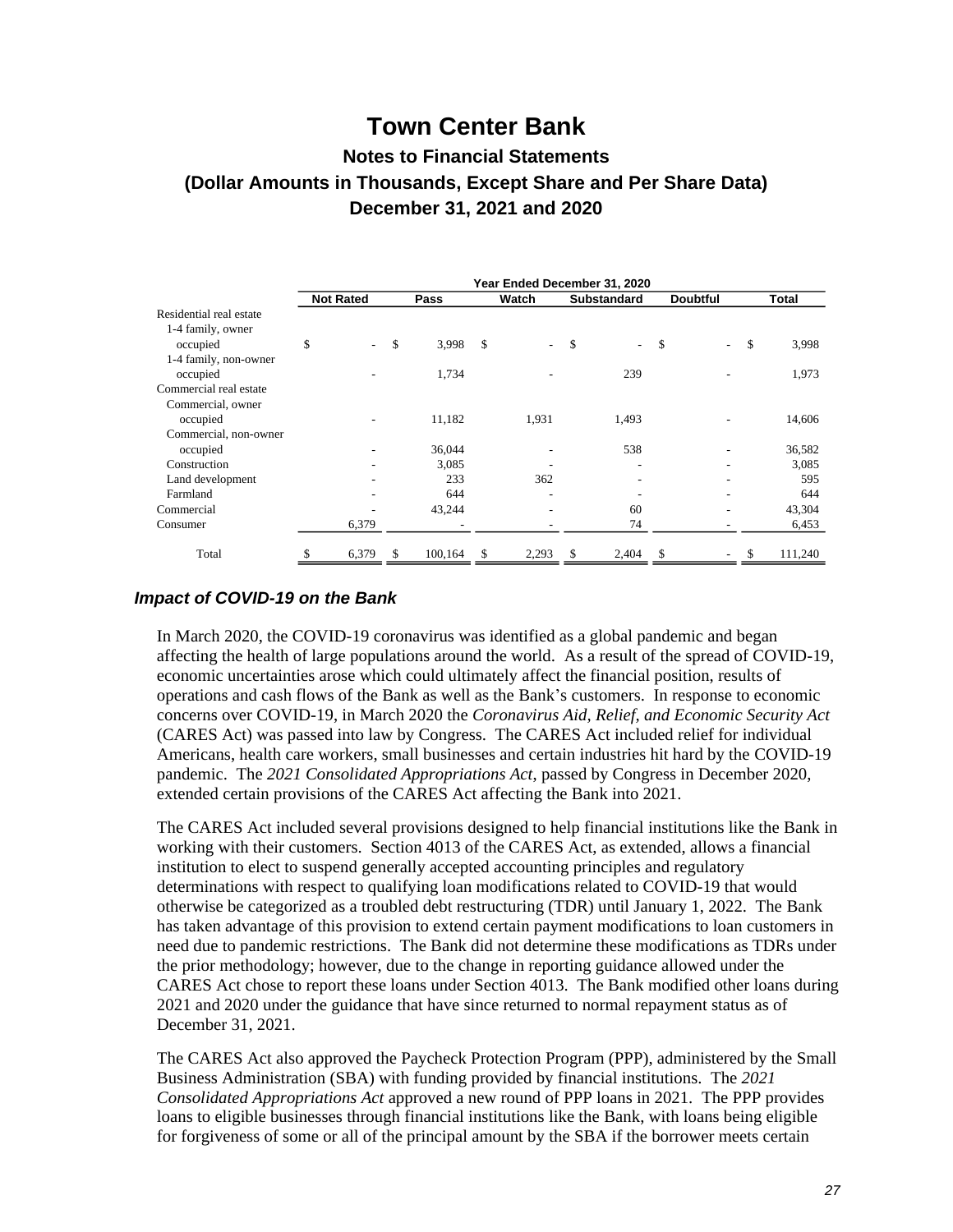requirements. The SBA guarantees repayment of the loans to the Bank if the borrower's loan is not forgiven and is then not repaid by the customer. The Bank earns a 1% interest rate on PPP loans, plus a processing fee from the SBA for processing and originating a loan. The Bank originated approximately \$25,793 and \$44,003 in PPP loans during 2021 and 2020, respectively, of which \$25,361 are still outstanding at December 31, 2021.

### **Note 4: Premises and Equipment**

Premises and equipment at December 31, 2021 and 2020, were as follows:

|                                   |    | 2021    |   | 2020     |
|-----------------------------------|----|---------|---|----------|
| Furniture, fixtures and equipment | \$ | 829     | S | 805      |
| Leasehold improvements            |    | 583     |   | 583      |
|                                   |    | 1,412   |   | 1,388    |
| Less accumulated depreciation     |    | (1,260) |   | (1, 183) |
|                                   | S  | 152     | S | 205      |

Depreciation expense was \$78 and \$101 in 2021 and 2020, respectively.

### **Note 5: Leases**

In February 2016, the Financial Accounting Standards Board (FASB) issued Accounting Standards Update (ASU) 2016-02, *Leases (Topic 842)*. This ASU requires lessees to recognize a lease liability and a right-of-use (ROU) asset on a discounted basis, for substantially all leases, as well as additional disclosures regarding leasing arrangements. Disclosures are required to enable users of financial statements to assess the amount, timing and uncertainty of cash flows arising from leases. In July 2018, the FASB issued ASU 2018-11, *Leases (Topic 842): Targeted Improvements*, which provides an optional transition method of applying the new lease standard. Topic 842 can be applied using either a modified retrospective approach at the beginning of the earliest period presented or, as permitted by ASU 2018-11, at the beginning of the period in which it is adopted, *i.e*., the comparatives under ASC 840 option.

The Bank adopted Topic 842 on January 1, 2019 (the effective date), using the comparatives under ASC 840 transition method, which applies Topic 842 at the beginning of the period in which it is adopted. Prior period amounts have not been adjusted in connection with the adoption of this standard. The Bank elected the package of practical expedients under the new standard, which permits entities to not reassess lease classification, lease identification or initial direct costs for existing or expired leases prior to the effective date. Also, the Bank elected to keep short-term leases with an initial term of 12 months or less off the balance sheet.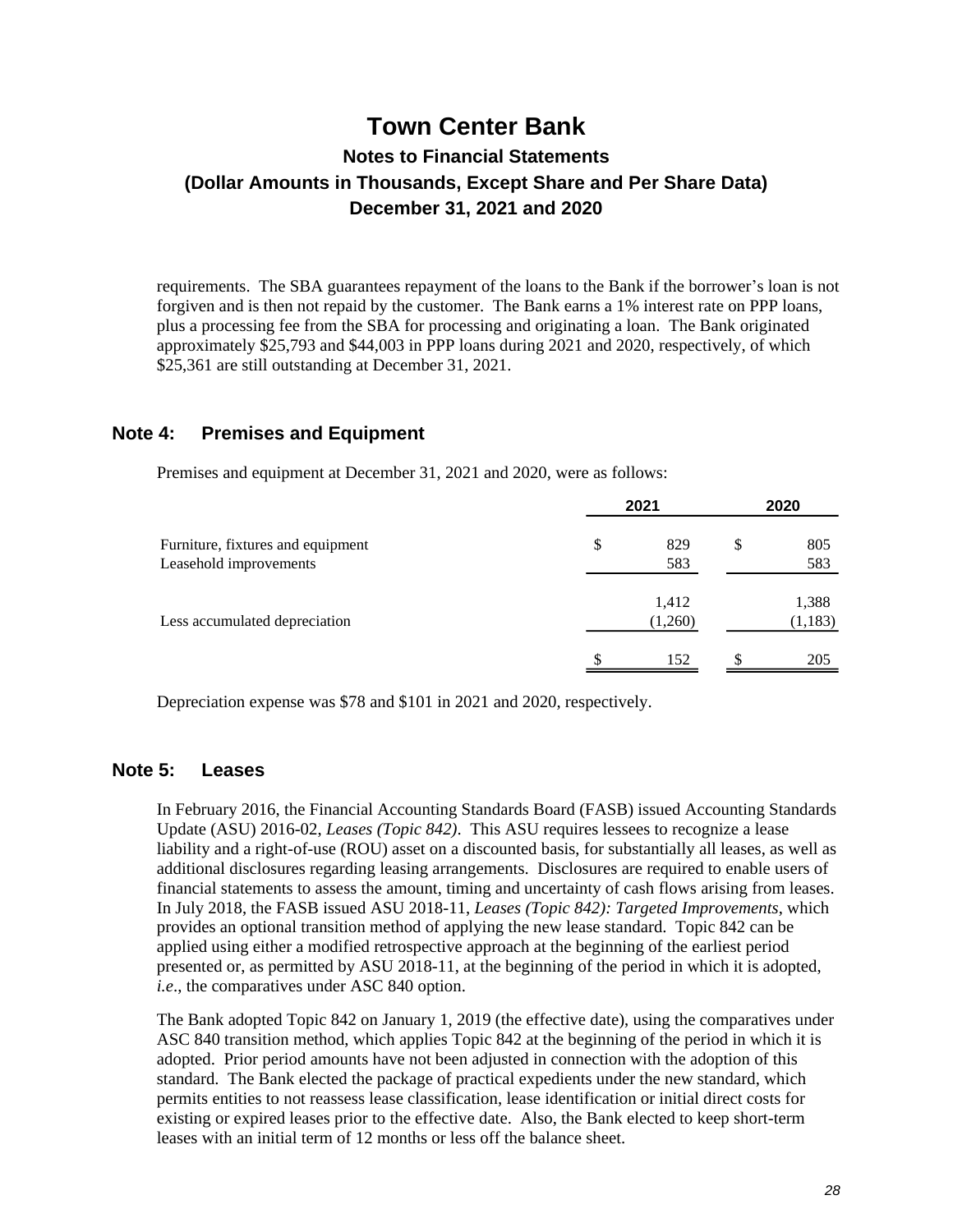Rent expense, including certain common area expenses such as real estate taxes, was \$250 and \$231 in 2021 and 2020, respectively. Rent commitments, before considering renewal options that generally are present, are as follows:

| 2022       | \$ | 174 |
|------------|----|-----|
| 2023       |    | 174 |
| 2024       |    | 158 |
| 2025       |    | 11  |
| 2026       |    | -   |
| Thereafter |    | -   |
|            |    |     |
|            | S  | 517 |

### **Note 6: Deposits**

Deposits at December 31, 2021 and 2020, are as follows:

| Noninterest-bearing demand deposits          | 2021          |    |         |
|----------------------------------------------|---------------|----|---------|
|                                              | \$<br>43,059  | \$ | 38,451  |
| Interest-bearing deposits                    |               |    |         |
| Interest-bearing demand (NOW)                | 16,401        |    | 10,443  |
| Money market accounts                        | 36,212        |    | 28,204  |
| Savings accounts                             | 7,429         |    | 5,135   |
| Certificates of deposit, less than \$100     | 6,062         |    | 6,345   |
| Certificates of deposit, \$100 through \$250 | 9,662         |    | 9,364   |
| Certificates of deposit, greater than \$250  | 6,767         |    | 8,656   |
|                                              | \$<br>125.592 | \$ | 106,598 |

Schedule of maturities of certificates of deposit were as follows:

| 2022 | \$ | 11,423 |
|------|----|--------|
| 2023 |    | 3,863  |
| 2024 |    | 3,955  |
| 2025 |    | 576    |
| 2026 |    | 2,674  |
|      |    |        |
|      | S  | 22,491 |

The Bank had no brokered deposits included in certificates of deposit as of December 31, 2021 and 2020.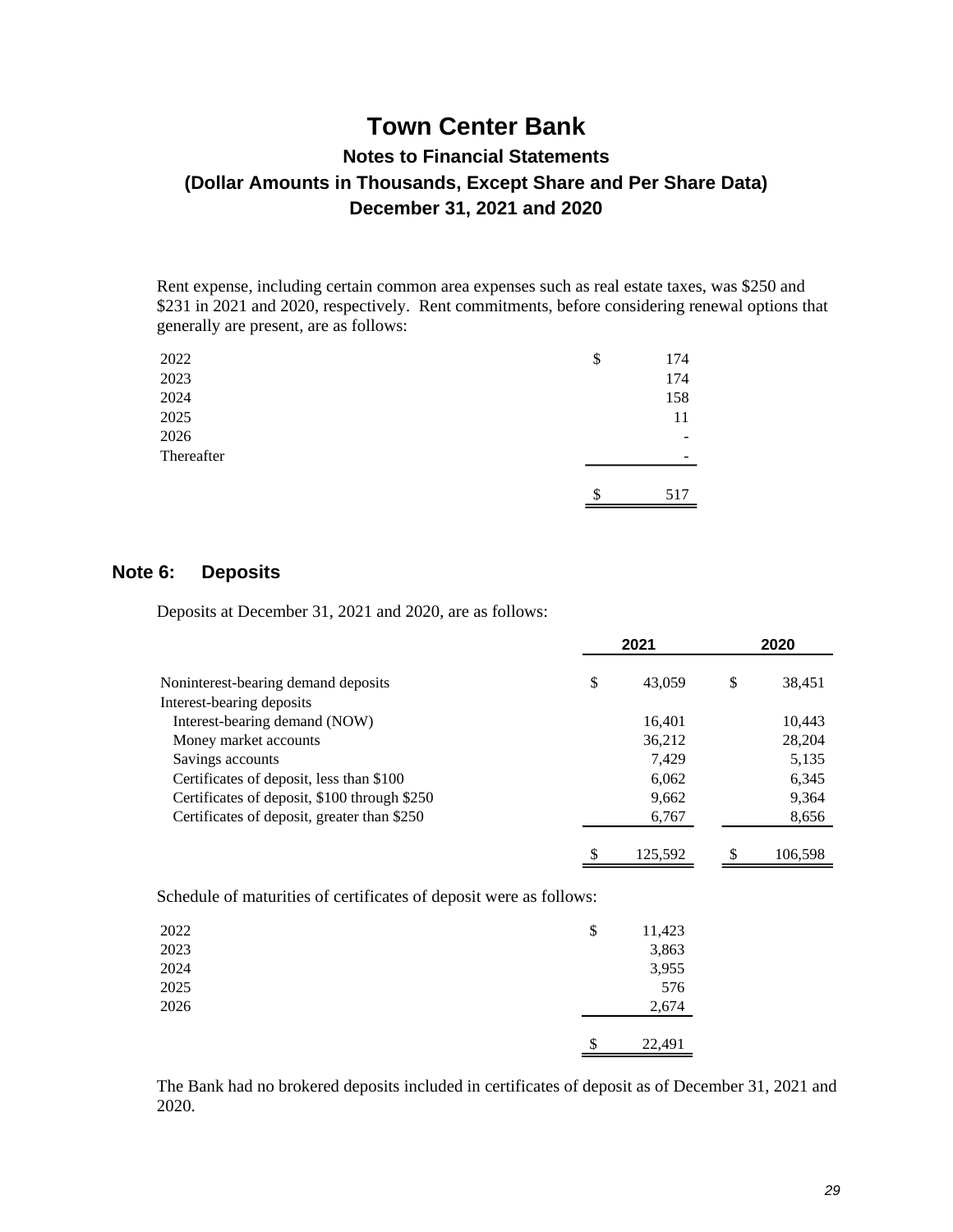### **Notes to Financial Statements (Dollar Amounts in Thousands, Except Share and Per Share Data) December 31, 2021 and 2020**

### **Note 7: Federal Home Loan Bank Advances**

At December 31, 2021 and December 31, 2020, advances from the Federal Home Loan Bank of Chicago (FHLB) were as follows:

|                                                                        | 2021 |       |    | 2020  |  |
|------------------------------------------------------------------------|------|-------|----|-------|--|
| FHLB borrowing at an interest rate of 1.90%,<br>due June 21, 2021      | \$   |       | \$ | 1,000 |  |
| FHLB borrowing at an interest rate of 0.00%,<br>due May 3, 2021        |      |       |    | 4,000 |  |
| FHLB borrowing at an interest rate of 0.63%,<br>due September 30, 2021 |      |       |    | 1,500 |  |
| FHLB borrowing at an interest rate of 0.76%,<br>due March 7, 2022      |      | 1,000 |    | 1,000 |  |
| FHLB borrowing at an interest rate of 0.00%,<br>due May 31, 2022       |      | 5,000 |    |       |  |
|                                                                        |      | 6,000 |    | 7,500 |  |

The fixed rate advances are payable at their maturity dates, subject to a prepayment penalty for early repayments. At December 31, 2021, the Company had pledged loans totaling \$60,632 for additional advances which, after discounts are applied by the Federal Home Loan Bank, results in remaining availability for borrowings of \$24,262.

### **Note 8: Federal Reserve Bank Borrowings**

The Bank is eligible to borrow through a line of credit with the Federal Reserve Bank of Chicago discount window. The line of credit is collateralized by pledged home equity line of credit loans approximating \$2,122 at December 31, 2021. The Bank is eligible to borrow a total amount of up to approximately \$1,486. There were no outstanding borrowings from the Federal Reserve Bank on this line of credit at or during the years ending December 31, 2021 and 2020.

During the year ended December 31, 2020, the Bank began borrowing from the Paycheck Protection Program Liquidity Facility (PPPLF) established as a result of the CARES Act. This arrangement has a maximum borrowing limit of collateral pledged in the form of Paycheck Protection Program (PPP) loans and will be reduced as PPP loans are forgiven, per SBA guidelines. Borrowing terms require repayments that coincide with maturity dates or early payments of PPP loans as payments are made of loans are forgiven by the SBA. As of December 31, 2020, maturity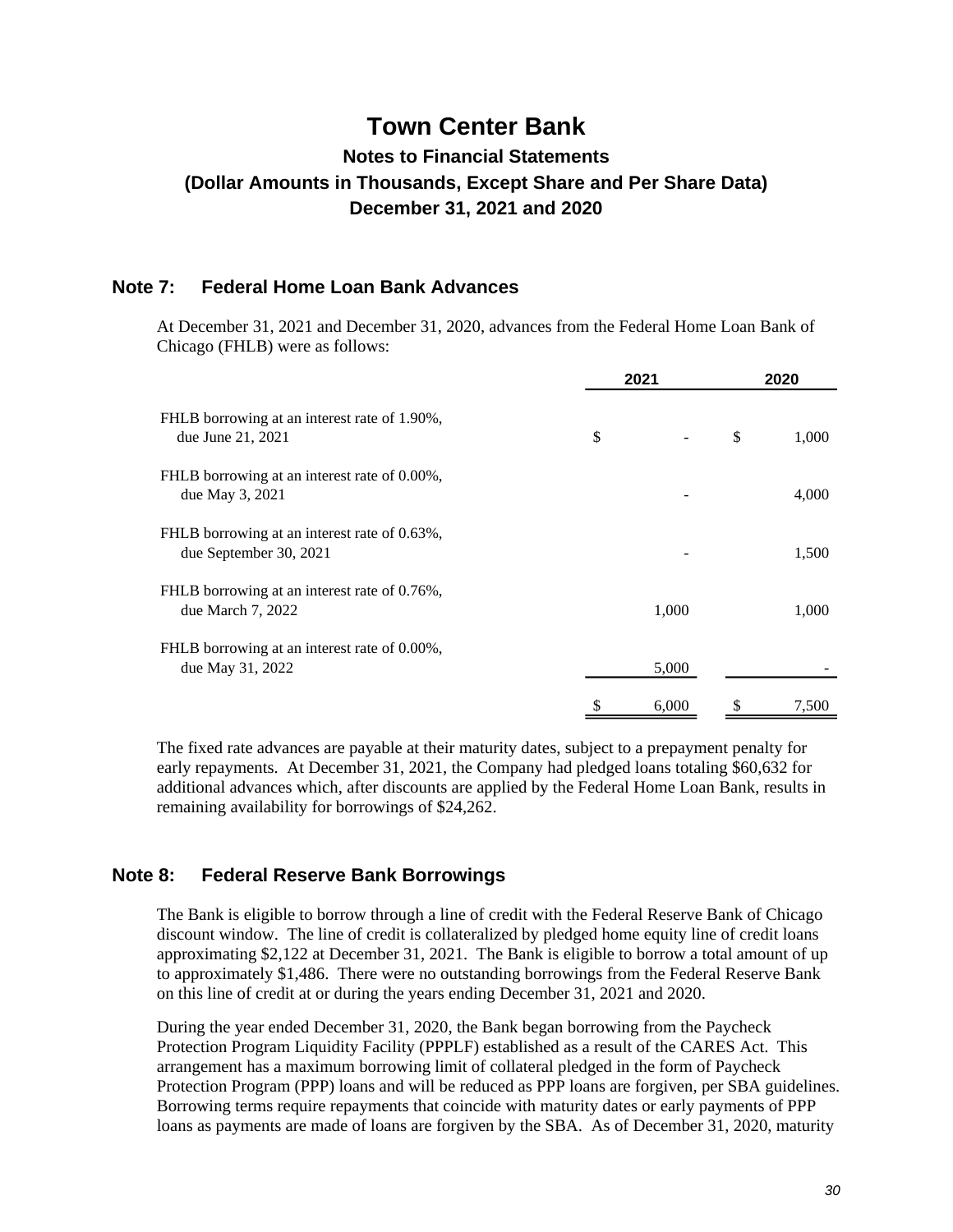dates range from April 13, 2022 to May 6, 2022. This borrowing facility was based on a fixed interest rate of 0.35% set by the Federal Reserve. The borrowings were secured by the related PPP loans \$25,869 at December 31, 2020. The PPPLF was fully repaid during 2021 with the forgiveness of the corresponding loans.

### **Note 9: Income Taxes**

Income tax expense for the years ended December 31, 2021 and 2020, consists of:

|                    | 2021      |    |                          |
|--------------------|-----------|----|--------------------------|
| Current            |           |    |                          |
| Federal            | \$        | \$ | $\overline{\phantom{0}}$ |
| State              | 182       |    |                          |
|                    | 182       |    | -                        |
| Deferred           | 457       |    | 328                      |
| Income tax expense | \$<br>639 | S  | 328                      |

Deferred tax assets and liabilities as of December 31, 2021 and 2020, were due to the following:

|                                  | 2021 | 2020  |    |       |
|----------------------------------|------|-------|----|-------|
| Deferred tax assets              |      |       |    |       |
| Depreciation                     | \$   | 44    | \$ | 41    |
| Deferred loan fees               |      | 127   |    | 193   |
| Net operating loss carryforwards |      | 2,234 |    | 2,709 |
| Other                            |      | 87    |    | 14    |
| Gross deferred tax assets        |      | 2,492 |    | 2,957 |
| Deferred tax liabilities         |      |       |    |       |
| Allowance for loan losses        |      | (95)  |    | (113) |
| Other                            |      | (16)  |    | (97)  |
| Gross deferred tax liabilities   |      | (111) |    | (210) |
| Net deferred tax asset           |      | 2,381 |    | 2,747 |

Federal net operating losses of approximately \$7,433 and state loss carryforward of approximately \$8,962 are being carried forward and will be available to reduce future taxable income. The federal net operating loss will begin to expire in 2030 if not utilized and the state net operating loss will begin to expire in 2022 if not utilized.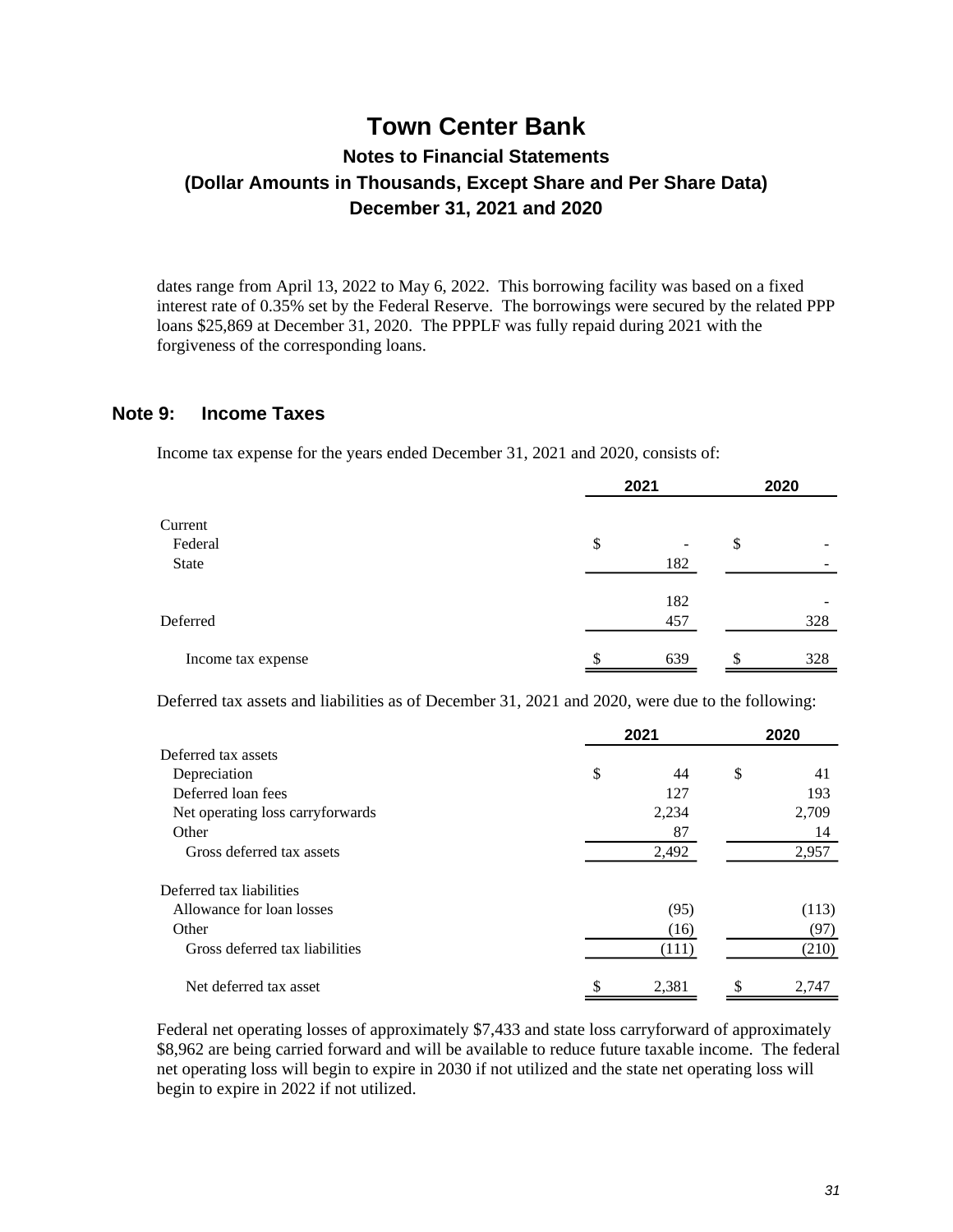The effective tax rate differs from the federal statutory rate due to the establishment of the valuation allowance discussed above, which offsets the current year income tax benefit. The Bank does not expect the total amount of unrecognized tax benefits to significantly change in the next twelve months.

The Bank is subject to U.S. federal income tax as well as income tax of the State of Illinois.

There were no interest and penalties recorded in the statement of operations for the years ended December 31, 2021 and 2020.

### **Note 10: Related Party Transactions**

Loans to principal officers, directors, and their affiliates were as follows for the years ended December 31, 2021 and 2020:

|                                          | 2021 |         |    | 2020  |  |  |
|------------------------------------------|------|---------|----|-------|--|--|
| Beginning balance                        | \$   | 2,781   | S  | 2,597 |  |  |
| New loans                                |      | 256     |    | 703   |  |  |
| Net decrease in existing lines of credit |      | (1.799) |    | (519) |  |  |
| <b>Ending balance</b>                    | S    | 1,238   | ۰D | 2,781 |  |  |

Deposits from principal officers, directors and their affiliates at December 31, 2021 and 2020, were \$3,202 and \$2,094, respectively.

The Chairman of the Board as well as other members of the Board of Directors of the Bank are shareholders and Board members of the Bank's core banking process system entity. Fees paid for core banking process system totaled \$380 and \$306 in 2021 and 2020, respectively.

### **Note 11: Stock Options**

The Board of Directors granted options to buy Bank stock to officers and employees under the Bank's Stock Incentive Plan, which provides for the issuance of options to purchase up to 432,000 shares of the Bank's common stock. The Bank believes that such awards better align the interests of its employees with those of its shareholders. Stock option awards were granted with an exercise price of \$10, which was the initial offering price of the Bank's common stock in 2006. Option awards have a vesting period of three years and have a ten-year contractual term. In 2012, there were 423,000 of available options which were cancelled in 2012. The Board of Directors approved the re-granting of these options with an exercise price of \$3 in 2012. These options were then granted in 2013. In 2016, the Board of Directors approved an amendment to extend the plan until 2026. The fair value of options, as of the grant date, is expensed over the vesting period.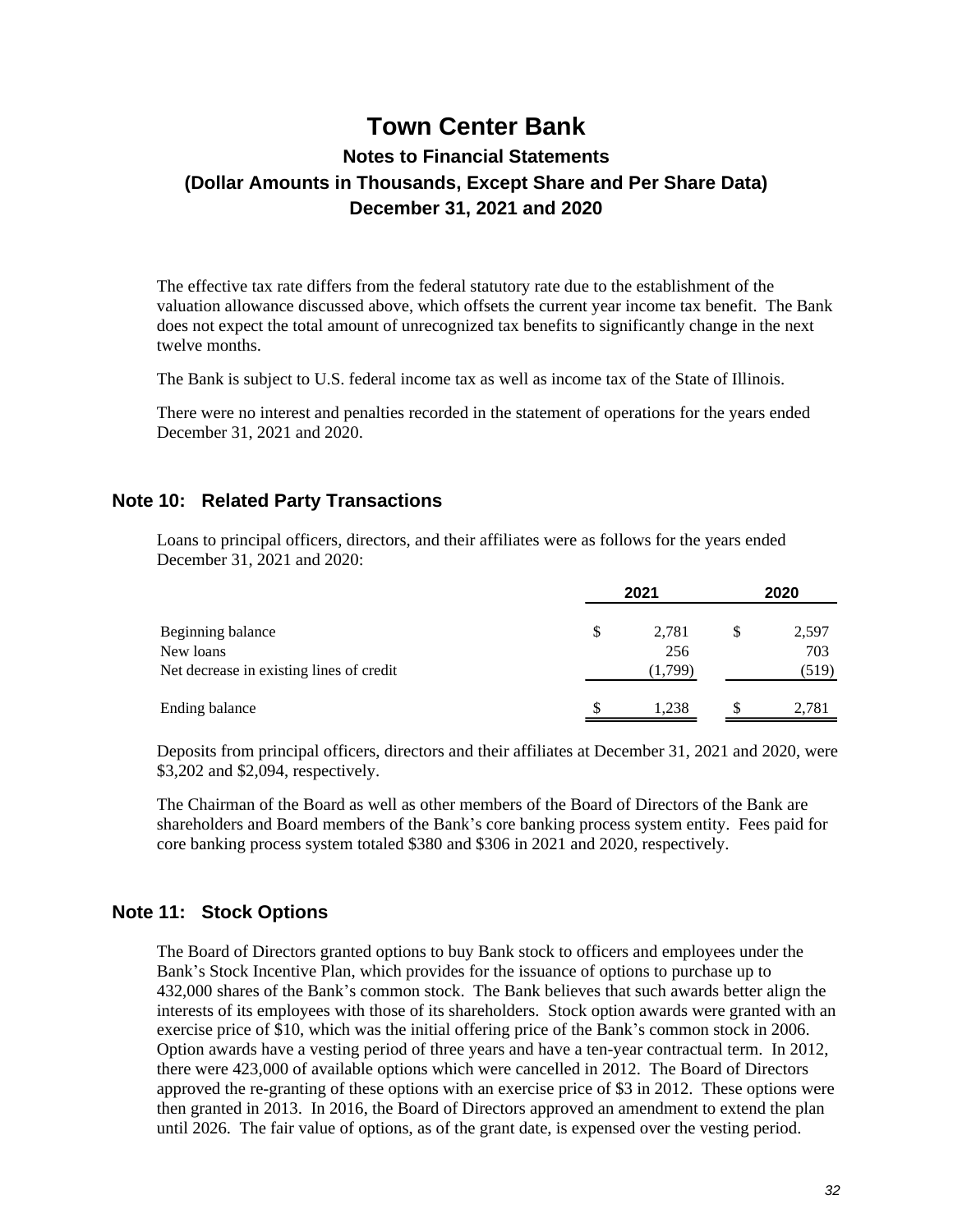The fair value of each option award is estimated on the date of grant using an option valuation model (Black-Scholes). Expected volatilities have been based on historical volatilities of the SNL MicroCap Bank index. The risk-free interest rate for the expected term of the option is based on the U.S. Treasury yield curve in effect at the grant date.

On August 18, 2015, 36,000 options granted to an employee were amended to expire five years from the employee's retirement date of September 30, 2015.

On October 19, 2016, the Bank re-granted 35,000 employee options which had expired on October 17, 2016, at an exercise price of \$3. These options are fully vested and mature on October 19, 2026.

On September 18, 2018, the Bank re-granted 8,000 employee options which had expired on September 18, 2018, at an exercise price of \$4. These options are fully vested and mature on September 18, 2028.

On January 4, 2019, the Bank re-granted 20,000 employee options which were to expire on January 4, 2020, at an exercise price of \$3.30. These options are fully vested and mature on January 4, 2029.

A summary of the activity in the stock option plan for 2021 follows:

|                                  | <b>Shares</b> | Weighted<br>Average<br><b>Exercise</b><br><b>Price</b> | Weighted<br>Average<br>Remaining<br><b>Contractual</b><br>Term (Years) |  |
|----------------------------------|---------------|--------------------------------------------------------|------------------------------------------------------------------------|--|
|                                  |               |                                                        |                                                                        |  |
| Outstanding at beginning of year | 385,000       | \$<br>3.02                                             | 3.65                                                                   |  |
| Expired                          | ۰             | $\qquad \qquad$                                        |                                                                        |  |
| Granted                          |               | -                                                      | -                                                                      |  |
| Exercised                        |               |                                                        |                                                                        |  |
| Forfeited                        | (24,000)      | 3.33                                                   |                                                                        |  |
| Outstanding at end of year       | 361,000       | 3.33                                                   | 2.23                                                                   |  |

There was no compensation cost recognized in 2021 and 2020.

### **Note 12: Regulatory Capital Requirements**

The Bank is subject to various regulatory capital requirements administered by the Federal banking agencies. Failure to meet minimum capital requirements can initiate certain mandatory and possibly additional discretionary actions by regulators that, if undertaken, could have a direct material effect on the Bank's financial statements. Under capital adequacy guidelines and the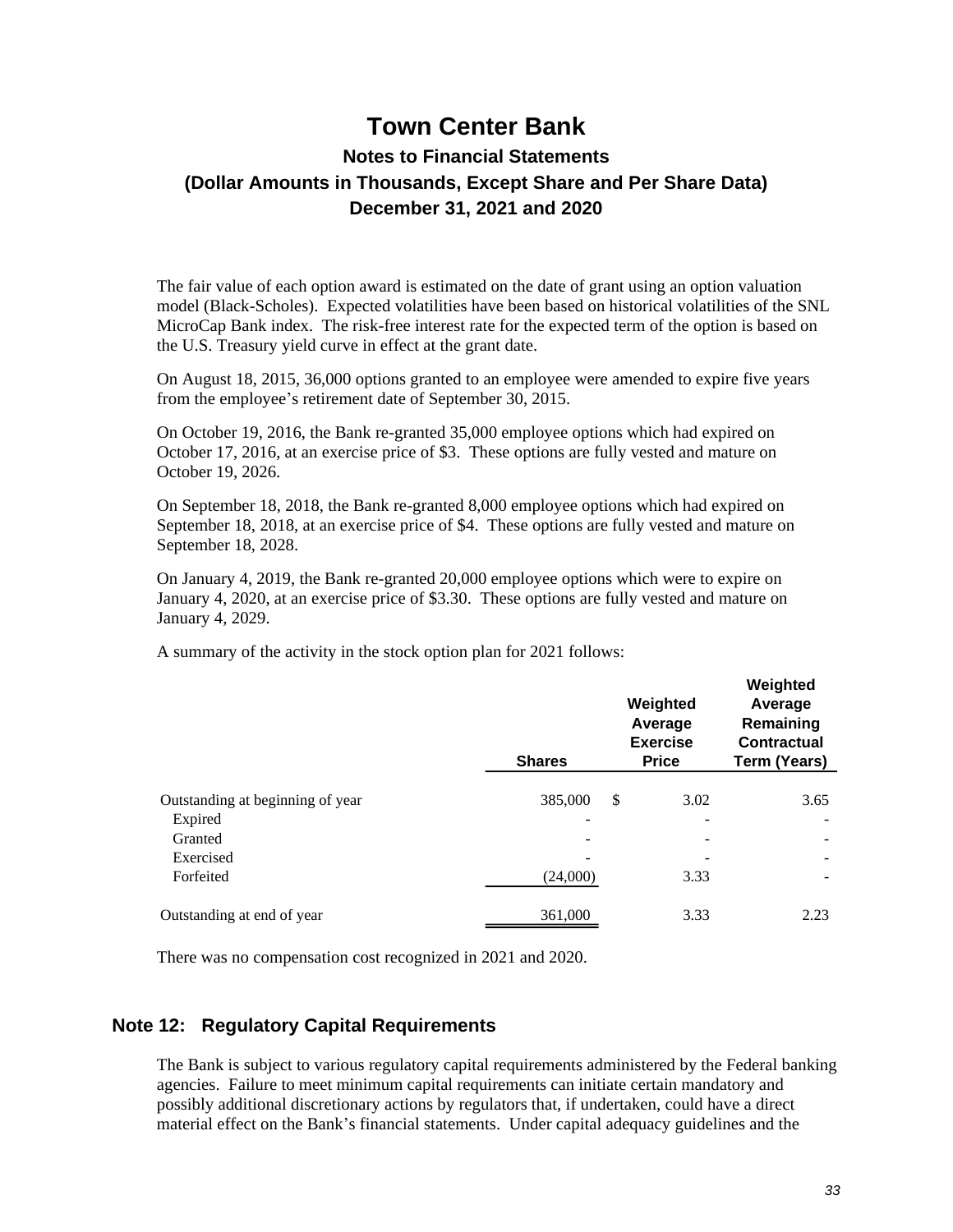regulatory framework for prompt corrective action, the Bank must meet specific capital guidelines that involve quantitative measures of the Bank's assets, liabilities and certain off-balance-sheet items as calculated under regulatory accounting practices. The Bank's capital amounts and classification are also subject to qualitative judgments by the regulators about components, risk weighting and other factors.

Prompt corrective action regulations provide five classifications: well capitalized, adequately capitalized, undercapitalized, significantly undercapitalized and critically undercapitalized, although these terms are not used to represent overall financial condition. If adequately capitalized, regulatory approval is required to accept brokered deposits. If undercapitalized, capital distributions are limited, as is asset growth and expansion, and capital restoration plans are required.

To be categorized as well capitalized, the Bank must maintain minimum total risk-based, Tier I risk-based and Tier I leverage ratios as set forth in the following table. There are no conditions or events since that notification which management believes have changed the Bank's category. The below minimum capital requirements exclude the capital conservation buffer (2.50% at December 31, 2021 and 2020) set forth under capital rules implemented under Basel III. The Bank's capital ratios exceed the minimum capital requirements with the buffer. The net unrealized gain or loss on available-for-sale securities is not included in computing regulatory capital. At December 31, 2021, the most recent notification from the Bank's regulator categorized the Bank as well-capitalized under the regulatory framework for prompt corrective action.

The Bank's actual and minimum required capital amounts and ratios are presented in the following table: **Minimum Required to be Well Capitalized Under the Prompt For Capital Corrective Action Minimum Required**

|                                                                              | Actual       |       |      | <b>Minimum Required</b><br><b>For Capital</b><br><b>Adequacy Purposes</b> |       |               | to be Well Capitalized<br><b>Under the Prompt</b><br><b>Corrective Action</b><br><b>Provisions</b> |       |
|------------------------------------------------------------------------------|--------------|-------|------|---------------------------------------------------------------------------|-------|---------------|----------------------------------------------------------------------------------------------------|-------|
|                                                                              | Amount       | Ratio |      | Amount                                                                    | Ratio |               | Amount                                                                                             | Ratio |
| As of December 31, 2021<br><b>Total Capital</b><br>(to Risk-Weighted Assets) | \$<br>15,716 | 16.1% | - \$ | 7.789                                                                     | 8.0%  | <sup>\$</sup> | 9,736                                                                                              | 10.0% |
| Tier 1 Capital<br>(to Risk-Weighted Assets)                                  | 14,573       | 15.0% |      | 5,842                                                                     | 6.0%  |               | 7,789                                                                                              | 8.0%  |
| Common Equity Tier 1 Capital<br>(to Risk-Weighted Assets)                    | 14,573       | 15.0% |      | 4,381                                                                     | 4.5%  |               | 6,329                                                                                              | 6.5%  |
| Tier 1 Capital<br>(to Average Assets)                                        | 14,573       | 10.1% |      | 5,786                                                                     | 4.0%  |               | 7,232                                                                                              | 5.0%  |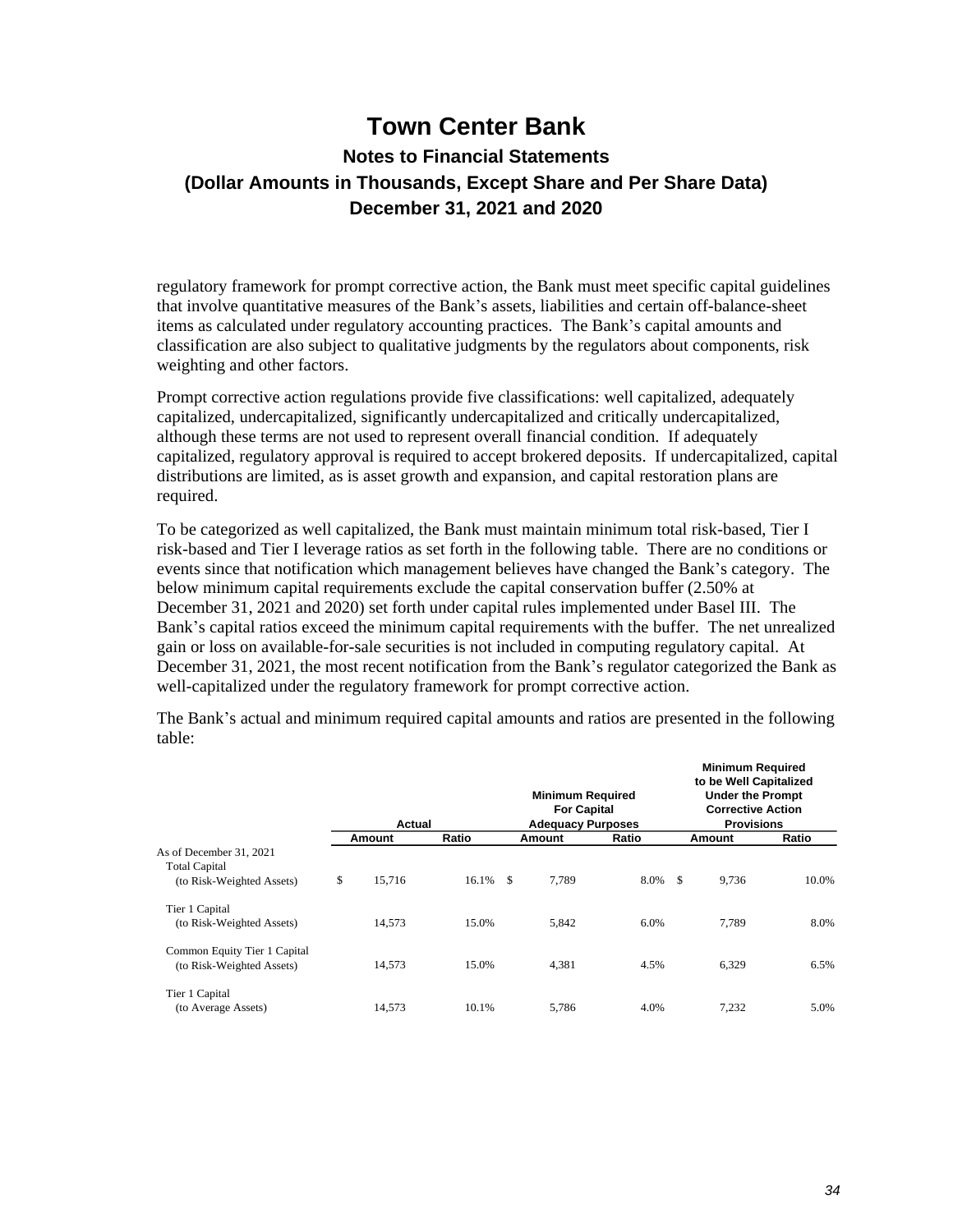### **Notes to Financial Statements (Dollar Amounts in Thousands, Except Share and Per Share Data) December 31, 2021 and 2020**

|                              | Actual       |       |     | <b>Minimum Required</b><br><b>For Capital</b><br><b>Adequacy Purposes</b> |       |    | <b>Minimum Required</b><br>to be Well Capitalized<br><b>Under the Prompt</b><br><b>Corrective Action</b><br><b>Provisions</b> |       |
|------------------------------|--------------|-------|-----|---------------------------------------------------------------------------|-------|----|-------------------------------------------------------------------------------------------------------------------------------|-------|
|                              | Amount       | Ratio |     | Amount                                                                    | Ratio |    | Amount                                                                                                                        | Ratio |
| As of December 31, 2020      |              |       |     |                                                                           |       |    |                                                                                                                               |       |
| <b>Total Capital</b>         |              |       |     |                                                                           |       |    |                                                                                                                               |       |
| (to Risk-Weighted Assets)    | \$<br>13,309 | 14.4% | -\$ | 7,373                                                                     | 8.0%  | -S | 9,217                                                                                                                         | 10.0% |
| Tier 1 Capital               |              |       |     |                                                                           |       |    |                                                                                                                               |       |
| (to Risk-Weighted Assets)    | 12,175       | 13.2% |     | 5,530                                                                     | 6.0%  |    | 7,373                                                                                                                         | 8.0%  |
| Common Equity Tier 1 Capital |              |       |     |                                                                           |       |    |                                                                                                                               |       |
| (to Risk-Weighted Assets)    | 12,175       | 13.2% |     | 4,147                                                                     | 4.5%  |    | 5,991                                                                                                                         | 6.5%  |
| Tier 1 Capital               |              |       |     |                                                                           |       |    |                                                                                                                               |       |
| (to Average Assets)          | 12,175       | 9.8%  |     | 4,985                                                                     | 4.0%  |    | 6,231                                                                                                                         | 5.0%  |
|                              |              |       |     |                                                                           |       |    |                                                                                                                               |       |

### **Note 13: Commitments**

Some financial instruments, such as loan commitments, credit lines, letters of credit and overdraft protection, are issued to meet customer financing needs. These are agreements to provide credit or to support the credit of others, as long as conditions established in the contract are met, and usually have expiration dates. Commitments may expire without being used. Off-balance-sheet risk to credit loss exists up to the face amount of these instruments, although material losses are not anticipated. The same credit policies are used to make such commitments as are used for loans, including obtaining collateral at exercise of the commitment.

The contractual amounts of financial instruments with off-balance-sheet risk at year end were as follows as of December 31, 2021 and 2020:

|                                           | 2021   | 2020 |        |  |
|-------------------------------------------|--------|------|--------|--|
| Unused lines of credit - variable rate    | 24.262 | - \$ | 19.498 |  |
| Standby letters of credit - variable rate | 56.    |      |        |  |

### **Note 14: Fair Value Measurements**

Fair value is the exchange price that would be received for an asset or paid to transfer a liability (exit price) in the principal or most advantageous market for the asset or liability in an orderly transaction between market participants on the measurement date. There are three levels of inputs that may be used to measure fair value:

**Level 1** Quoted prices (unadjusted) for identical assets or liabilities in active markets that the entity has the ability to access as of the measurement date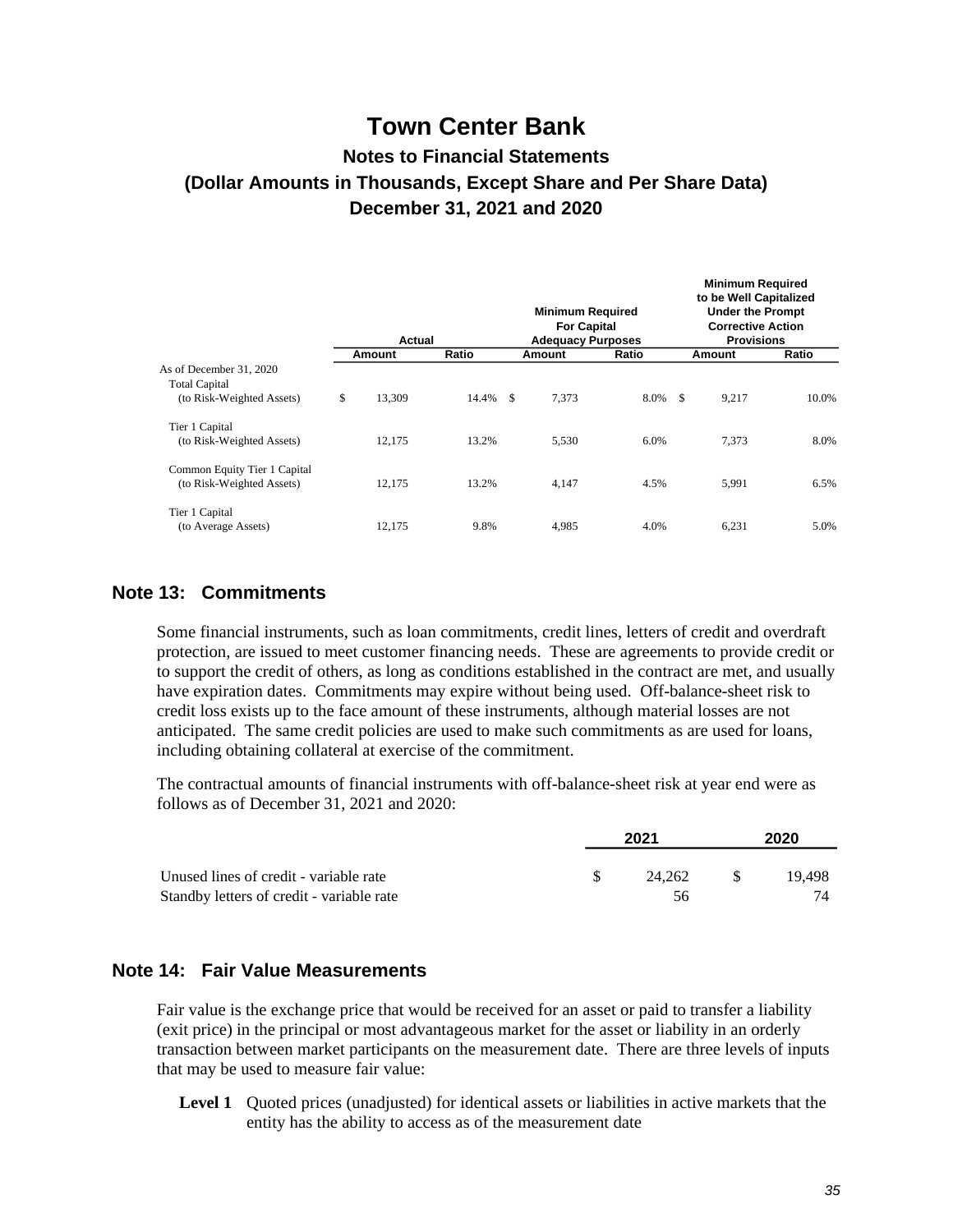- **Level 2** Significant other observable inputs other than Level 1 prices such as quoted prices for similar assets or liabilities; quoted prices in markets that are not active; or other inputs that are observable or can be corroborated by observable market data
- **Level 3** Significant unobservable inputs that reflect a reporting entity's own assumptions about the assumptions that market participants would use in pricing an asset or liability

The Bank used the following methods and significant assumptions to estimate the fair value of each type of financial instrument:

#### *Securities*

The fair values for securities are determined by quoted market prices, if available (Level 1). For securities where quoted prices are not available, fair values are calculated based on market prices of similar securities (Level 2). For securities where quoted prices or market prices of similar securities are not available, fair values are calculated using discounted cash flows or other market indicators (Level 3).

#### *Impaired Loans*

Impaired loans are record loans at fair value on a nonrecurring basis. However, on occasion, a loan is considered impaired and an allowance for loan loss is established. A loan is considered impaired when it is probable that all of the principal and interest due under the original terms of the loan may not be collected. Once a loan is identified as impaired, management will measure impairment. The fair value of loans is generally based on recent real estate appraisals. These appraisals may utilize a single valuation approach or a combination of approaches including comparable sales and the income approach. Adjustments are routinely made in the appraisal process by the independent appraisers to adjust for differences between the comparable sales and income data available. Such adjustments are usually significant and typically result in a Level 3 classification of the inputs for determining fair value. Non-real estate collateral may be valued using an appraisal, net book value per the borrower's financial statements, or aging reports, adjusted or discounted based on management's historical knowledge, changes in market conditions from the time of the valuation, and management's expertise and knowledge of the client and client's business, resulting in a Level 3 fair value classification. Impaired loans are evaluated on a quarterly basis for additional impairment and adjusted accordingly. Impaired loans that are valued based on the present value of future cash flows are not considered in the fair value hierarchy.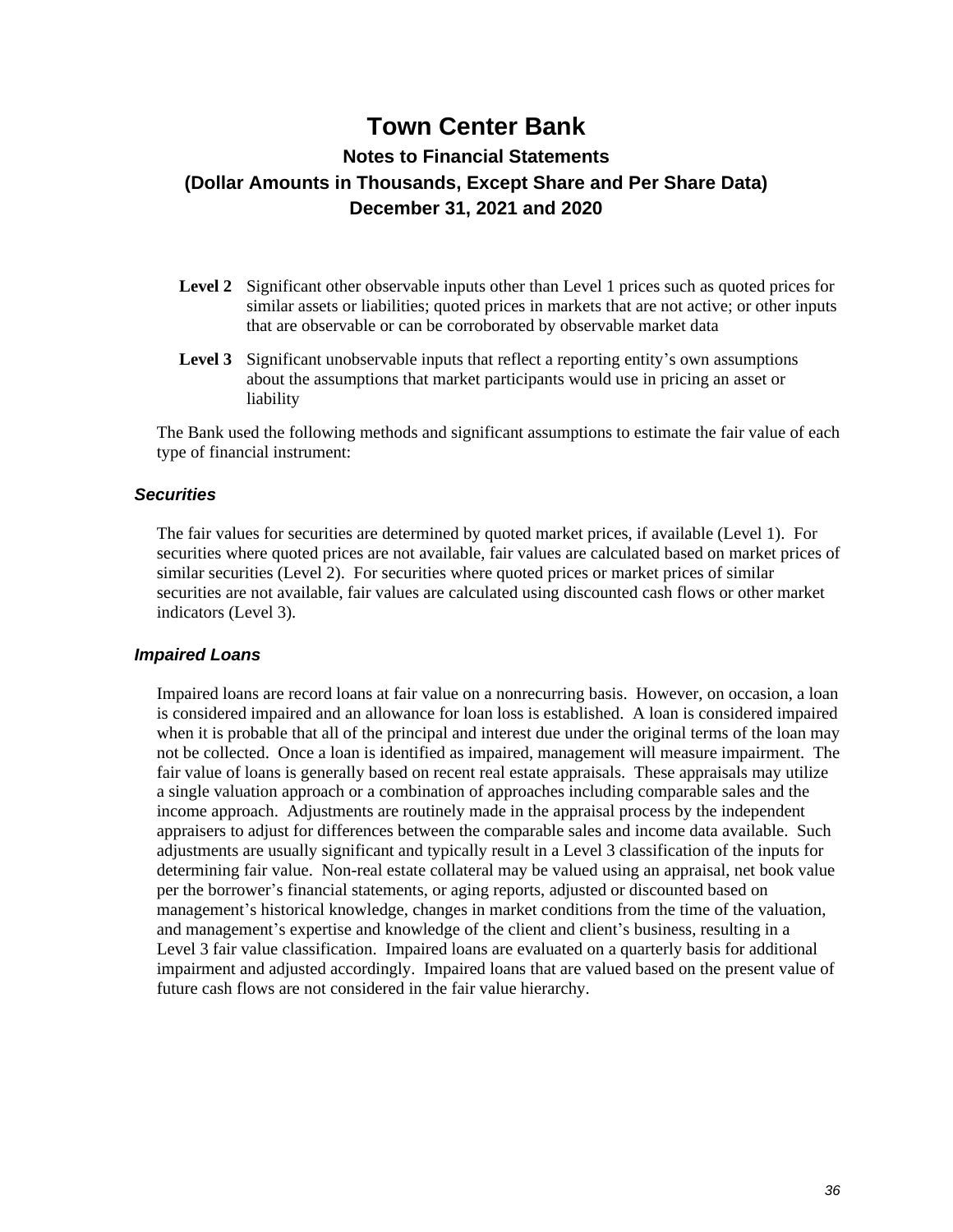Assets measured at fair value on a recurring basis are summarized below:

|                                                                                           | Fair Value Measurements at Reporting Date Using |                   |    |                                                                                                                           |    |                                                                                |                                                                  |  |  |
|-------------------------------------------------------------------------------------------|-------------------------------------------------|-------------------|----|---------------------------------------------------------------------------------------------------------------------------|----|--------------------------------------------------------------------------------|------------------------------------------------------------------|--|--|
|                                                                                           |                                                 | <b>Fair Value</b> |    | <b>Quoted Prices</b><br>in Active<br><b>Markets for</b><br><b>Identical</b><br>Assets/<br><b>Liabilities</b><br>(Level 1) |    | <b>Significant</b><br>Other<br><b>Observable</b><br><b>Inputs</b><br>(Level 2) | <b>Significant</b><br>Unobservable<br><b>Inputs</b><br>(Level 3) |  |  |
| Assets at December 31, 2021                                                               |                                                 |                   |    |                                                                                                                           |    |                                                                                |                                                                  |  |  |
| Securities available-for-sale<br>U.S. Government Agencies<br>Mortgage-backed securities - | \$                                              | 89                | \$ |                                                                                                                           | \$ | 89                                                                             | \$                                                               |  |  |
| residential                                                                               |                                                 | 1,062             |    |                                                                                                                           |    | 1,062                                                                          |                                                                  |  |  |
| State and municipal securities                                                            |                                                 | 716               |    |                                                                                                                           |    | 716                                                                            |                                                                  |  |  |
| Collateralized mortgage<br>obligations - residential                                      |                                                 | 11,187            |    |                                                                                                                           |    | 11,187                                                                         |                                                                  |  |  |
|                                                                                           |                                                 | 13,054            | \$ |                                                                                                                           |    | 13,054                                                                         | S                                                                |  |  |
| Assets at December 31, 2020<br>Securities available-for-sale                              |                                                 |                   |    |                                                                                                                           |    |                                                                                |                                                                  |  |  |
| U.S. Government Agencies<br>Mortgage-backed securities -                                  | \$                                              | 255               | \$ |                                                                                                                           | \$ | 255                                                                            | <sup>\$</sup>                                                    |  |  |
| residential                                                                               |                                                 | 1,516             |    |                                                                                                                           |    | 1,516                                                                          |                                                                  |  |  |
| State and municipal securities<br>Collateralized mortgage                                 |                                                 | 742               |    |                                                                                                                           |    | 742                                                                            |                                                                  |  |  |
| obligations - residential                                                                 |                                                 | 11,680            |    |                                                                                                                           |    | 11,680                                                                         |                                                                  |  |  |
|                                                                                           | \$                                              | 14,193            |    |                                                                                                                           |    | 14,193                                                                         |                                                                  |  |  |

There were no assets or liabilities measured on a nonrecurring basis during the years ended December 31, 2021 and 2020. There were no changes in valuation techniques during the year ended December 31, 2021.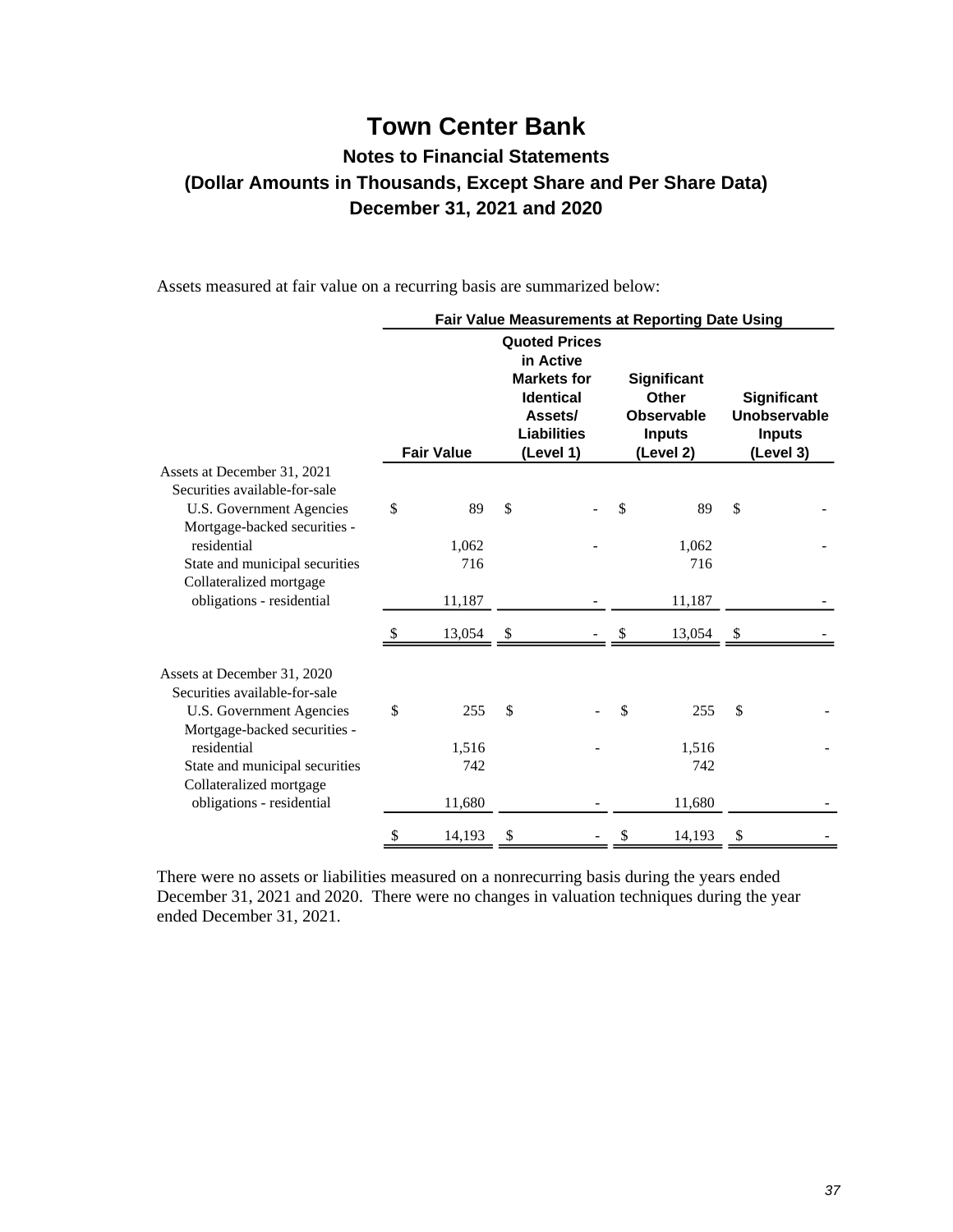### **Notes to Financial Statements (Dollar Amounts in Thousands, Except Share and Per Share Data) December 31, 2021 and 2020**

The carrying amounts and estimated fair values of financial instruments at December 31, 2021, are as follows:

|                                           | Carrying<br>Amount |         | <b>Estimated</b><br><b>Fair Value</b> |         |
|-------------------------------------------|--------------------|---------|---------------------------------------|---------|
|                                           |                    |         |                                       |         |
| Financial assets                          |                    |         |                                       |         |
| Cash and cash equivalents                 | \$                 | 27,092  | \$                                    | 27,092  |
| Securities available-for-sale             |                    | 13,053  |                                       | 13,053  |
| Loans, net                                |                    | 105,389 |                                       | 106,596 |
| Federal Home Loan Bank stock              |                    | 260     |                                       | 260     |
| Accrued interest receivable               |                    | 390     |                                       | 390     |
| <b>Financial liabilities</b>              |                    |         |                                       |         |
| Deposits                                  | \$                 | 125,592 | \$                                    | 125,365 |
| Federal Home Loan Bank and PPPLF advances |                    | 6,000   |                                       | 5,989   |
| Accrued interest payable                  |                    | 28      |                                       | 28      |

The carrying amounts and estimated fair values of financial instruments at December 31, 2020, are as follows:

|                                 | Carrying<br><b>Amount</b> |         | <b>Estimated</b><br><b>Fair Value</b> |         |
|---------------------------------|---------------------------|---------|---------------------------------------|---------|
| Financial assets                |                           |         |                                       |         |
| Cash and cash equivalents       | \$                        | 28,156  | \$                                    | 28,156  |
| Securities available-for-sale   |                           | 14,193  |                                       | 14,193  |
| Loans, net                      |                           | 109,531 |                                       | 111,127 |
| Federal Home Loan Bank stock    |                           | 260     |                                       | 260     |
| Accrued interest receivable     |                           | 502     |                                       | 502     |
| <b>Financial liabilities</b>    |                           |         |                                       |         |
| Deposits                        | \$                        | 106,598 | \$                                    | 106,771 |
| Federal Home Loan Bank advances |                           | 33,369  |                                       | 33,364  |
| Accrued interest payable        |                           | 109     |                                       | 109     |

The methods and assumptions, not previously presented, used to estimate fair values are described as follows:

#### *Cash and Cash Equivalents*

The carrying amounts of cash and short-term instruments approximate fair values and are classified as Level 1.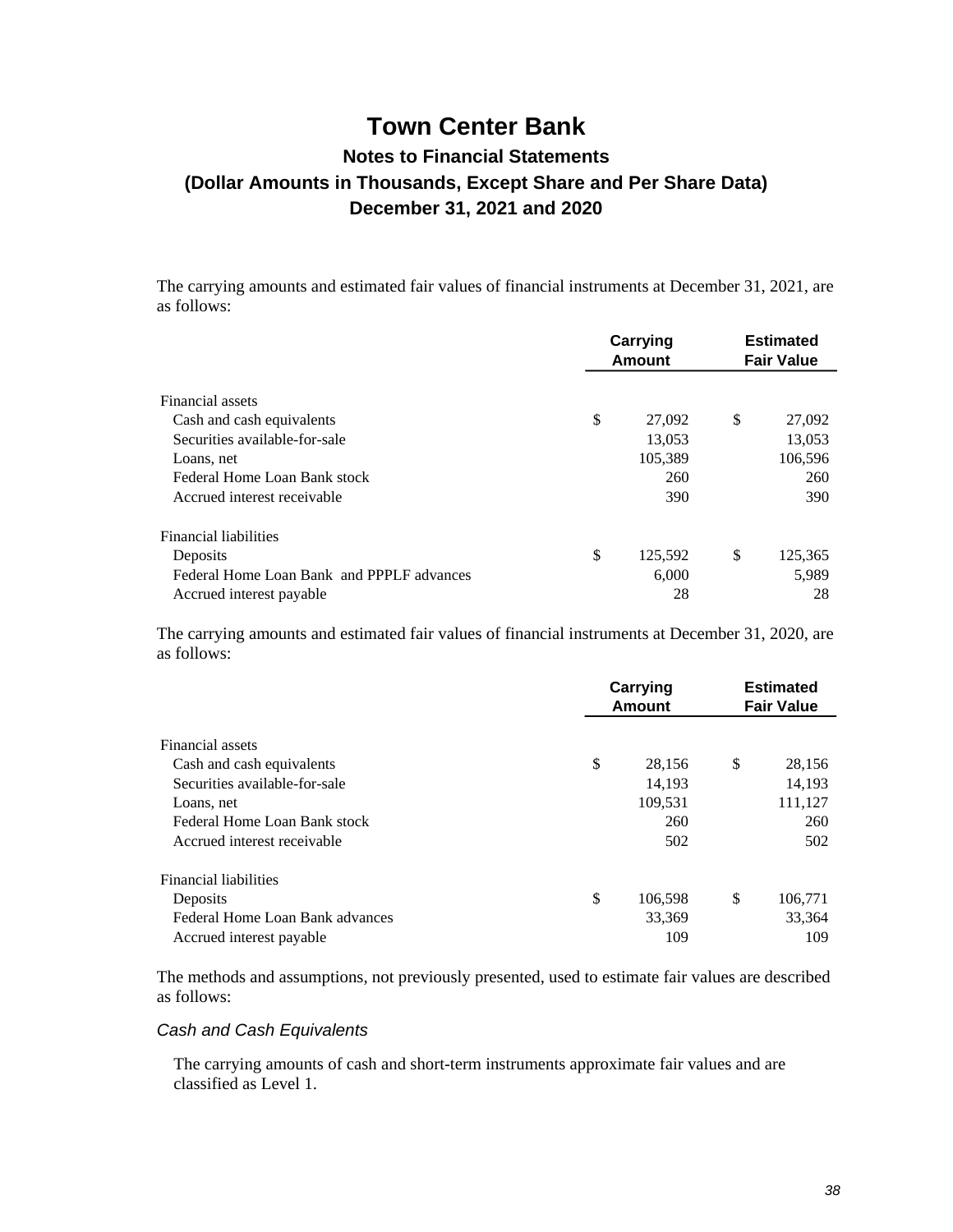### **Notes to Financial Statements (Dollar Amounts in Thousands, Except Share and Per Share Data) December 31, 2021 and 2020**

### *FHLB Stock*

It is not practical to determine the fair value of FHLB stock due to restrictions placed on its transferability.

#### *Loans*

The fair value of loans is calculated based on exit price using various components using yield, credit and liquidity marks. A third-party calculates the exit price using a Sendero asset/liability model based off information from the Bank's loan information.

### *Deposits*

The fair values disclosed for demand deposits are, by definition, equal to the amount payable on demand at the reporting date (*i.e.*, their carrying amounts). The carrying amounts of interestbearing deposits without maturity dates and variable-rate certificates of deposit approximate their fair values at the reporting date. Fair values for fixed-rate certificates of deposit are estimated using a discounted cash flow calculation that applies interest rates currently being offered on like-term certificates of deposit.

### *FHLB Advances*

The fair values of the Bank's FHLB advances are estimated using discounted cash flow analyses based on the current borrowing rates for similar types of borrowing arrangements resulting in a Level 2 classification.

#### *Accrued Interest Receivable/Payable*

The carrying amounts of accrued interest approximate fair value resulting in a Level 2 classification.

### *Off-Balance-Sheet Instruments*

Fair values for off-balance sheet, credit-related financial instruments are based on fees currently charged to enter into similar agreements, taking into account the remaining terms of the agreements and the counterparties' credit standing. The fair value of commitments is not material.